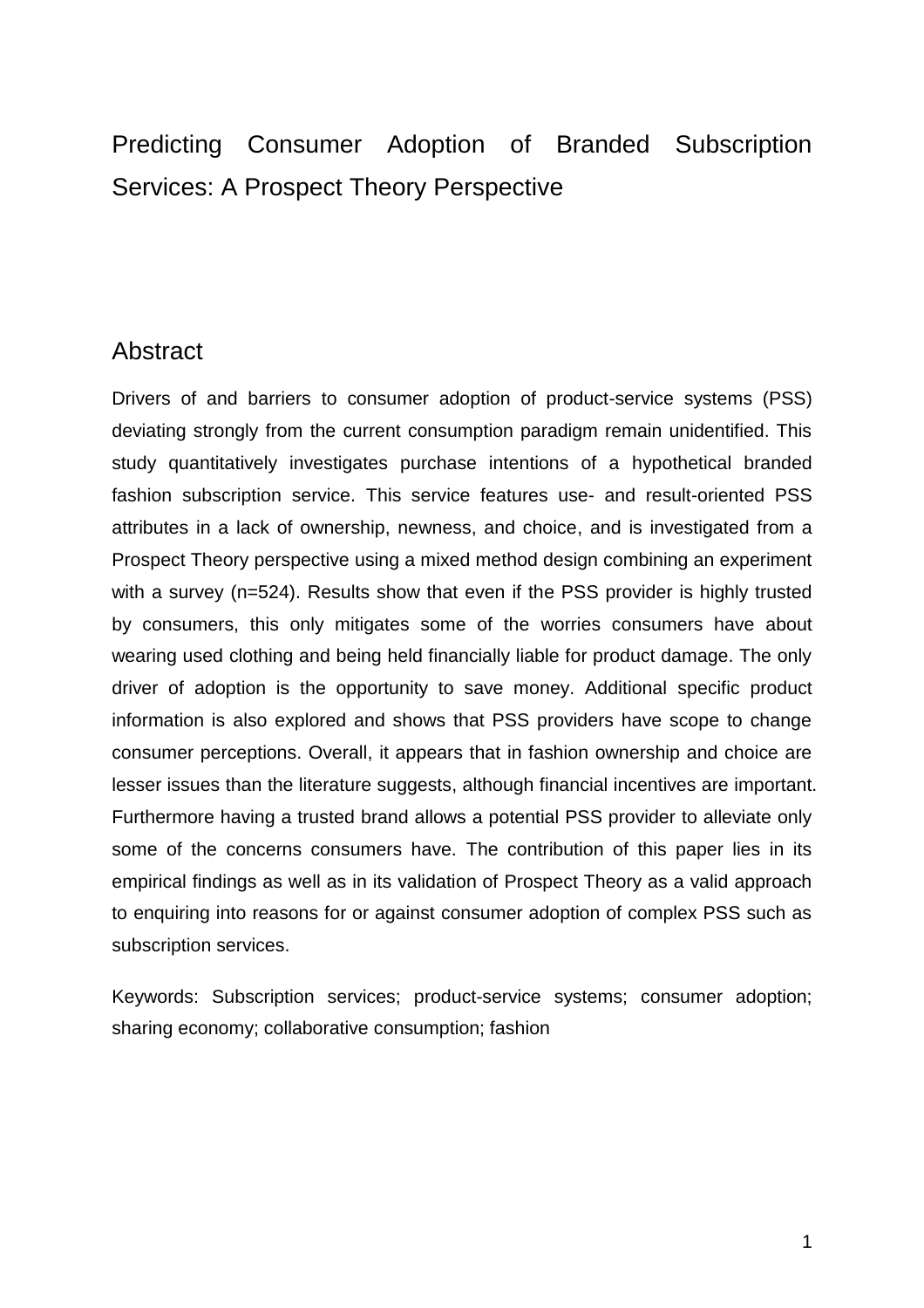### Introduction

Driven by concerns about resource scarcity and pollution resulting from the current take-make-use-dispose paradigm of industrial production and consumption, the circular economy seeks to achieve continuous cycles of maintenance, repair, reuse, refurbishment and recycling (Ellen MacArthur Foundation, 2014). To enable such cycles to be commercially feasible while making use of 'tighter' cycles of repair and reuse, researchers and practitioners have turned to the concept of product-service systems (PSS) as a concept to facilitate the innovation of sustainable business models (Evans et al., 2017). While previously largely discussed in business-tobusiness (B2B) contexts and related to Servitisation (Lightfoot et al., 2013), more recent studies on PSS take a Consumer Studies perspective instead. Here PSS are understood to be a potential opportunity for greater sustainability that seeks to align provider, consumer and wider environmental interests (Tukker, 2015).

#### PSS are defined as a

*'system of products, services, networks of actors and supporting infrastructure that is developed to be competitive, satisfy customers and be more environmentally sound than traditional business models'* (Mont, 2002, p239)

These product-service bundles and their underpinning business models are conceptualised along a spectrum according to whether value is predominantly bound in the tangible product or intangible service. Here a broad distinction is made between product-, use- and result-oriented PSS (Tukker, 2004). Along this spectrum, product ownership with added-on maintenance or support services is typical of product-oriented PSS. Temporal access and use rights and ownership-less consumption are defining characteristics of use-oriented PSS. Companies seeking to meet customer needs directly through selling a previously specified output are termed result-oriented PSS (Tukker, 2004). Environmental gains are expected to increase along this spectrum as providers are motivated to dematerialise value delivery and design remaining physical assets to be maintainable, repairable, and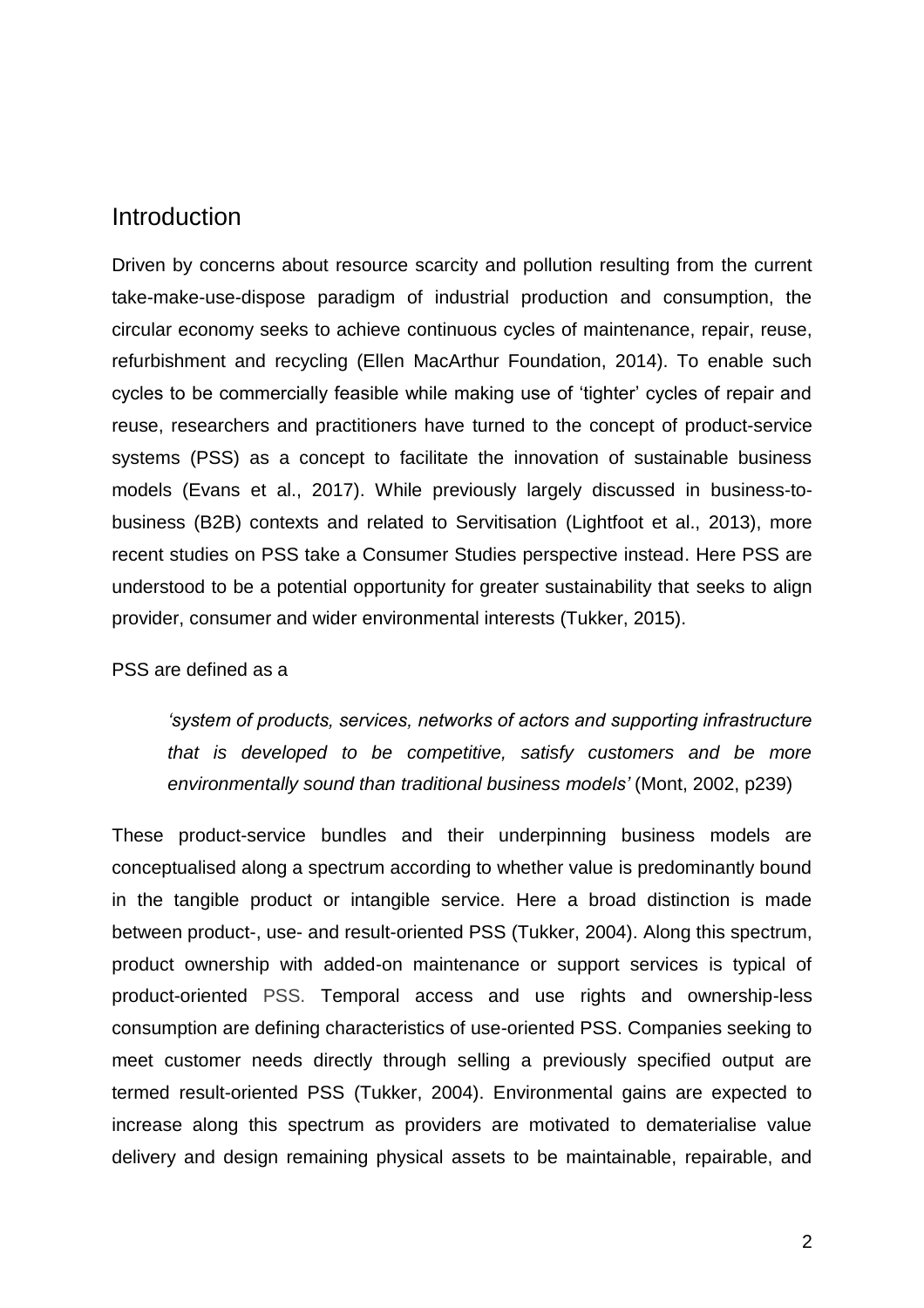efficient during use. More recently, hybrid types of PSS have emerged in practice and discussed in academia that integrate mechanisms from several types of PSS to form a more rounded and context-specific offering (Catulli et al., 2017; Cook, 2014).

The success of sustainable PSS in business-to-consumer (B2C) markets has been limited (Tukker, 2015) and exceptions tend to focus on temporal consumer needs and consumer personas with narrow use-regimes such as car-sharing providers (Lee et al., 2015; Poppelaars et al., 2018). One reason for the lack of success of more radical PSS on the service side of the spectrum in larger markets is a seemingly low willingness of consumers to adopt them. Recently studies taking the consumer perspective have shed light on which factors are crucial for adoption as outlined in the following.

Here two gaps have emerged in this literature. Firstly, while these studies have advanced the understanding of the range of drivers and barriers to consumer adoption, the relative importance of these is unknown as initial studies have largely utilised qualitative approaches (e.g. Catulli et al., 2017a, 2017b; Cherry & Pidgeon, 2018; Linder & Williander, 2017; Poppelaars et al., 2018; Rexfelt & Hiort af Ornäs, 2009). In the case of quantitative studies, scholars have divided their attention between a number of different PSS options to map which barriers affect which PSS configurations (e.g. Armstrong et al., 2015, 2016; Catulli & Reed, 2017; Tietze et al., 2015). The most impactful drivers of consumer adoption remain unknown (Tukker, 2015) and adoption of more ambitious PSS 'remains a black box' (Vezzoli et al., 2015, p6).

Secondly, past studies have assumed trust in the PSS provider to be an important prerequisite for consumer adoption as the uncertainty caused by the new and otherness of such offers dissuades adoption. However, it is also assumed that a provider could alleviate concerns about the PSS via a trusted brand and by providing more product information (Chian Tan et al., 2017; Rexfelt & Hiort af Ornäs, 2009). This assumption has not been investigated empirically. Therefore this study assesses to what extent more definite product information from a trusted PSS provider could alter perceptions about the offer. This is because product information has been shown to improve consumer adoption intentions in other cases where products include an element of risk (Wang & Hazen, 2016).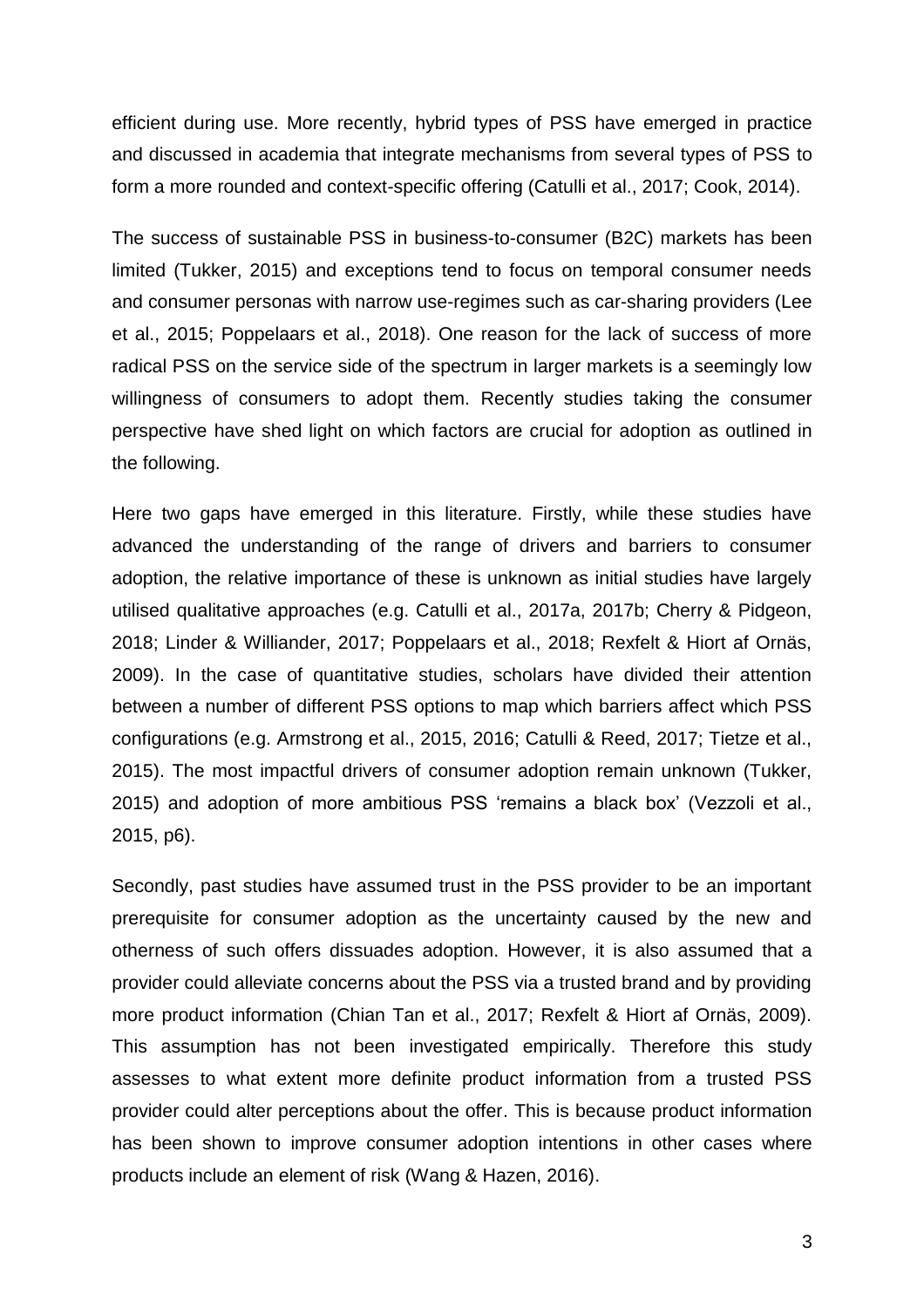The obejctive of this paper is therefore to act as a platform through the previously identified gaps in the literature can be closed. This study investigates the consumer adoption of a fashion PSS case featuring elements of both use- and result-oriented PSS, which represents a hybrid type of PSS reflecting the diversity of offers emerging in practice (Cook, 2014). This PSS is described as a fashion subscription and is offered by an established fashion retailer seeking to diversify its revenue stream by offering medium-term subscription based renting services to consumers. The service is configured to allow the provider to choose clothing items to be rented out for a specified amount of time based on an incomplete set of consumer preferences. This flexibility on the provider's part increases asset utilisation to improve the environmental performance of a product that is plagued by a myriad of environmental and social issues (Caniato et al., 2012) which make the growing fashion and apparel industry one of the largest polluters globally in both absolute and relative terms (Gwozdz et al., 2017).

From a theory perspective this paper contributes to the growing stream of literature on consumer adoption of PSS by providing a theoretical underpinning in Prospect Theory that may be adapted to systematically and quantitatively predict the purchase intention choices of PSSs, as opposed to mapping the complexities of PSS use through sociology of consumption and Practice Theory approaches (Mylan, 2015) or Consumer Culture Theory (Catulli et al., 2017). From an empirical perspective, drivers of and barriers to consumer adoption in a PSS case combining the three key mechanisms responsible for sustainability gains, which are lack of newness, ownership and choice, are investigated. The intervening effect of trust in the provider is parcelled out, assuming that market incumbents with a large trust capital are the most likely PSS providers for mass markets due to their brand strength and existing resources and skills (Ellen MacArthur Foundation, 2014).

The paper will therefore, in 'Consumer Adoption of PSS', review the existing literature on consumer adoption of PSS from which a Prospect Theory framework will be developed in 'Application of Prospect Theory in PSS Adoption'. Afterwards this framework will be applied to the case detailed above, and hypotheses made to determine consumer adoption will be developed in 'Context of the Study and Hypotheses Development'. 'Research Design' will describe the research design as a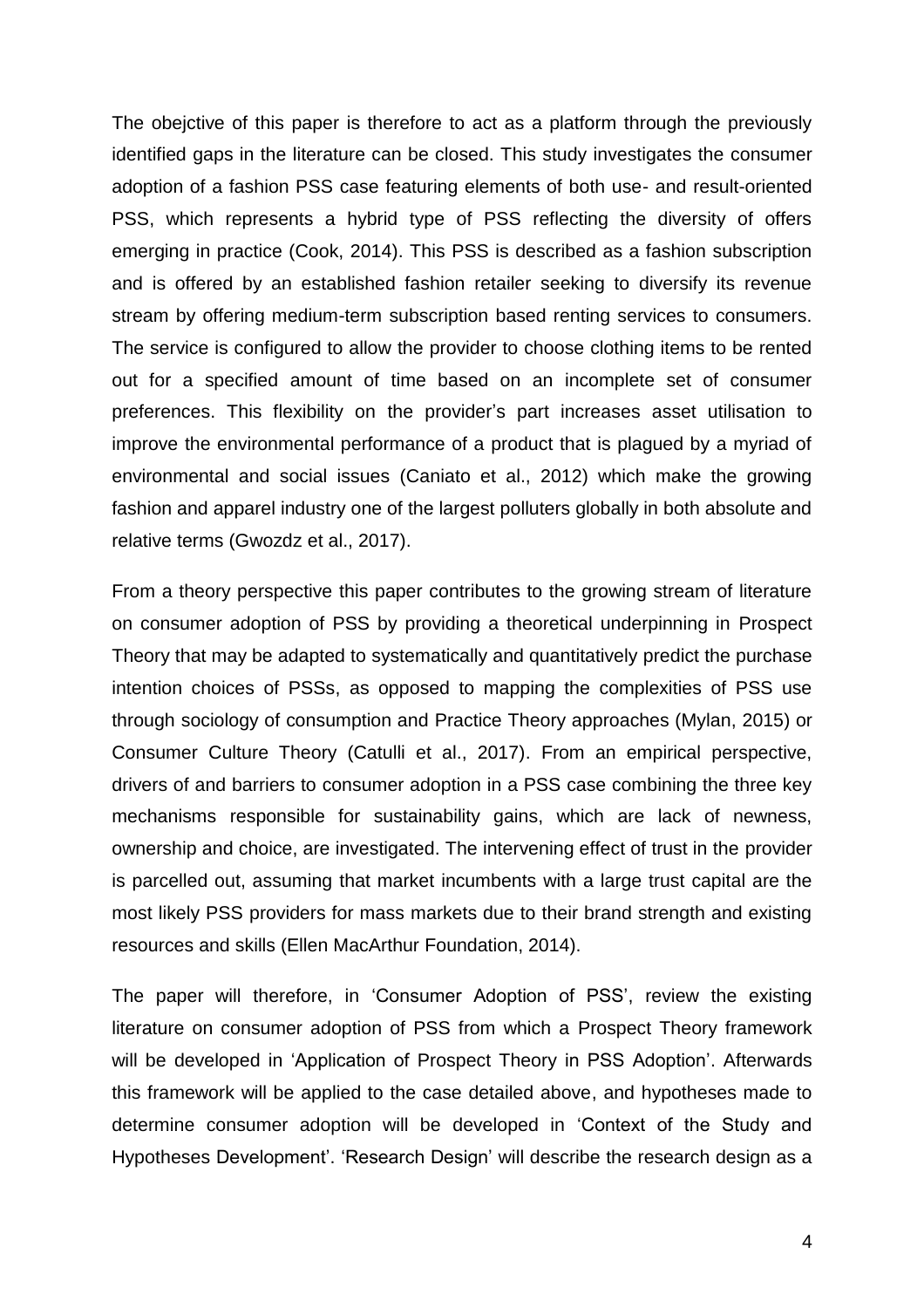survey experiment. This is followed by 'Results' before the findings of this study are reflected on in 'Discussion and Implications'. A brief conclusion, supplemented with study limitations and future research opportunities is given in 'Conclusion and Future Research'.

# Consumer Adoption of PSS

Initially the attractiveness of PSS to consumers was seen as a major driver for the diffusion of PSS and similar offerings, such as hybrid or functional solutions, in early publications (Mont, 2002). However it quickly became apparent in the PSS and related fields in the circular, sharing, and service economy, as well as collaborative consumption, that individual consumers do not follow the same utilitarian rationale that helped PSS to become successful in B2B contexts (Meier et al., 2010).

Therefore, despite product-oriented PSS having become relatively mainstream as manufacturers of goods have realised the benefits of limited degrees of servitisation, it is observable that the more ambitious use- and result-oriented types of PSS remain sparse in practice (Tukker, 2015). Initial optimism arguing that 'users can be liberated from the burden of owning' (Kang & Wimmer, 2008, p1149) and that firms would be able to leverage their greater insight to provide consumers with PSS that satisfy needs more precisely and therefore at lower financial and environmental cost (Tukker & Tischner, 2006) has since dissipated. The consternation on the provider side to this issue, which in Överholm's (2017) case study of solar service firms leads to the claim by a PSS provider that 'it's difficult to sell a no-brainer', has been juxtaposed with a series of studies looking at what consumption of a use- and resultoriented PSS actually entails in practice.

Here Rexfelt and Hiort af Ornäs (2009) take an Activity Theory perspective to conduct interviews and map a decision-making process that consumers undergo, during which the offer is grasped, the consequences of opting for a PSS over conventional alternatives are predicted, a need congruence is predicted, and lastly a decision is made based on the perceived attractiveness and risks of the PSS. During this process consumers are acutely aware of uncertainties – for example whether the PSS can be integrated into existing and cherished patterns of acquisition,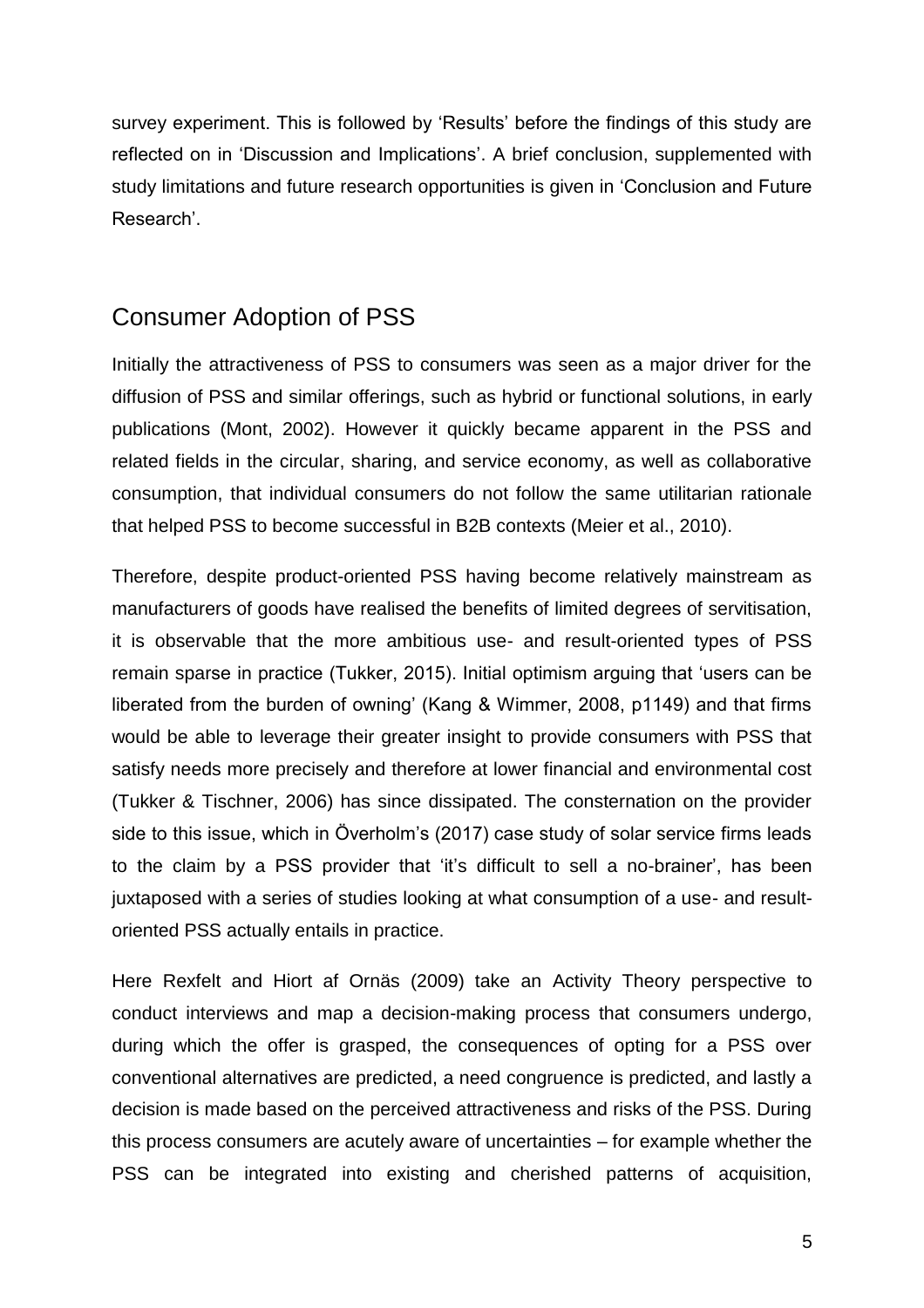consumption, and disposal. Mylan (2015) explores this perspective further through a Practice Theory lens and focuses on how practices evolve on a collective level using the example of energy efficient lightbulbs and washing clothes at low temperatures, asserting that PSS acceptance hinges on how the usage of such offers fits with collectively established practices. Later Catulli et al. (2017) proposes a Consumer Culture Theory approach that explores individual choice of PSS and the different dimensions of value-in-use of a PSS. Studies from both theoretical angles focus more on usage of PSS in everyday consumption than the decision-making process at point of sale.

Looking at classical models of consumer decision-making explored in the context of PSS, Poppelaars et al. (2018) assert that a consumer determines during an initial adoption phase whether to buy an (unfamiliar) PSS, and a later acceptance phase whether to continue using the PSS. The use Practice and Consumer Culture Theory have benefitted understanding the latter more than the former as not all insight from about value-in-use may also be known to the consumer when considering first purchase. This means that less work has been done with an explicit focus on adoption.

In the context of fashion, product-oriented PSS are well conceptualised and common in practice, inncluding cases such as providing maintenance, financing and customized design servicees (Armstrong et al., 2015). Use-oriented PSS explore mechanisms through which fashion products can be made accessible to multiple users for periods of time and thus extend product lifecycles (Armstrong et al., 2015; Park & Armstrong, 2017). Typical examples include product leasing, renting and sharing schemes (Retamal, 2017), with more nuanced typologies emerging in practice and discussed in research (Park & Armstrong, 2019). Result-oriented PSS are a more niche phenomenon, including services that meet consumer desires to be well dressed for a certain event with the provider having considerable power over his this need will be met (Armstrong et al., 2015) or that a toddler be clothed according to their height and the current season (Petersen & Riisberg ,2017).

Through these studies from the fashion context and other studies from B2C examples of PSS, three dominant themes can be synthesised. The first of these themes relates to the lack of newness of the product component of the PSS with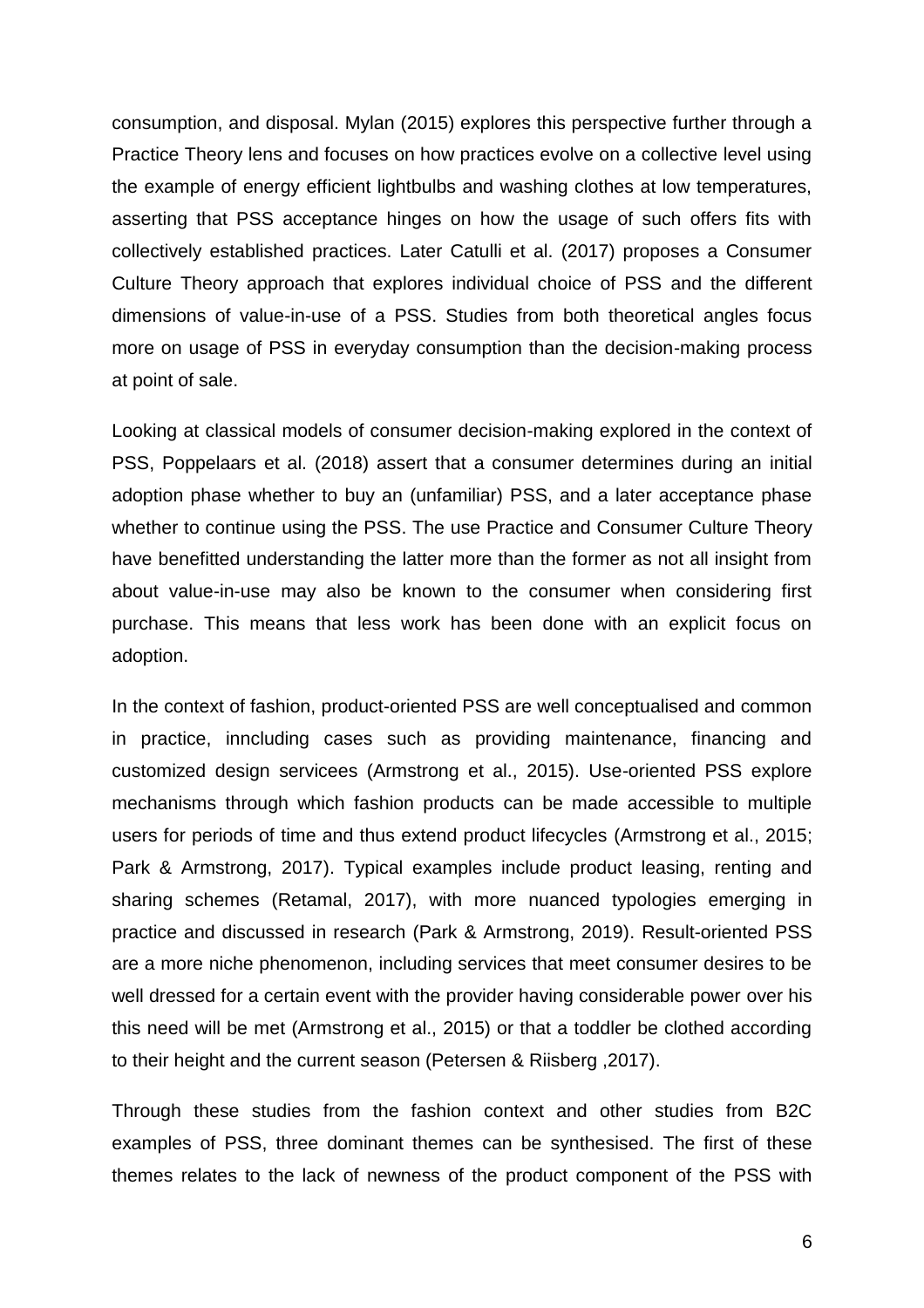ensuing worries about its performance, a perceived social stigma or lesser satisfaction (Tukker, 2015). These concerns are particularly strong when being perceived to endanger health, for example in the case of prams in potentially dirty or damaged condition (Catulli & Reed, 2017), or when used in identity construction projects (Armstrong et al., 2015; Santamaria et al., 2016).

Secondly the lack of ownership, which is perceived to cause a loss of control and autonomy, prevents full integration of the product in practices which include emotional attachment, or create worry about being held accountable for product damage caused during use (Cherry & Pidgeon, 2018; Retamal, 2017). There is a notion that the relationship created through temporary access rights instead of full ownership rights might be used by the provider to exploit the consumer with little opportunity to prevent such behaviour by the provider as rights and obligations may not be exhaustively defined ex ante (Rexfelt & Hiort af Ornäs, 2009; Tietze et al., 2015).

While these previous points are made in relationship to use-oriented PSS that include sharing, renting, and other offers based on temporary access, a third issue affecting result-oriented PSS is the lack of choice. Consumers are unsure whether a PSS provider is able to provide their needs in a satisfying manner (Armstrong et al., 2015; Petersen & Riisberg, 2017). This point focuses on the service component in particular and the mechanism that could incentivise providers to design products in a more durable, upgradable, and satisficing manner, with potentially significant environmental savings (Tukker, 2015).

Similarly, a number of selling points have been identified, which include lower costs as temporary needs can be met by buying temporary access to a good, which enables the provider to generate revenue from products multiple times. A better environmental performance, meeting consumer desires for frequent change, or value-adding services such as consulting services regarding optimal produce choice and use are also mentioned (Armstrong et al., 2015; Retamal, 2017).

Finally, it has been found in these studies that trust acts as a potential mitigator of concerns or assurances regarding expectations. It is assumed that should the PSS provider be trusted by the consumer, the previously mentioned worries and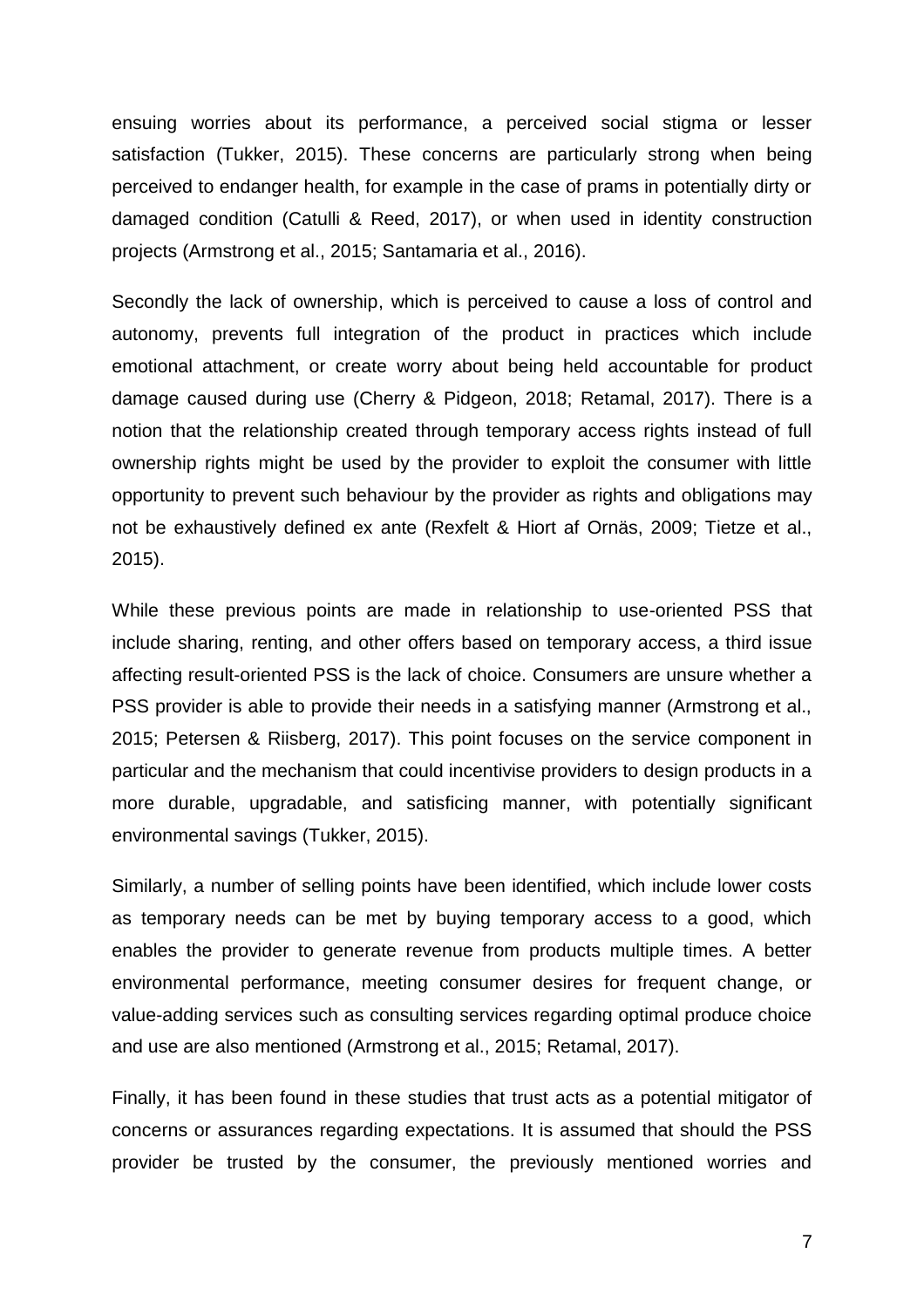expectations would be alleviated or assured as the provider would design and deliver the PSS in a manner that meets the diversity of consumer needs and preferences (Rapaccini & Visintin, 2015). Studies show that successful PSS providers invest in the development of trust through a variety of means that relate to the design, provision, and marketing of the PSS (Chamberlin & Boks, 2018; Chian Tan et al., 2017).

# Application of Prospect Theory in PSS Adoption

These findings on consumer adoption of PSS fit with how Prospect Theory has been applied in the area of decision-making under uncertainty to predict consumption choices in deterministic settings (Kahneman & Tversky, 1983; Thaler, 1980). According to Prospect Theory, individuals undervalue less probable outcomes in comparison to more probable outcomes. Individuals therefore tend to be risk-seeking in the areas of possibly large losses or small gains, and risk-averse when faced with potentially large gains or small losses. Following this, risk is considered disproportionally and plays a larger role in the decision-making process, which separates Prospect Theory from Expected Utility Theory as 'consumers weigh losses from a reference point more than equivalent sized gains' (Hardie et al., 1993, p379).

To arrive at consumption choices individuals undergo a two-step process during which the set of possible prospects are defined based on available information (editing). Subsequently a value is attached to each prospect which takes into account individual preferences (evaluation) (Puto, 1987). A rational individual will then choose the prospect with the largest value.

The set of prospects formed during the editing stage is the basis for the subsequent evaluation and choice. It has been found that imparting information can alter prospects to make a certain choice more likely, as the gap between an ex ante reference point and prospect is narrowed (Burton & Babin, 1989; Levin & Gaeth, 1988). More recently Wang and Hazen (2016) for example found in a study underpinned by Prospect Theory that consumers with more product knowledge of remanufactured engines expected such engines to have fewer quality issues than consumers with less product knowledge, and were subsequently more willing to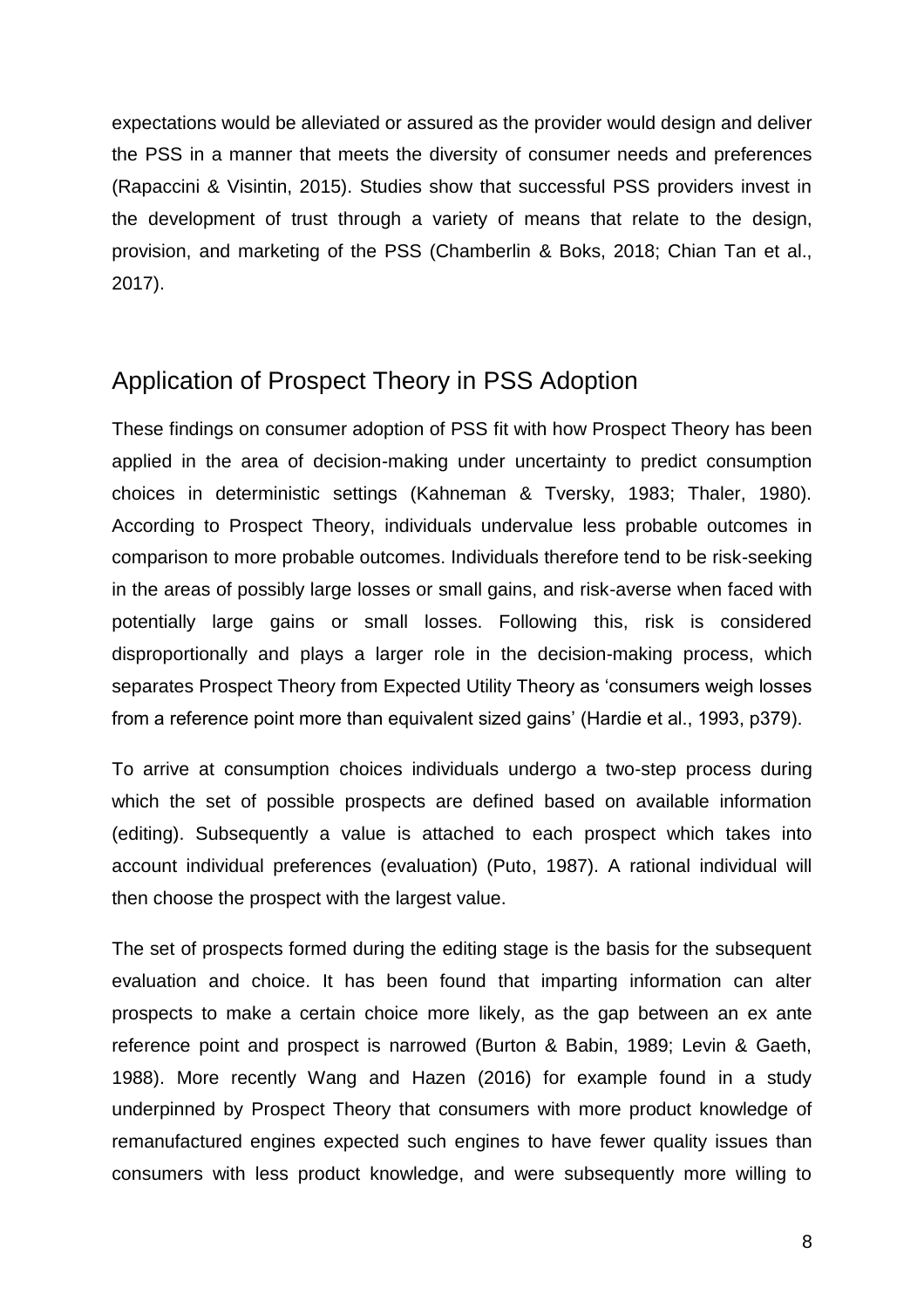adopt them. Marketing communications of PSS providers have created several devices to achieve this which may range from simple information to deliberate framing (Chamberlin & Boks, 2018; Petersen & Riisberg, 2017). In the case of PSS it can therefore be hypothesised that providing additional product information can alter the evaluation to result in prospects conducive to adoption.

Given that in consumer choice contexts the decision is to adopt a product, the prospect values assigned during the evaluation stage are based on considerations about perceived value and risk which have been shown to be influential previously. Here perceived value refers to expectations about satisfaction generated from making a consumption choice and a superior perceived value is associated with adoption intentions (Sweeney & Soutar, 2001; Yang & Peterson, 2004). As such, comparative benefits of PSS over conventional alternatives are hypothesised to increase value perceptions and contribute to adoption intentions.

Risk perceptions, however, may reduce adoption intentions as undesirable consequences of adopting a novel product also factor into the decision-making process, acting as barriers to purchase (Bauer, 1960) This has been attributed to worries about losses arising from consumption choices (Dowling, 1986). Perceived risk is therefore defined as the 'subjective expectation of losses' from product purchase and use (Dholakia, 1997, p161). This has been shown to be an impactful determinant of adoption in other contexts (Featherman & Pavlou, 2003). In the case of PSS, these perceived risks are not made with reference to conventional alternatives however, as these do not feature the same risk sources – for example as the physical condition of a new store-bought item is not expected to show signs of wear-and-tear from previous use.

# Context of the Study and Hypotheses Development

One context in which the adoption of PSS by consumers has been explored via a series of qualitative studies is fashion and apparel. Here Armstrong et al. (2015, 2016) and Rexfelt and Hiort af Ornäs (2009) look at a number of hypothetical PSS that are discussed with consumers to explore benefits and drawbacks. Retamal (2017), Corvellec and Stål (2017) and Stål and Jansson (2017) have undertaken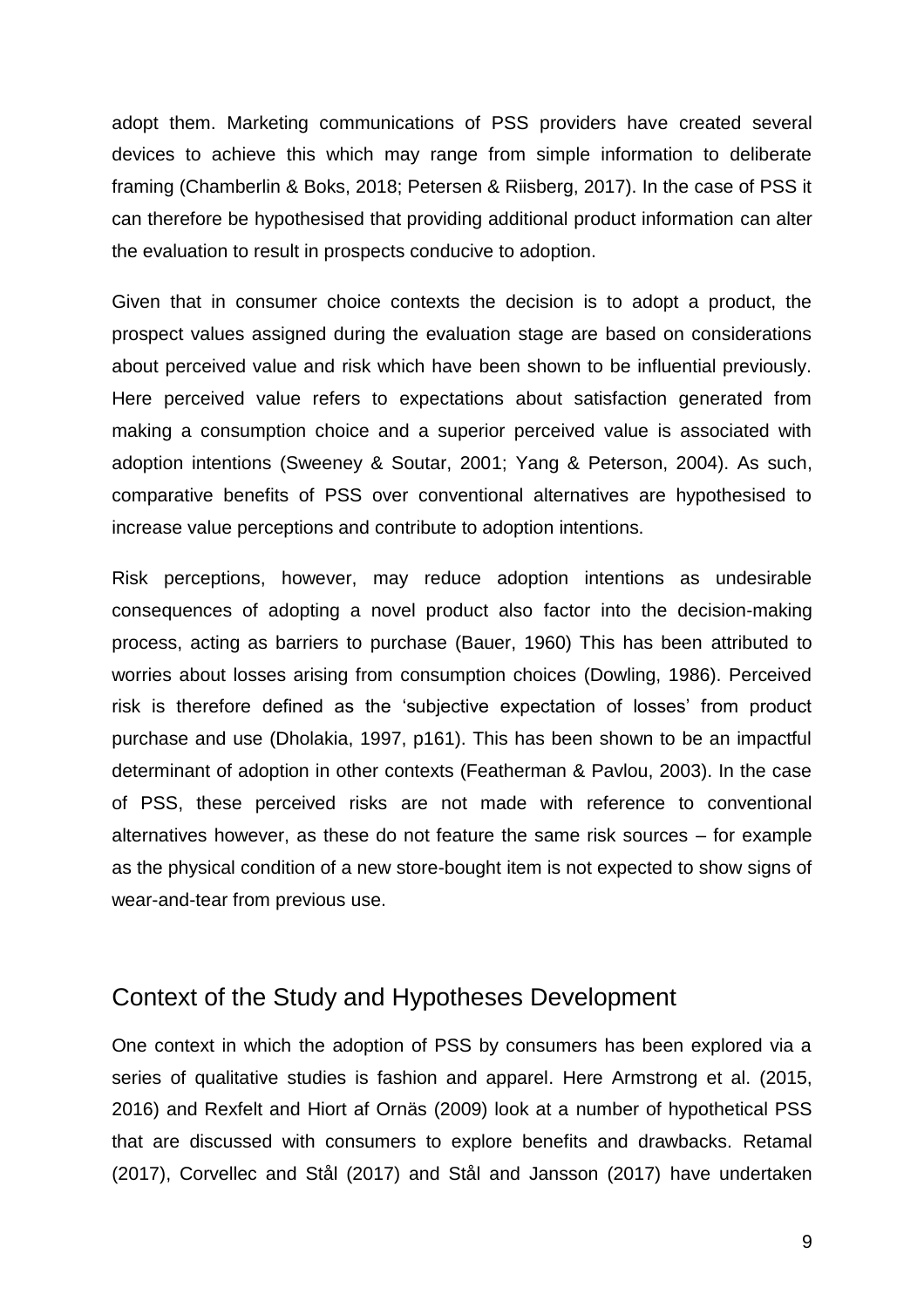studies on a number of providers of different existing fashion PSS, while Petersen and Riisberg (2017) studied the provider of a fashion subscription in Denmark. Chamberlin and Boks (2018) assess how PSS providers use marketing communications to influence adoption intentions. This focus on fashion can on the one hand be explained by the large negative environmental impact of apparel products at every stage of their life cycle (Gwozdz et al., 2017). On the other hand there have been collaborative consumption business models in fashion sharing attributes with PSS in a number of European countries that have experienced success in their respective niches for some time. Examples here are fashion libraries or clothing swaps (Pedersen & Netter, 2015). A number of companies are seeking to grow these business models online to make them more widely accessible and competitive beyond the environmentally and socially conscious clientele of urban fashion libraries (Park & Armstrong, 2017).

To investigate the impact of the three issues around lack of ownership, lack of choice, and lack of newness on consumer adoption intentions, a hypothetical fashion subscription offered by an existing retail brand was developed. As such, the hypothetical fashion subscription examined in this study corresponds to a strategic decision by an existing fashion brand to branch out into subscription-based rental services rather than a specialised subscription retailer focusing exclusively on private label clothing.

This PSS, subsequently referred to as a fashion subscription, allows consumers to submit preference sets in terms of price levels, size, and desired types of clothing in an online store. Afterwards clothes matching these preferences are delivered to the consumer on a recurring 30 day basis, after which they are to be sent back to the provider and fresh clothes are delivered. The cost of the subscription varies with the type and number of clothing items subscribed to. A return policy is in place to disincentivise damage or failure to return items to maintain the stock of products and promote financial and environmental feasibility, which mirrors comparable subscription business models analysed previously (Petersen & Riisberg, 2017; Retamal, 2017). The following hypotheses are developed using Prospect Theory's underpinninng structure in an editing phase based on available product information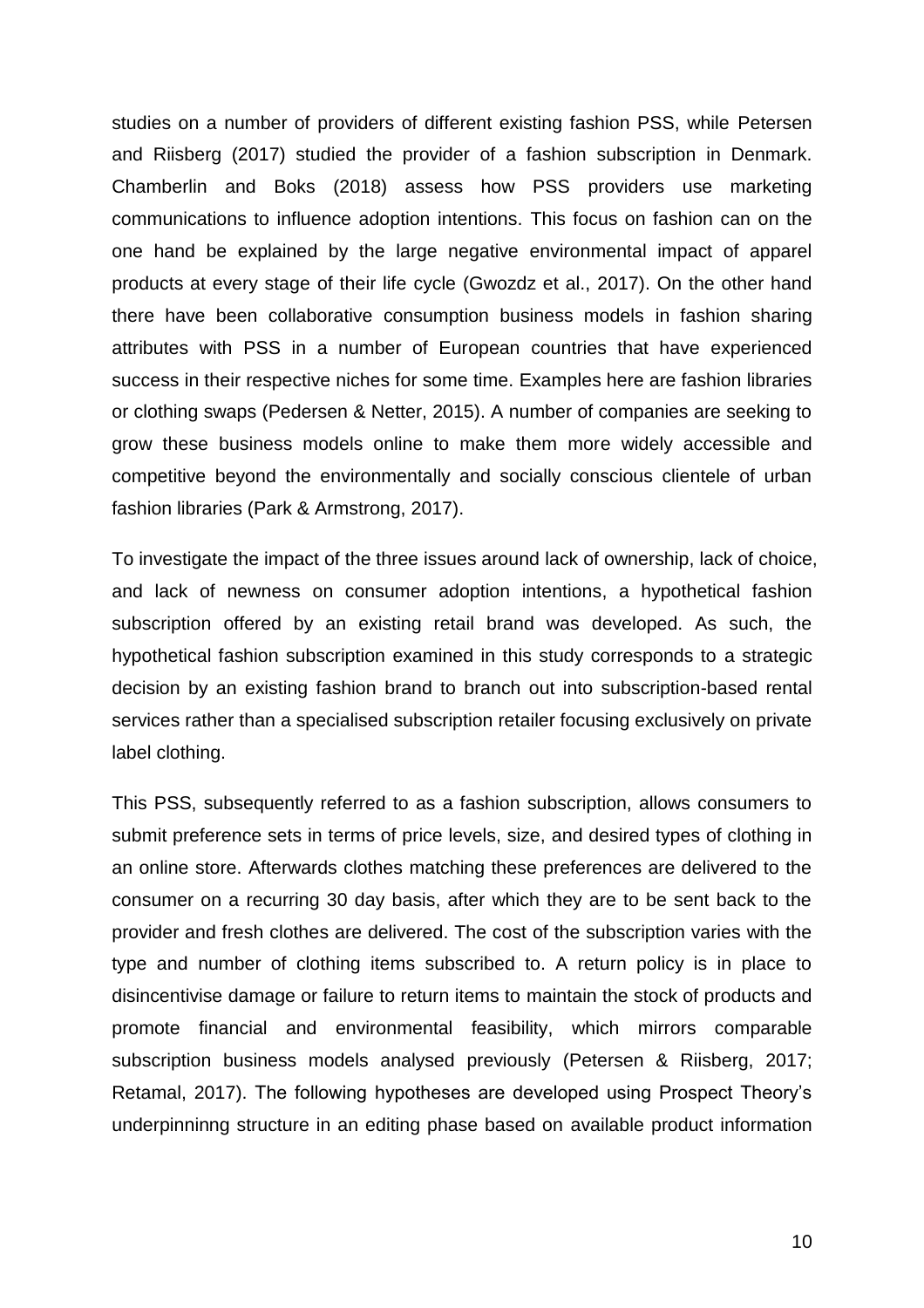and subsequent evaluation of determinants of the purchase decision according to individual preferences.

## Perceived Value Hypotheses

Such a fashion subscription could offer several benefits over the conventional modus operandi of consuming fashion products, which can be conceptualised as perceived values, as 'relative advantages for consumers [will] be the main driver for the diffusion of PSS' (Rexfelt & Hiort af Ornäs, 2009, p676).

One dimension of perceived value that has been claimed to spur the adoption of PSS in general (Tukker, 2015) and fashion PSS in particular due to the commoditisation of apparel through fast-fashion consumption patterns is the potential to save money. Here consumers assume that PSS providers could offer PSS cheaper than a one-time purchase as revenue can be extracted through several use-cycles (Armstrong et al., 2015). This is in line with findings that cost is an important contributor to perceived value and is considered strongly in purchase decisions (Sweeney & Soutar, 2001).

H1: Perceived cost benefit value (PCBV) is positively related to purchase intention.

Another perceived value emerging from the fashion subscription stems from the role fashion plays for consumers in renewal and identity-building projects. The PSS presents consumers with access to a wider variety as they have only limited control over which items they will receive. This could tie in with a desire for renewal and change that is reflected and expressed through clothing (Armstrong et al., 2016; Niinimäki, 2010). As the choice is made by the provider, the consumer is encouraged to try out and perhaps enjoy wearing items that would have been overlooked under normal circumstances (Retamal, 2017).

H2: Perceived variety benefit value (PVBV) is positively related to purchase intention.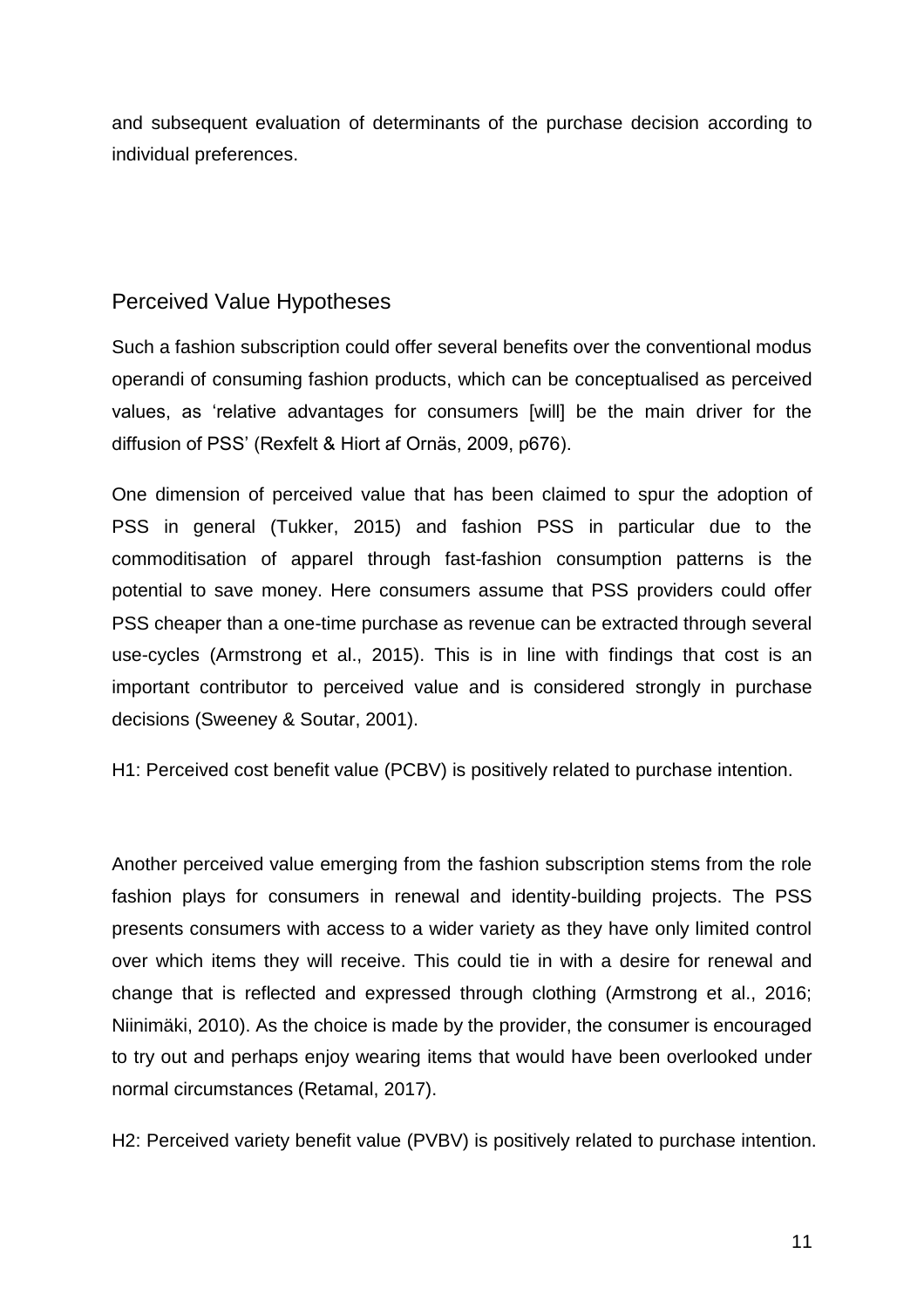Adoption of the fashion subscription would also reduce the production and disposal of new fashion items, which in turn would reduce associated burdens on the environment. As qualitative studies have shown that consumers seem to take this into account when talking about fashion PSS, a third perceived value of the fashion subscription is its superior environmental performance (Armstrong et al., 2015; Petersen & Riisberg, 2017). The assumption that PSS could tap into an emerging green consumer culture also featured early in the development of the field (Chian Tan et al., 2017; Mont, 2002).

H3: Perceived environmental benefit value (PEBV) is positively related to purchase intention.

#### Perceived Risk Hypotheses

In terms of perceived risks, a variety of studies has shown that consumers worry about the physical condition of textile items that have been used previously, and this relates to fashion as well as to prams (Catulli & Reed, 2017; Retamal, 2017). This reflects prevailing negative attitudes towards 'not new' items – the lack of newness theme related to use-oriented PSS that cycle physical products. Both damage to the fabric itself through wear-and-tear, as well as considerations around hygiene and cleanliness are cited here (Catulli et al., 2017b). It can be expected that worries about the physical condition of items delivered through the fashion subscription reduce consumers' willingness to adopt it.

H4: Perceived physical condition risk (PPCR) is negatively related to purchase intention.

Another aspect that has been shown to worry consumers in result-oriented PSS that leaves the selection of the product component to the provider is that the product does not meet the consumer's preferences or is in some way not fit-for-purpose. This has also been shown in fashion (Armstrong et al., 2015, 2016) and refers to the lack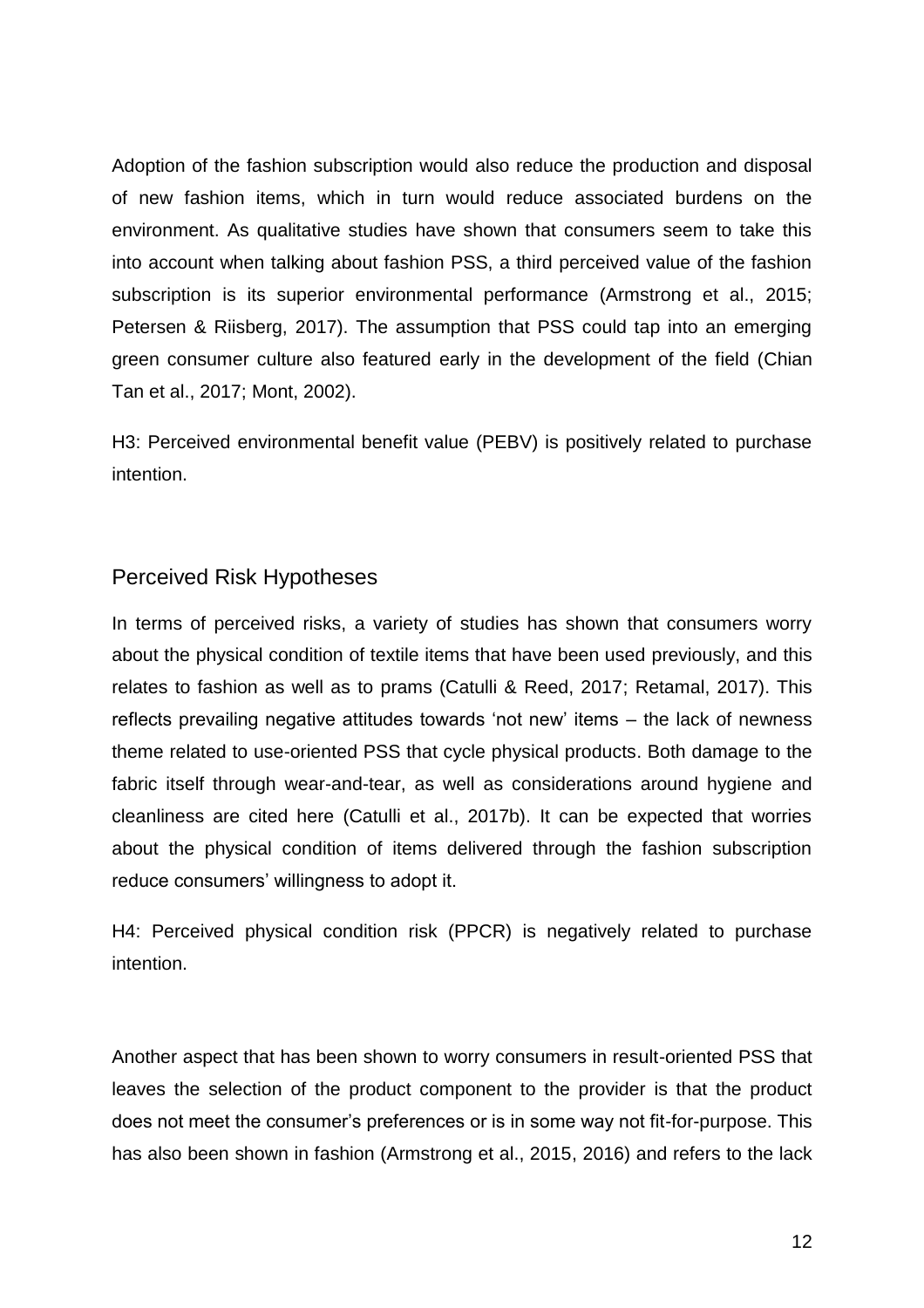of choice of result-oriented PSS. In the context of the fashion subscription this would be reflected in receiving clothing that does not meet the preferred style or size of the consumer, reducing the attractiveness of the offer (Petersen & Riisberg, 2017).

H5: Perceived style preference risk (PSPR) is negatively related to purchase intention.

While PSS have been claimed to offer increased convenience to the consumer as providers undertake some of the duties in product acquisition and disposal (Poppelaars et al., 2018), this may also become a drawback depending on the context. In the context of fashion, Armstrong et al. (2015) find shopping as an activity in itself brings satisfaction to consumers as it fulfils needs around renewal and socialising, common also in fashion library contexts (Pedersen & Netter, 2015). A fashion subscription would essentially prevent satisfaction gained from these activities as they undertaken by the provider or mitigated by the lack of social interaction becausee of a highly anonymous consumer-consumer relationship (Park & Armstrong, 2017).

H6: Perceived shopping opportunities risk (PSOR) is negatively related to purchase intention.

Lastly, the issue of ownership can be reflected in two types of perceived risk, referring to the lack ownership aspect stemming from the use-oriented PSS component of the fashion subscription. An initial issue is the sacrifice a consumer is expected to make upon return of the items to the provider (Catulli & Reed, 2017; Tukker, 2015). This is more of an emotional drawback of ownership-less consumption. As attachments are formed with items through experiences during use, relinquishing these may become difficult. This has also been cited in clothing (Armstrong et al., 2015) as material possessions are expressions and extensions of identity. More recently, Park and Armstrong (2019) specify this further and show that the endownment effect is a major deterrent of collaborative consumption when ownership is removed because a sense of ownership and possession-self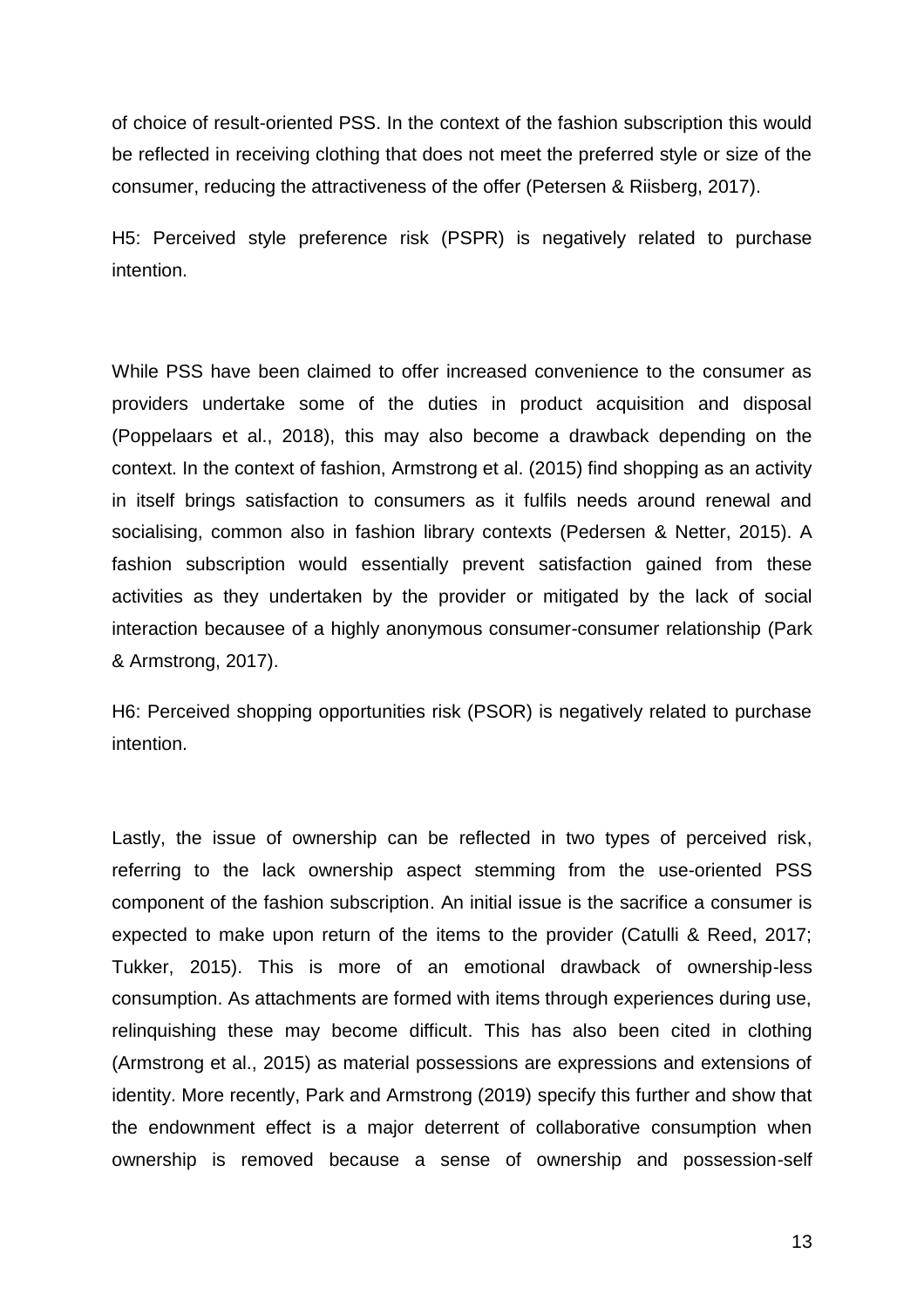association is impaired. From this angle, relinquishing posessions becomes Another issue here is the liability that consumers have for products they use but do not own and must return (Cherry & Pidgeon, 2018). This is connected to a sense of loss of control and a dependency on the goodwill of the provider as the consumer may feel to be in a weak negotiating position should the provider take issue with the condition in which clothing is returned. This could result in the expenditure of more time and money than was originally envisaged (Reim et al., 2015; Retamal, 2017; Rexfelt & Hiort af Ornäs, 2009). Both perceived risks stemming from ownership-less consumption can be hypothesised to reduce the attractiveness of the fashion subscription.

H7: Perceived return sacrifice risk (PRSR) is negatively related to purchase intention.

H8: Perceived return liability risk (PRLR) is negatively related to purchase intention.

#### Hypothesised Product Information Effects

The fashion subscription analysed in this paper is hypothetical and unfamiliar to the respondents of this study. It is therefore also hypothesised that additional product information could reassure consumers that perceived values would be delivered and alleviate sources of perceived risk. This is in line with findings that purchase decisions involving risk can be influenced through information during the editing stage of Prospect Theory (Creyer, 1997). This mirrors consumer desire for more information on PSS exhibited in qualitative studies to reduce uncertainties (Catulli et al., 2017b; Överholm, 2017; Poppelaars et al., 2018), which has also been observed in practice, although it is not known to what effect (Chamberlin & Boks, 2018; Chian Tan et al., 2017).

Based on this, four types of product information are hypothesised to be conducive to purchase intention.

Firstly, consumers have displayed worries about whether PSS would actually be cheaper, especially in cases where consumers are used to buying products outright (Armstrong et al., 2015; Hannon et al., 2015). It seems that consumers struggle to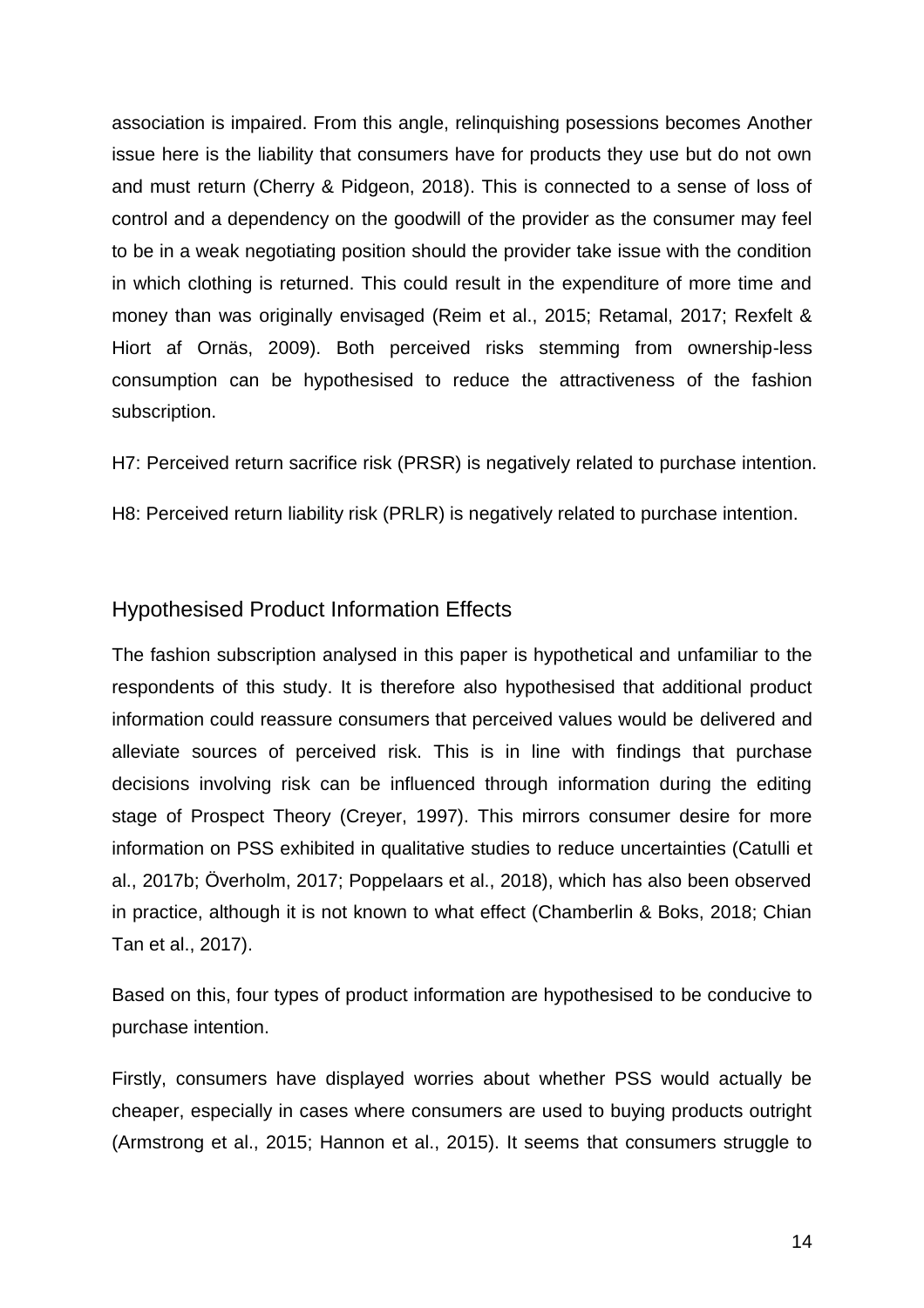compare the pricing mechanisms of PSS with their conventional alternatives, which makes them underestimate the potential cost benefits of PSS (Vezzoli et al., 2015).

H9: Additional cost-related product information is positively related to perceived cost benefit value.

Secondly, research indicates that consumers have difficulty weighing up the total environmental performance of PSS (Vogtländer et al., 2002), for example because the environmental cost of producing and disposing of textile products is underestimated in comparison to the environmental cost of moving products (Gwozdz et al., 2017). This is also because the actual environmental benefit depends on the configuration of the PSS in question (Tukker, 2015). Additional product information could reassure consumers of the superior environmental performance of the fashion subscription as it reduces the production and disposal of new clothing through re-use.

H10: Additional environmental-related product information is positively related to perceived environmental benefit value.

Thirdly, consumers may worry about the physical condition in which used products are delivered to them as there is uncertainty about which standards can be expected from products that are marketed as 'not new' (Tukker, 2015) and product histories are unknown (van Weelden et al., 2016). This may be alleviated by giving more specific product information to ease perceived risks (Catulli et al., 2017b) as 'a lack of understanding and knowledge of refurbished products fosters low quality perceptions' (van Weelden et al., 2016, p744).

H11: Additional physical condition-related product information is negatively related to perceived physical condition risk.

Fourthly, while consumers are aware that relinquishing the control of choice regarding the product component of the PSS represents a source of risk (Tukker,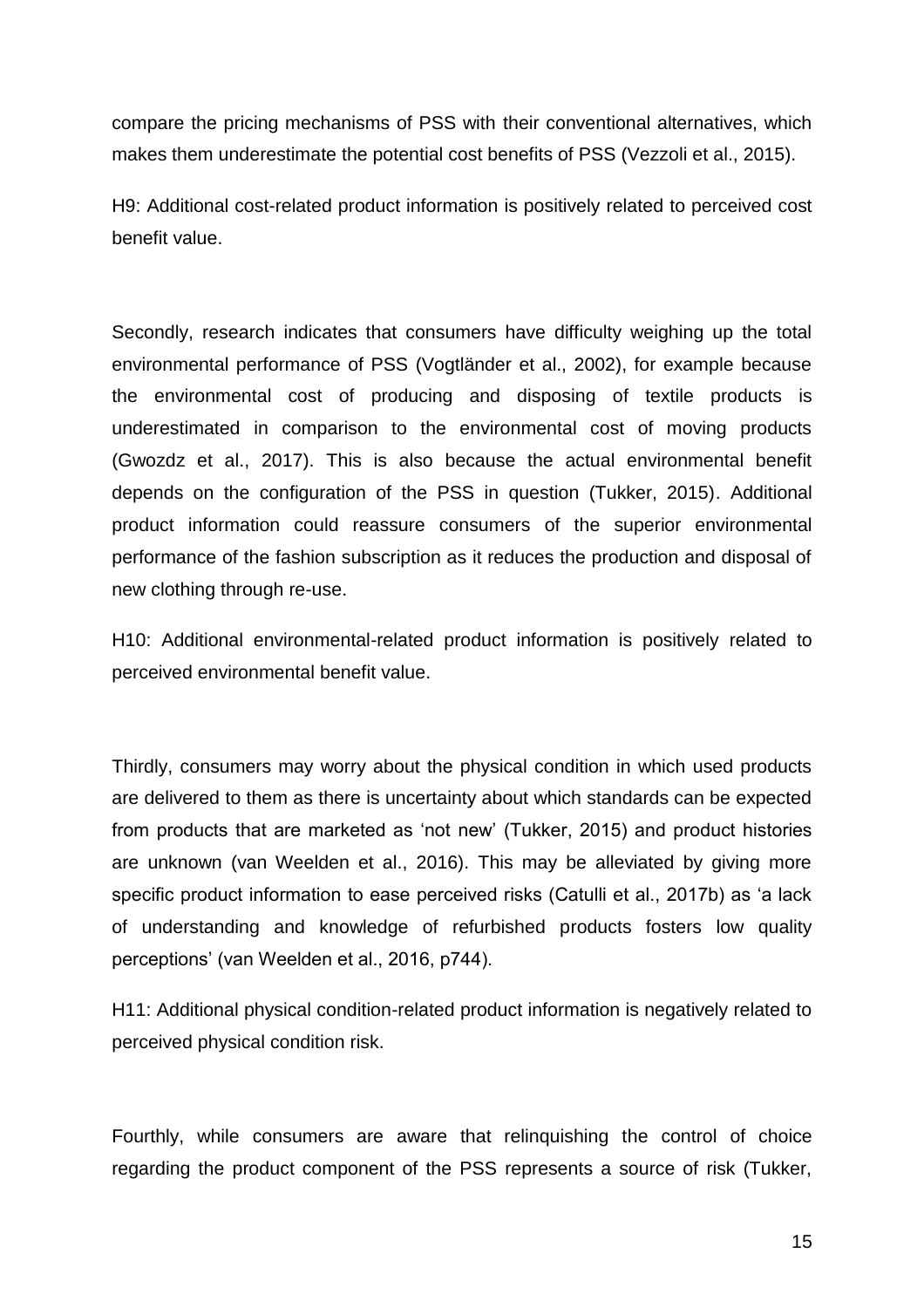2015), additional product information could reassure consumers that their individual preferences can still be considered to some extent even if the provider makes the final choice. In the case of the fashion subscription this can be determined by the detail which consumers can submit regarding size and style preferences (Petersen & Riisberg, 2017), which providers in fashion PSS also consider in practice when offering a wide variety of clothing (Retamal, 2017).

H12: Additional style preference-related product information is negatively related to perceived style preference risk.

Lastly, account must be taken of the overwhelming importance of trust in the PSS provider in the adoption of PSS reported in previous studies (Armstrong et al., 2015; Catulli et al., 2017b; Cherry & Pidgeon, 2018). This has been taken into account in the experimental research design outlined below. As such these hypotheses are investigated while controlling for trust in the provider and testing for the effect of age, education, and income.

H13: Trust in the PSS provider is positively related to purchase intention.

The theoretical framework resulting from these hypotheses is depicted in Figure 1.

<Insert Figure 1 here>

Figure 1: Theoretical framework employed in this study.

# Research Design

The theoretical framework was investigated using two methods combined in a single data collection phase. These two methods are structural equation modelling (SEM) to test hypotheses on the determinants of purchase intention, and t-tests in a between-groups full-factorial experimental design (Montgomery, 2009) to test hypotheses related to product information.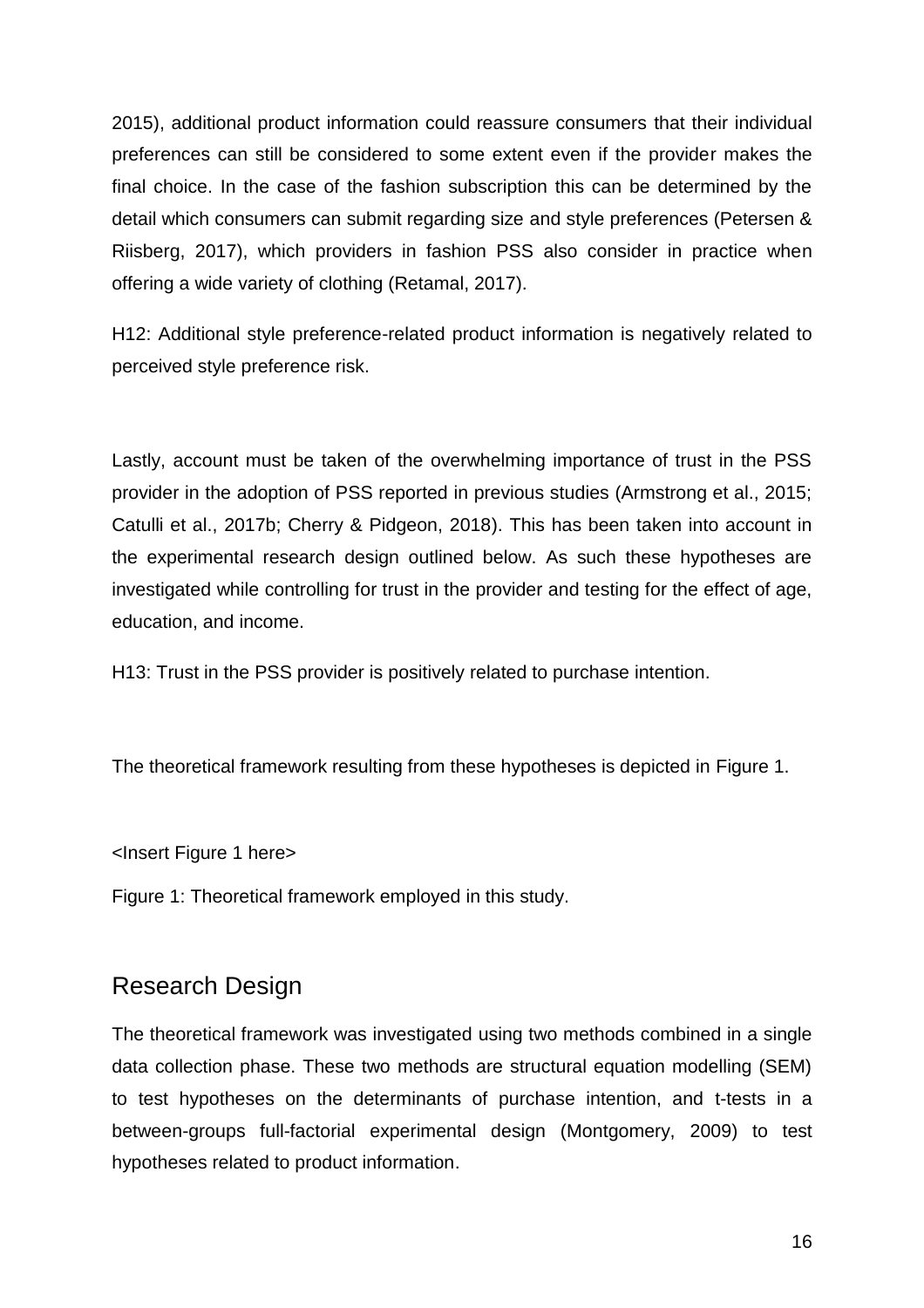As four types of product information regarding the fashion subscription were hypothesised about, a  $2<sup>4</sup>$  design resulting in 16 experimental groups was adopted. This enabled allocating the 16 experimental groups into 8 cohorts to according to whether participants had or had not received a particular product information treatment. As the distribution of the other product information treatments was similar across the cohorts, respective differences between the cohorts must then be assumed to be caused by the particular product information treatment.

Study participants, measures, data collection, and pre-testing are described in the following.

#### **Participants**

Given the critique levelled by Rapp and Hill (2015) and others against the use of random or student samples in marketing research, it was decided to recruit participants that represent the most probable customers of the hypothetical fashion subscription. Following Armstrong et al.'s (2015) logic, British women between 18-39 years old were recruited online*.* This choice was made as this population accounts for a disproportionately large amount of fashion sales in the UK but has shorter than average use-cycles, which fits with the appeal of the fashion subscription which offers low commitment and fast change.

An additional screening question was included to gauge the participants' online fashion behaviour: 'How often (on average) do you purchase clothing online? Please only consider purchases of new clothing, but include accessories and footwear.' Responses were measured from 'more than once a week' (1), 'about once a week' (2), 'several times a month' (3), 'about once a month' (4), 'once in a few months or longer' (5), 'never' (6) with a final non-response option. Only the first four responses allowed access to participation in the study to ensure that participants have a general propensity and ability to buy clothing items online, removing potentially confounding effects such as access to online payment methods and lack of knowledge about online retail ordering processes.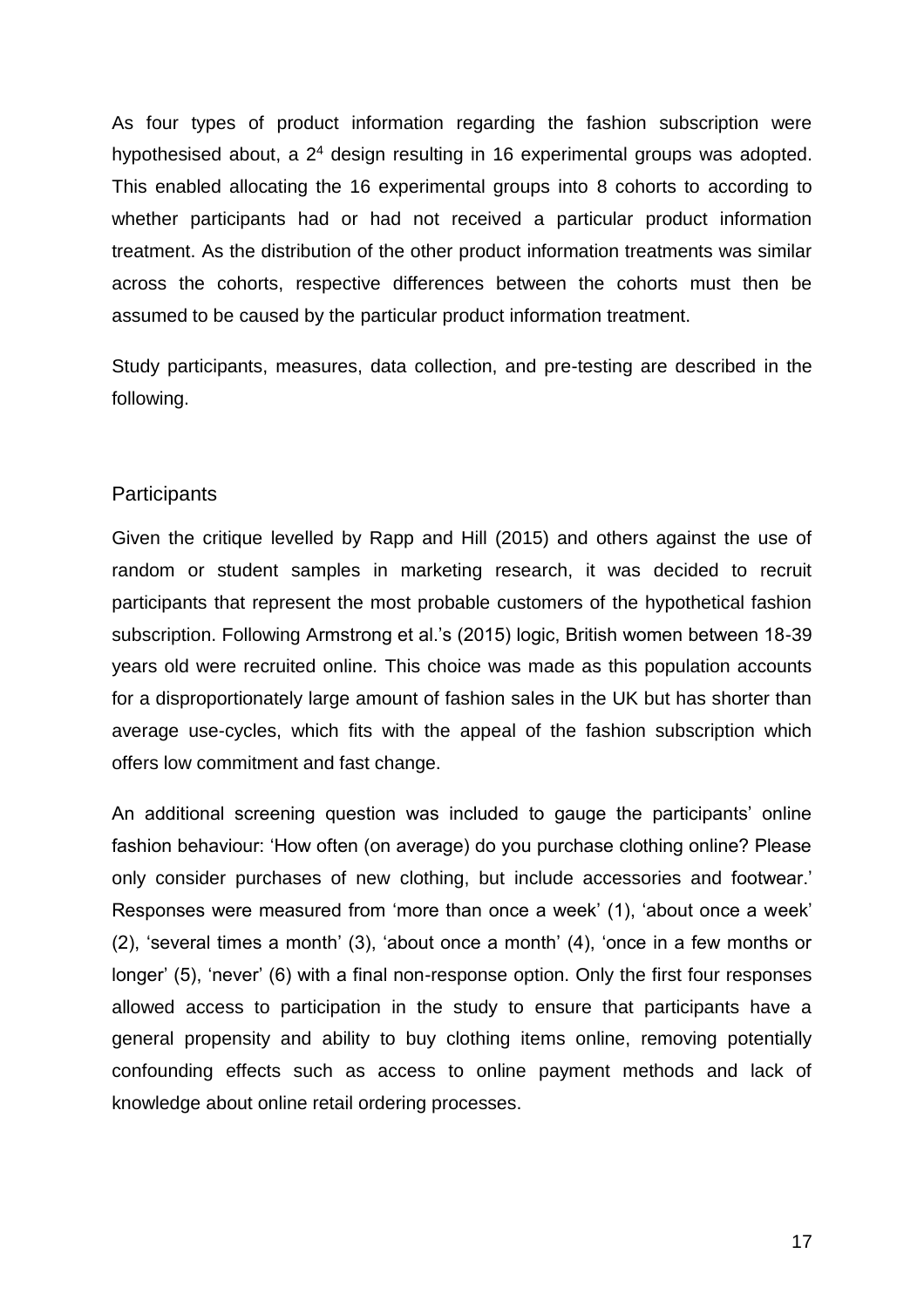Participants were recruited using *Prolific*, which is a crowd-working platform similar to *Amazon MTurk*, but designed specifically for academic research purposes. All participants were compensated for their time according to an estimation of the duration of their participation (He et al., 2018; Koepsell, 2017).

The sample size for this study was determined based on the necessity of testing for invariance as the administration of the product information treatments could cause measurement across cohorts to be distorted. For example, it may be that the measurement of the PCBV construct is not the same in cohort A and B as the cost product information influences how participants view the related items. In this case, hypotheses relating to determinants of purchase intention would have to be tested separately for these two cohorts as the underlying measurement model is not the same. To allow for invariance testing of the cohorts, each cohort was targetted to have at least 250 responses as this is a commonly accepted minimum sample size for SEM (Byrne, 2016). To allow for pairwise testing of the cohorts, this meant a minimum of 500 responses according to the full-factorial experimental design. Ultimately 524 responses were gathered, which were split evenly across the experimental groups as shown in Table 1.

Table 1: Experimental groups and product information given.

<Insert Table 1 here>

These 16 experimental groups could then be clustered into eight experimental cohorts, which allowed for pairwise comparisons as shown in Table 2.

Table 2: Experimental cohorts and product information given.

<Insert Table 2 here>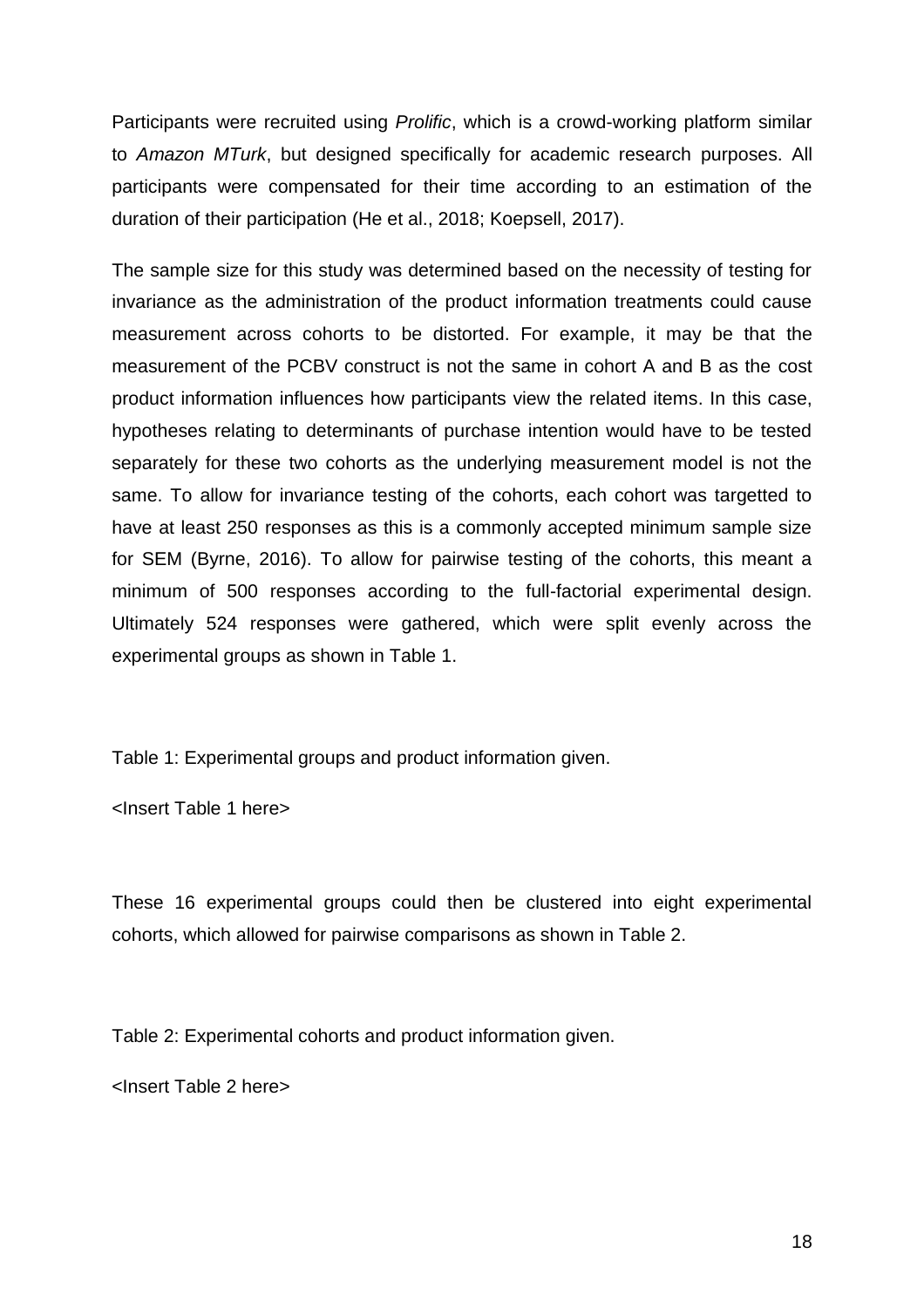Lastly, measurement and structural invariance were tested as the presence or absence of product information treatments could distort the measurement model or the interpretation of the structural model.

#### Study measures

The perceived value, perceived risk, and purchase intention constructs were measured using existing measures or by adapting previously used measures by using seven-point Likert scales (Appendix A).

Demographic measures included age in 4-year intervals, highest level of education achieved, and household income in increasing intervals. Each demographic item included a no-response option.

Podsakoff et al.'s (2003) and MacKenzie and Podsakoff's (2012) advice on ex ante prevention of common method bias (CMB) was implemented by randomising the order of items and constructs shown in the questionnaire. A dummy item was included, which asked participants to select a specific response and cases with incorrect responses were removed from the dataset.

#### Data collection

The study was hosted online using Qualtrics online survey software. After applying the screening criteria, an initial question asked which company respondents most frequently purchase clothing from online (Appendix C) as this was assumed to be a highly trusted company. The response was fed through the remainder of the study. This control was implemented to account for the effects of product assortment match and price with respondent preferences to ensure that respondents evaluted perceived value and risk associated with the fashion subcription rather than the brand itself. Without this control, a variety of confounding variables would have impacted on the dependent variable which are not focus of this study. To confirm the efficacy of this approach, the level of trust that the respondent has in this company was gauged using a single item (Appendix A) after using Gefen's (2002) trust in ecommerce companies scale as a primer. The response was used to divide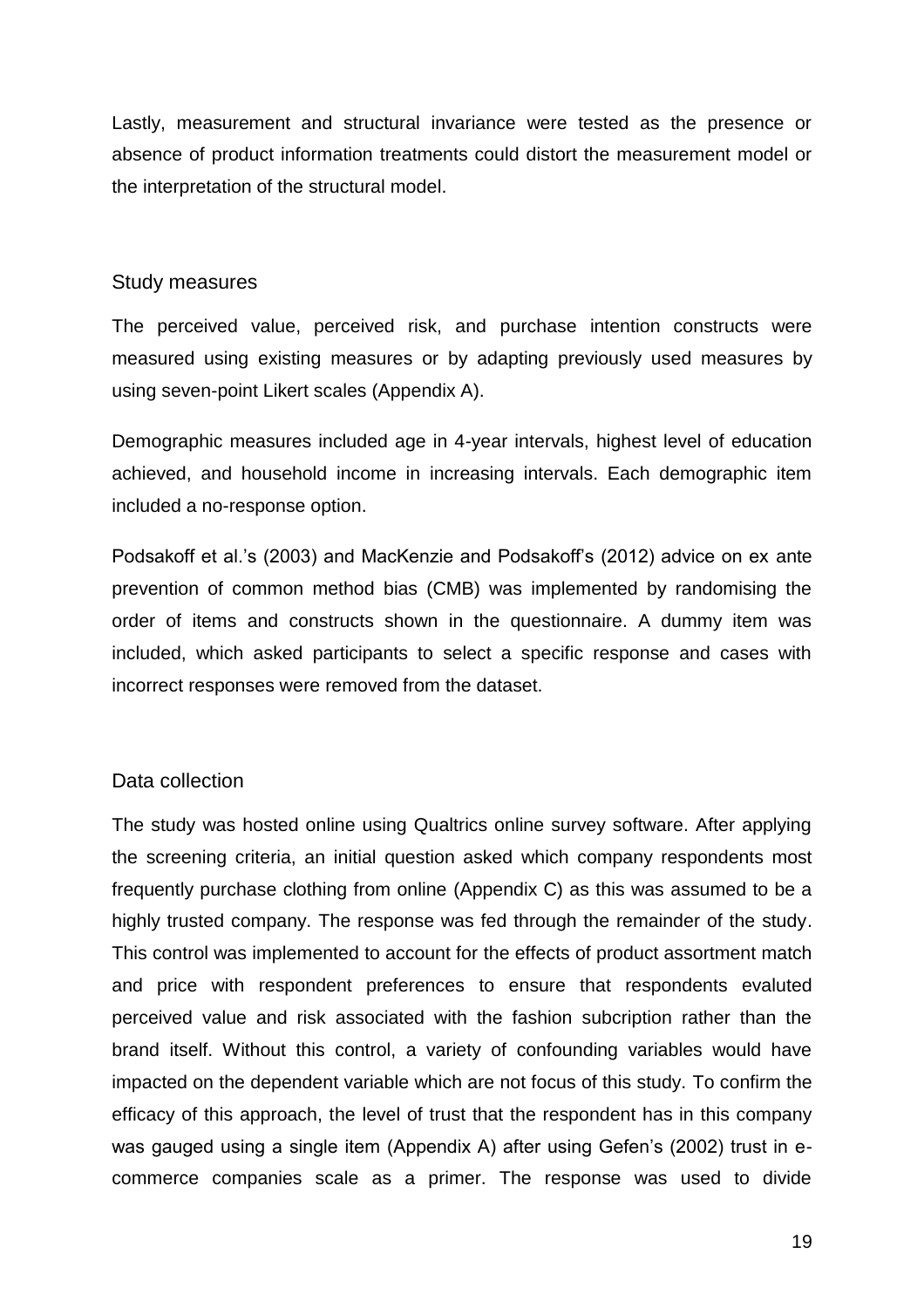respondents evenly across the experimental groups (compare Table 1) after the description of the hypothetical fashion subscription (Appendix B, Figure 2).

This subscription was explained to participants via text and visualisation to aid in understanding. Following Reim et al. (2015), the amount of ambiguity in the text was limited by outlining responsibilities and penalties.

Next, considering the trust control, participants were randomly allocated to one of the 16 experimental groups, with each group following a different survey flow in the questionnaire. Each of the 16 experimental groups was provided with a separate version of product information (Appendix B), which consisted of short 'claims' made by the company offering the fashion subscription. For the experimental group 1, which was due not to receive additional product information, no further information was provided.

Having read the product information, all participants evaluated the fashion subscription using the same study measures, with demographic items being asked last.

Throughout the experiment it was stressed that the experiment was anonymous, that no personally identifiable information would be collected, and that the authors were interested in the genuine thoughts of the participants, to avoid social desirability bias.

Data collection was completed within three working days; as such no non-response bias tests were conducted.

#### Pre-testing

The survey instrument was pre-tested twice. Firstly, the study was pre-tested by a group of servitisation and supply chain researchers to advise on the flow of the survey instrument and the experimental design, as well as the phrasing of the fashion subscription and the product information treatments. Minor adjustments to the product information treatments were made subsequently and a visualisation of the fashion subscription was added to improve understanding.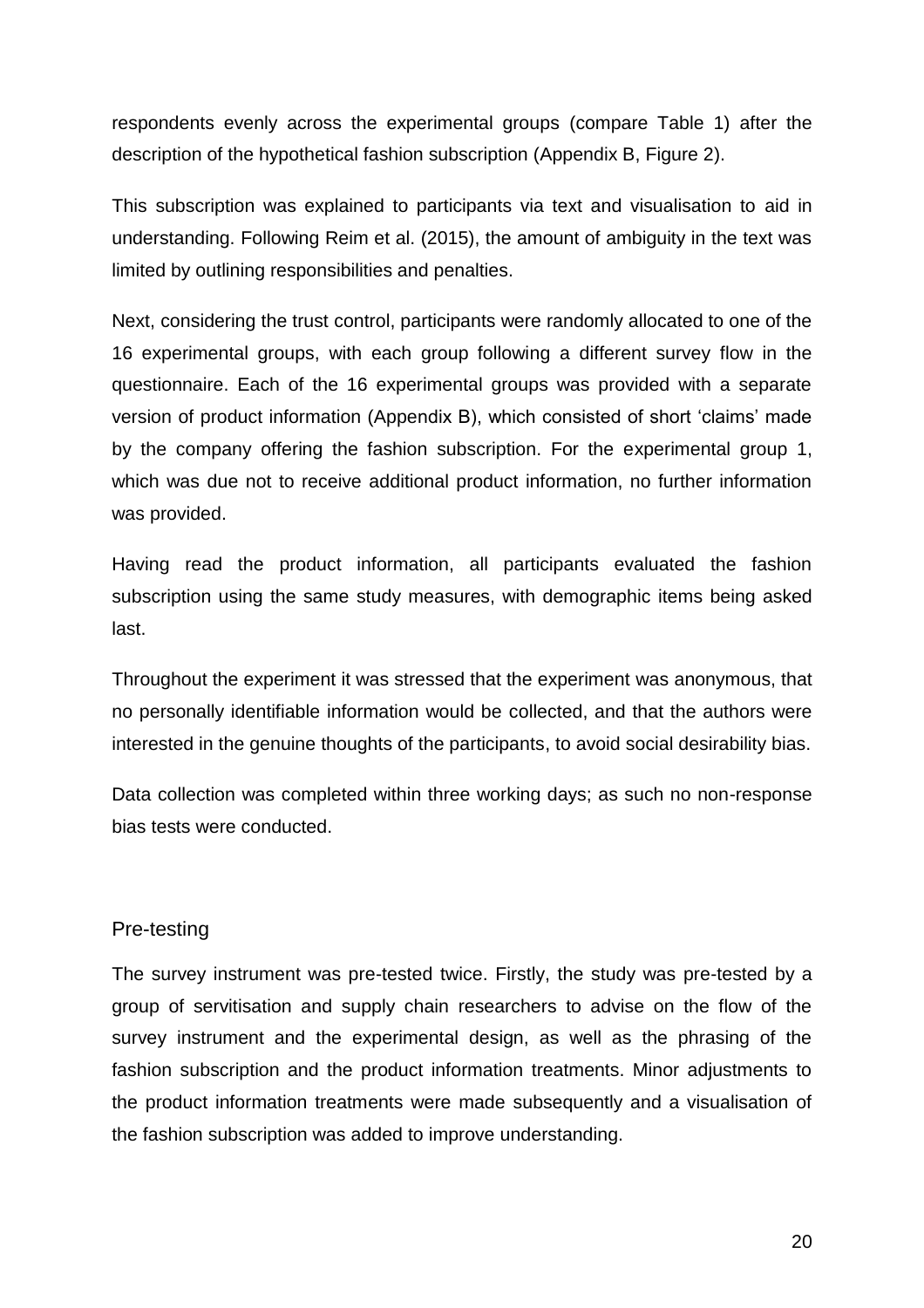Secondly, 196 study participants were sampled following the same criteria as described for the primary sample considering de Winter's (2009) advice on required sample sizes for reliable factor recovery. The purpose of this pre-test was not to test the structural relationships, but assess whether the assumed factors would be reliably recovered. Reliability, as assessed through Cronbach's alpha scores, was satisfactory (Table 7 in Appendix C). An exploratory factor analysis (EFA) was conducted using Principal Axis Factoring (PAF). A Promax rotation revealed satisfactory convergent and discriminant validity as items loaded onto their respective constructs and cross-loadings remained below 0.25 (Table 8 in Appendix C). No changes were made to the survey instrument after this second pre-test. The responses gathered for the purpose of the second pre-test were subsequently discarded.

## **Results**

Normality data distribution requirements for SEM were assessed initially in SPSS Version 24; maximum absolute values of skewness were less than two and maximum absolute values of kurtosis less than five, satisfying Dubey et al.'s (2015) criteria. Variance inflation factors (VIFs) were calculated to assess multi-collinearity. All VIFs were less than 1.974, which is well below the threshold of five (Bowerman & O'Connell, 1990), indicating the absence of multi-collinearity. The trust control variable displayed a mean of 6.02 on a seven-point Likert scale. This confirms the PSS was rejected by respondents due to an unfamiliar or untrustworthy provider brand.

For the analysis, Anderson and Gerbing's (1988) two-step approach to SEM was applied in AMOS Version 24, following Byrne's (2016) and Hu and Bentler's (1999) recommendations on model fit. As such, first the measurement model was analysed through a confirmatory factor analysis (CFA). This included testing for CMB as well as measurement and structural invariance to assess whether the hypotheses could be reliably tested given the assumed measurement of the constructs and the collected data. Afterwards the structural model was analysed to test the hypotheses related to perceived value and risk factors. Lastly a series of independent sample t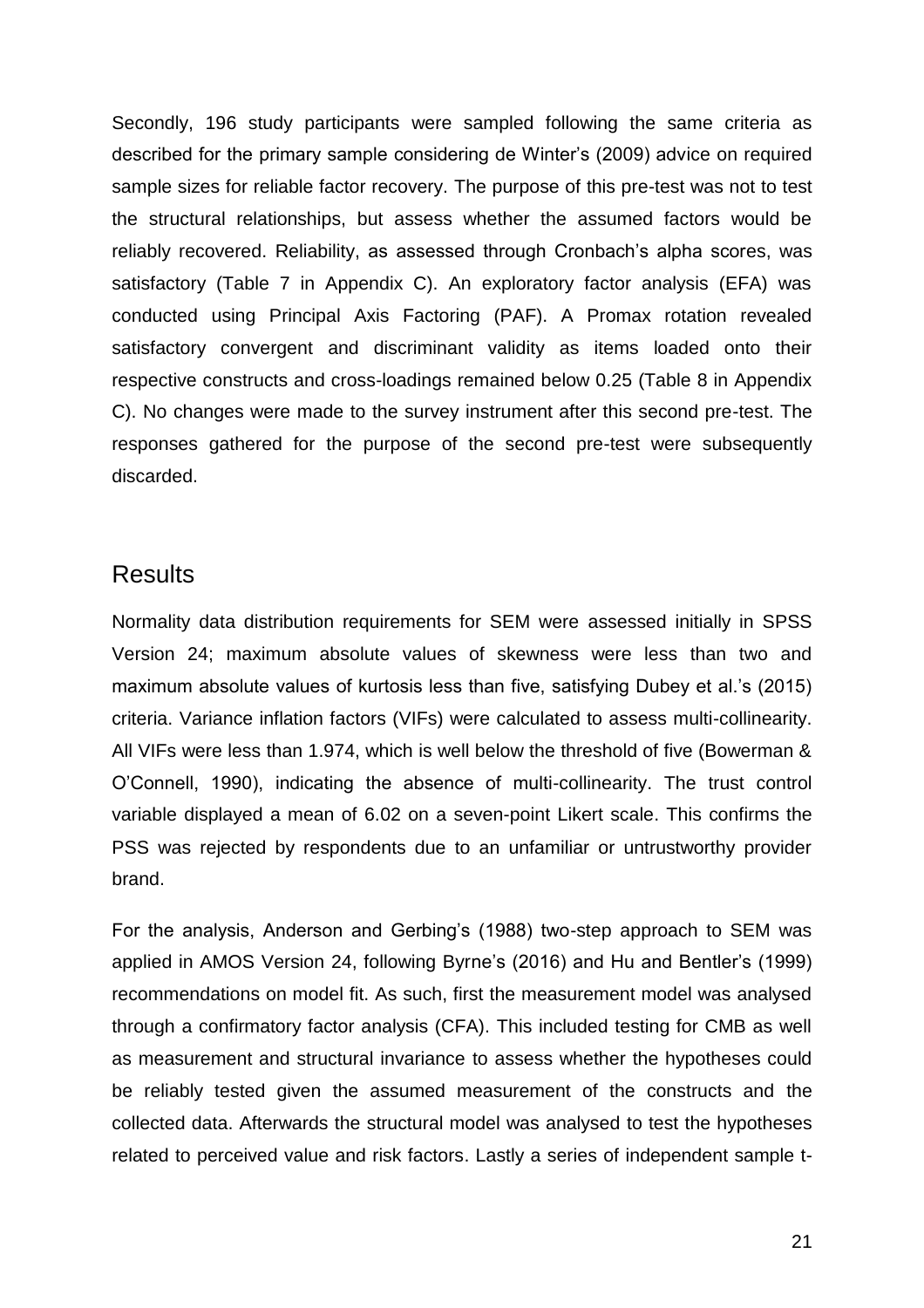tests were used to test the hypotheses related to the effects of the product information treatments using imputed factor scores.

#### Measurement Model Testing

Goodness-of-fit of the measurement model was assessed through a CFA using thresholds recommended by Byrne (2016) and Hu and Bentler (1999). Observed indices fell within recommended thresholds.

Cronbach's alpha scores were consistently above 0.8, satisfying the internal reliability of the employed measures (Table 3). Convergent reliability was tested using factor loadings which should exceed 0.5, composite reliabilities which should exceed 0.8, and average variance extracted (AVE) which should exceed the maximum shared variance (MSV) (Fornell & Larcker, 1981). Table 3 shows that these conditions are met, satisfying convergent validity.

Table 3: Reliability and convergent validity scores.

<Insert Table 3 here>

Discriminant validity was tested by comparing correlations between items of any two construct combinations with the square root of the average shared variance by the items of a single construct (Fornell & Larcker, 1981). Table 4 shows that the square root of the average variance shared between each construct and its items exceeds the correlations, satisfying discriminant validity assumptions.

Table 4: Square roots of AVE of single constructs and its items (diagonals) and correlations between items of two constructs (off-diagonals).

<Insert Table 4 here>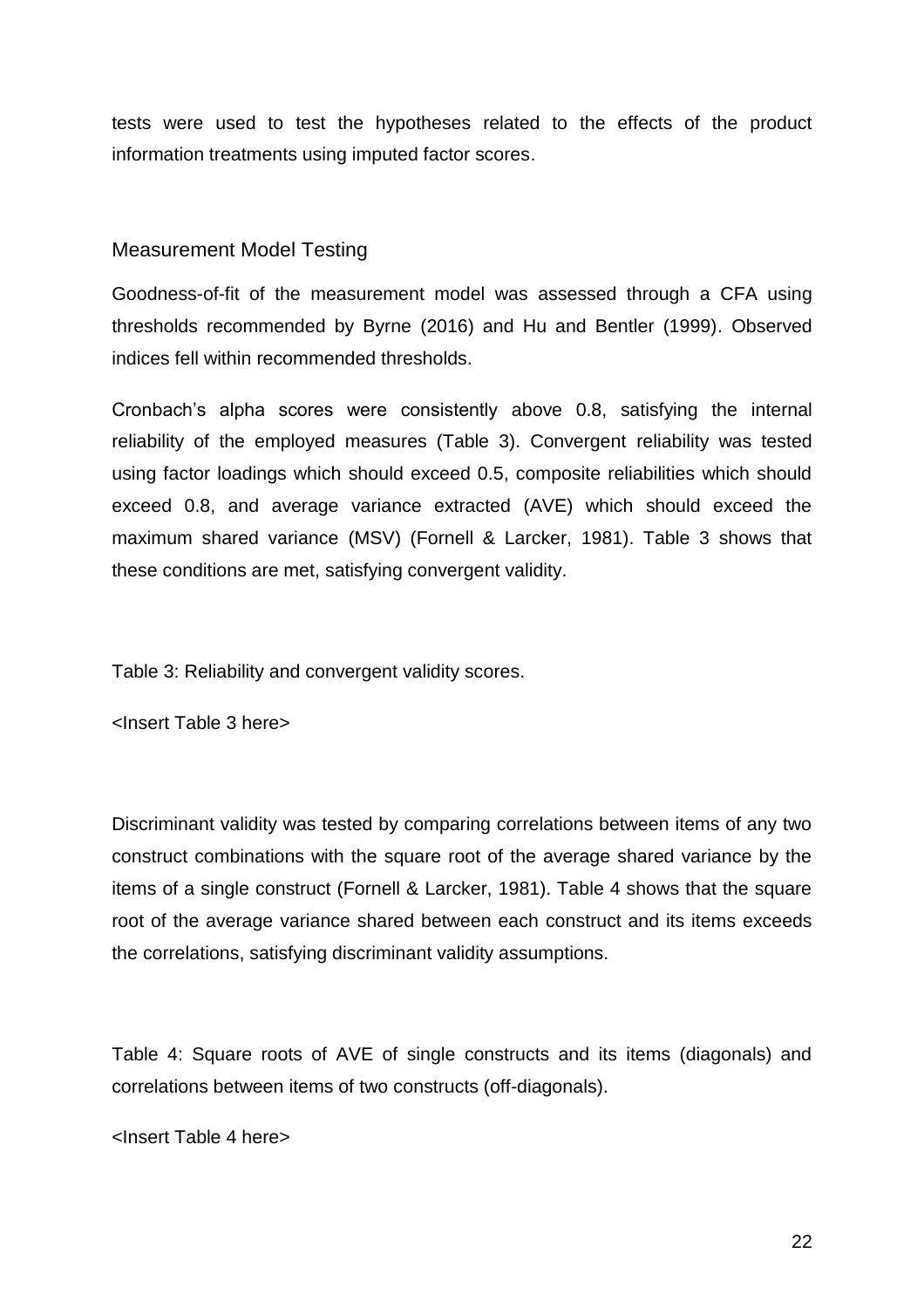CMB was tested using Harman's single factor test following Podsakoff et al. (2003). The unrotated factor solution showed that a single factor accounted for 33.92% of the variance in the data, which is below the recommended threshold of 50% in the case of relatively high Cronbach's alpha scores (Fuller et al., 2015). It can be assumed that CMB did not significantly influence the results.

Lastly, measurement and structural invariance were tested and Byrne's (2016) criteria were applied to detect significant differences between unconstrained, measurement, and structural models for each of the experimental cohorts. RMSEA and CFI values of the measurement and structural models did not change significantly from the unconstrained models (compare Table 9 in Appendix D). More stringent chi-square difference tests were not significant, except for the structural model of the cohorts related to the environmental product information, cohorts C and D (compare Appendix B). A closer inspection of individual paths and chi-square difference tests, however, confirmed that no significant difference between the structural and unconstrained models exists. As such measurement and structural invariance could be confirmed and responses belonging to all experimental cohorts analysed together in the structural model.

#### Testing Perceived Value and Risk Hypotheses

Goodness-of-fit of the structural model was measured using Byrne's (2016) and Hu and Bentler's (1999) criteria; model fit remained within recommended thresholds. As such, it was assumed that there is an acceptable fit between the model and data, which then allows for hypothesis testing (Table 5).

Table 5: Structural model goodness-of-fit indices.

<Insert Table 5 here>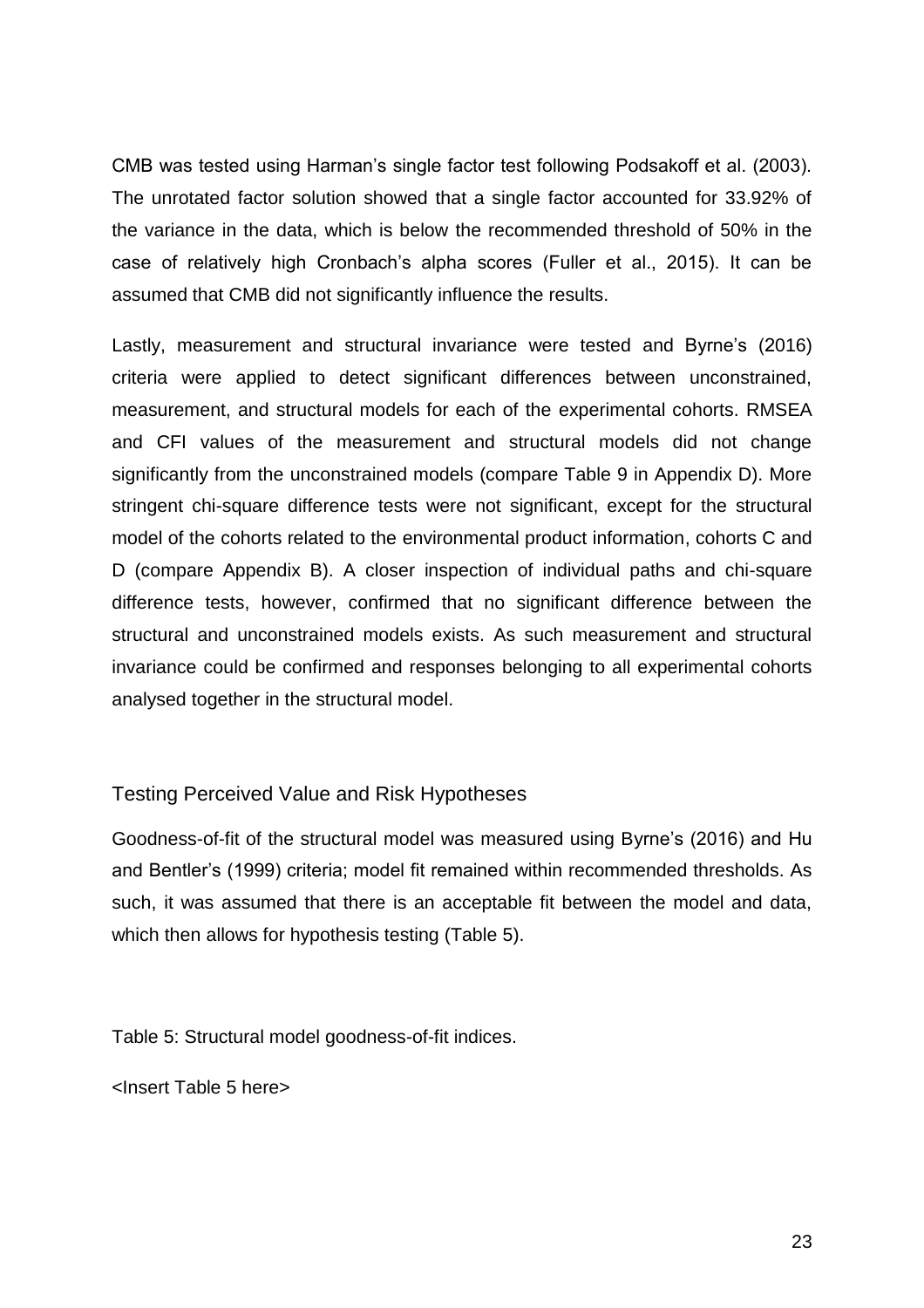Standardised path coefficients (Beta) and coefficient of determination (R-squared) were calculated. As seen in Table 6, purchase intention is strongly determined by the PCBV construct (Beta =  $0.567$ , p-value <  $0.001$ ), confirming that Hypotheses 1 is accepted while Hypotheses 2 and 3 are rejected since no other perceived value constructs are statistically significant determinants of purchase intention. For the perceived risk constructs, the PPCR construct reduces the purchase intention (Beta  $= -0.083$ , p-value  $= 0.028$ ), which confirms Hypothesis 4. Hypothesis 5 is rejected as the PSPR construct does not meet the p-value of <0.05, but Hypothesis 6 is confirmed as the PSOR construct does reduce purchase intention significantly (Beta  $= -0.093$ , p-value  $= 0.015$ ). As the PRSR construct does not feature a significant pvalue, Hypothesis 7 is rejected. Lastly, Hypothesis 8 is confirmed as the PRLR construct reduces purchase intention significantly (Beta = -0.202, p-value < 0.001). Neither the demographic variables in age, income or education, nor the trust control variable show significant effects on purchase intention. Overall, the model explains 60% of variance in purchase intention among the sample (R-squared  $= 0.60$ ).

Table 6: Determinants of purchase intention (R-squared = 0.60).

<Insert Table 6>

#### Testing Product Information Hypotheses

Independent samples' t-tests were conducted to assess the effects of product information on their respective constructs using imputed composite factor scores. Outliers and normal data distribution requirements for independent samples' t-tests were assessed. The highest number of outliers detected using boxplots per independent sample was ten; it was concluded that this is acceptable, especially given measurement on a seven-point Likert scale. Data tended to be slightly leftskewed and leptokurtic but t-tests are robust to deviations from normality, especially with high sample sizes (Fields, 2013).

To assess the effect of the cost product information, cohorts A and B were compared. For the cost product information, the t-test indicated that PCBV scores for the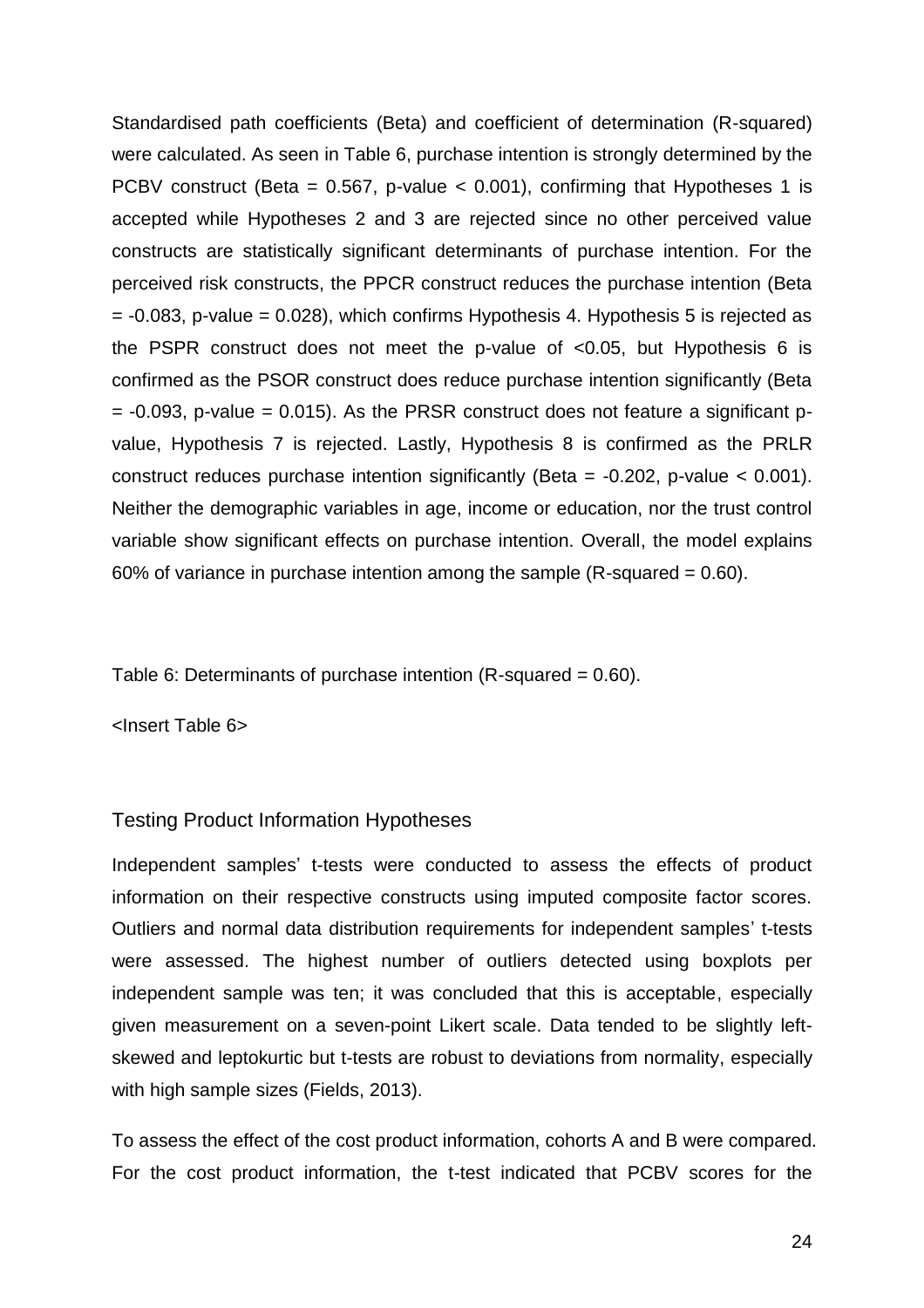sample lacking this information were marginally lower ( $M = 3.81$ , SD = 1.54) than for those who had received this knowledge ( $M = 3.97$ , SD = 1.56). This effect was, however, not statistically attributable to the information treatment,  $t(522) = -1.186$ , pvalue = 0.236, refuting Hypothesis 9.

Hypothesis 10 was confirmed, as cohort D having received the environmental product information had a significantly higher score for PEBV ( $M = 5.16$ , SD = 1.10) than cohort C lacking that product information ( $M = 4.72$ , SD = 1.38), t(496) = -4.00, p-value  $\leq$  0.001, Cohen's d = 0.36. Levene's test indicated unequal variances (F = 12.97, p-value < 0.001), so degrees of freedom were adjusted from 522 to 496.

Similarly, Hypothesis 11 was confirmed, as the physical condition product information was able to lower the perceived risk: physical condition construct in the treatment sample cohort F ( $M = 4.47$ , SD = 1.51) as opposed to the no-treatment sample cohort E (M = 4.86, SD = 1.52),  $t(522) = 2.96$ , p-value = 0.03, Cohen's d = 0.26.

The style preference product information lowered the PSPR slightly for the sample having received the information cohort H compared with the sample with no additional product information cohort G (M = 4.74, SD = 1.31; M = 4.96, SD = 1.30),  $t(522) = 1.97$ , p-value = 0.049, Cohen's d = 0.17. This confirmed Hypothesis 12, despite the effect size being small (Fields, 2013).

Lastly, it was considered possible that the additional product information could also influence purchase intention directly instead of or in addition to working through the hypothesised constructs despite the literature not supporting such relationships. Such relationships, if significant, would imply that there are aspects of the model that are not hypothesised about and cannot be explained using the proposed literature. These relationships between the product information treatments and purchase intention were tested for via t-tests; none of the product information treatments showed a significant direct effect on purchase intention.

### Discussion and Implications

The results of this research have several interesting implications.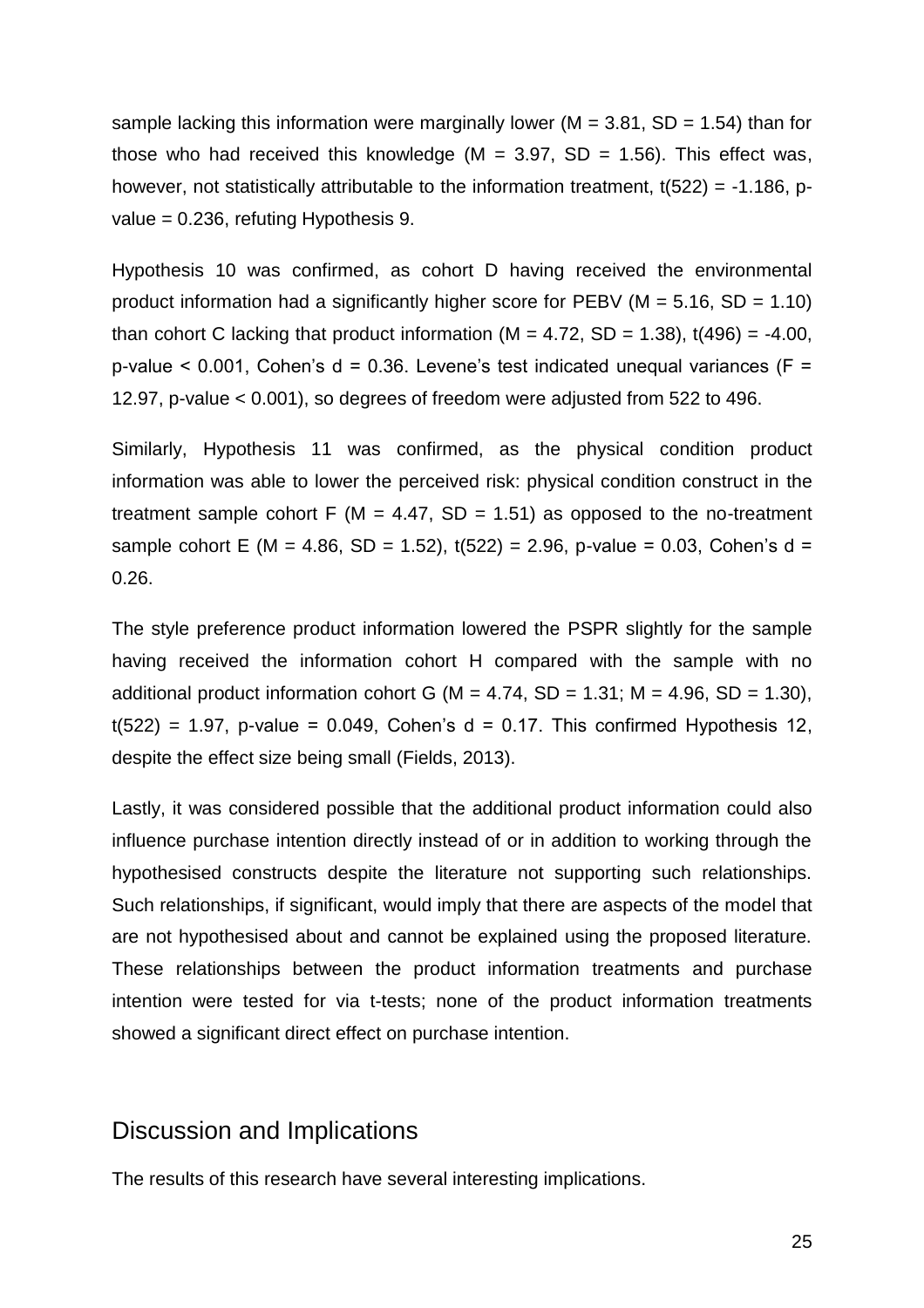Initially, it can be established that Prospect Theory is well suited as a theoretical backdrop to structure and predict consumer adoption of PSS containing significant sources of risk. This is in line with previous applications of this theoretical framework in product cases that are perceived to be risky or innovative (Wang & Hazen, 2016). As such, it is argued that Prospect Theory can complement the use of Practice Theory and Consumer Culture Theory that have been used previously to probe into what may motivate or prevent continued use of PSS after initial adoption (Catulli et al., 2017; Mylan, 2015).

Empirically, the results show that there are three areas that are critical for consumer adoption of radical PSS, such as the one described. These areas relate to cost savings, the downside of convenience, and newness and re-use, which are discussed in the following.

#### The Importance of Cost Savings

Overall, the pure monetary perspective appears paramount. This is reflected both in the importance of the opportunity to save money by choosing a PSS over a conventional alternative as proposed in the confirmed H1, as well as the fear that these savings will not be realised as one is being held liable for damaged or late product returns, shown in H8. This extends the findings by Cherry and Pidgeon (2018) by proving that this is the most impactful perceived risk after all. This point becomes especially important as any money spent on penalties diminishes previously anticipated savings, which matches the suspicion that PSS providers may try to 'claw back' revenue later (Rexfelt & Hiort af Ornäs, 2009).

The overarching significance of this area becomes more important as the two other potential advantages PSS, access to more product variety and environmental gains, are not perceived to be impactful as shown in the rejected H2 and H3. This confirms the notion that, despite numerous cited advantages of PSS presented in literature, the sacrifices a consumer is expected to make will have to be balanced by a strong appeal to value-for-money perceptions (Poppelaars et al., 2018; Retamal, 2017). This corroborates the more cautious voices indicating that cost is the main driver of PSS adoption (Tukker, 2015).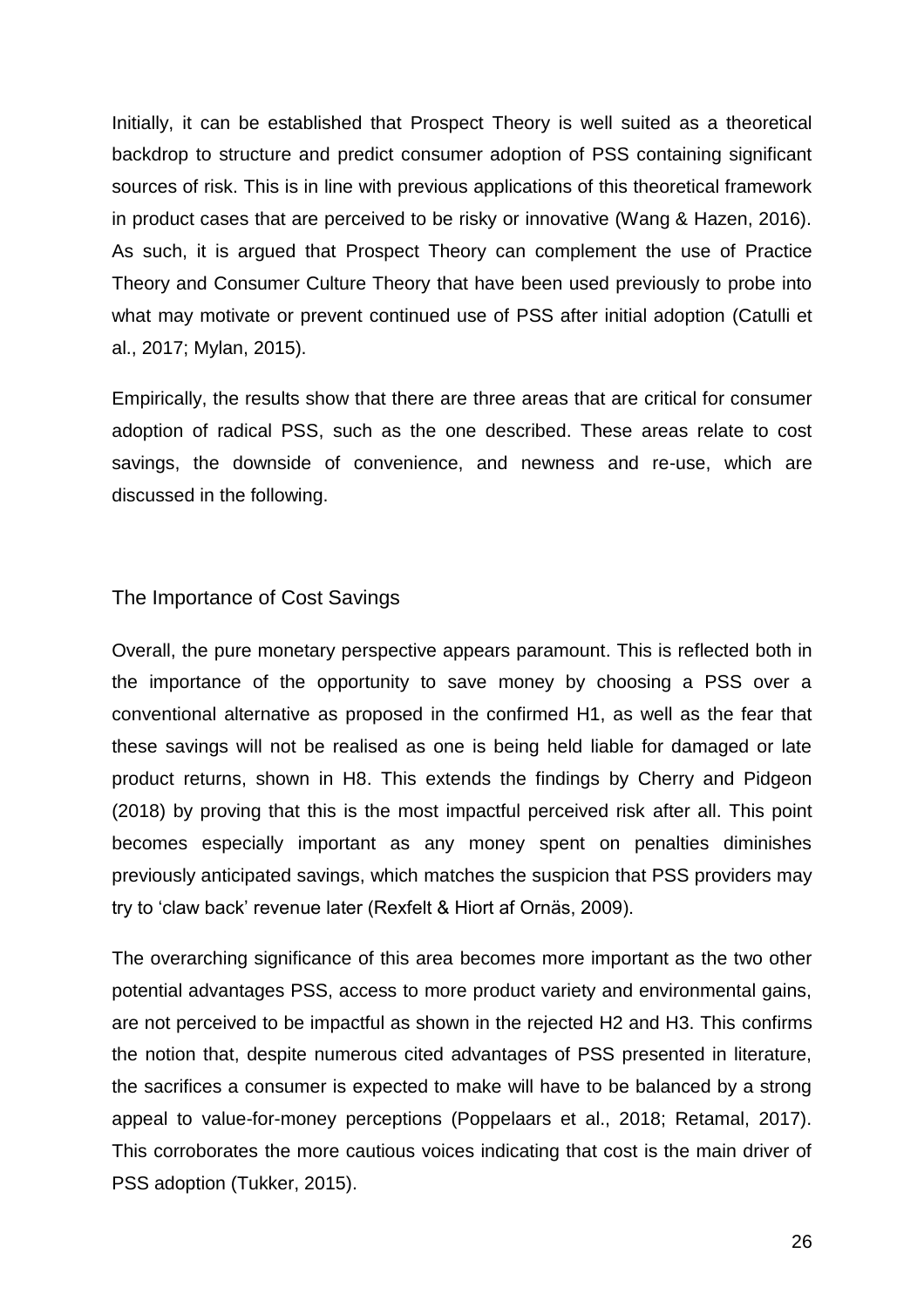#### The Downside of Additional Convenience

Another potential advantage in the added convenience stemming from the accessservice provided by use- and result-oriented PSS can actually detract from the attractiveness of the PSS as it prevents activities that contribute to consumer satisfaction, summarised in H6. The negative impact on the experiential aspect of shopping that ties in with emotional needs for socialising, rewarding oneself, or symbolising renewal and change (Armstrong et al., 2015) validates the Activity Theory perspective proposed by Rexfelt and Hiort af Ornäs (2009). This shows that what constitutes a burden or an enjoyable activity depends on the exact product and targeted consumer group. More work is needed here to design new enjoyable activities to replace others that become obsolete through PSS consumption. An example from this research could be to foster shared rituals among users of the fashion subscription by motivating users to post about and discuss the received fashion products on social media, highlighting the surprise aspect of the offer. Research indicates that such brand communities would have benefits for the provider in turn (Laroche et al., 2012).

#### Issue of Newness and Re-use

It also appears that issues around newness and re-use, in the case reflected in the physical condition of clothing, encapsulated in H4, continue to worry consumers (Armstrong et al., 2015; Catulli & Reed, 2017). This result confirms earlier assertions, but is made more remarkable given that the PSS provider in this case commands a relatively high level of trust from respondents. This indicates that trustworthy brands with the resources and customer relationships to begin offering PSS are not able to transfer this trust acquired in the selling of clothes to reliably providing used clothing in an 'as new' condition.

Two further points that this study can also shed light on are the lack of choice and the emotional aspect of ownership, which are reflected in the associated rejected hypotheses H5 and H7.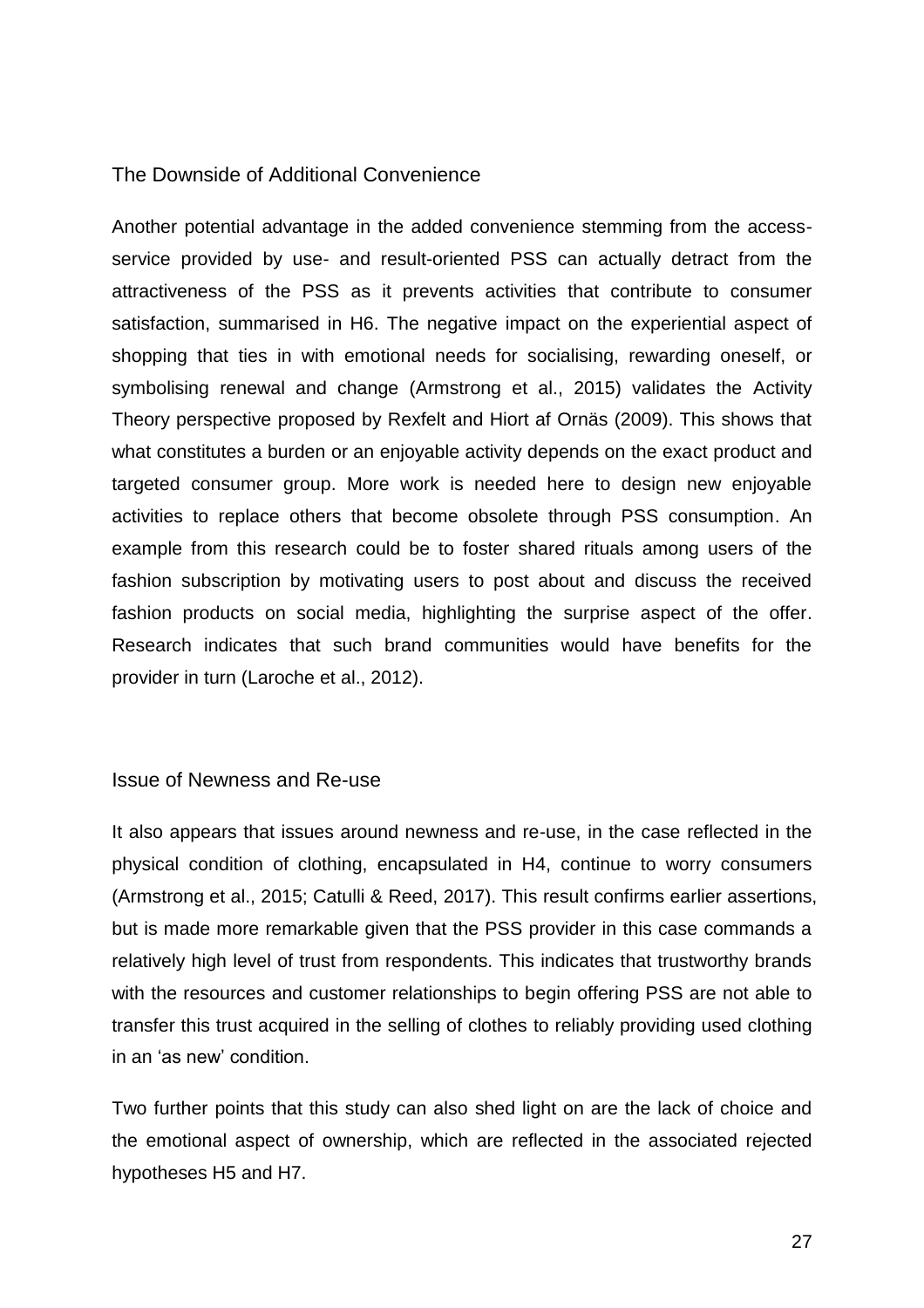The fact that products are chosen by the provider does not appear to be a significant perceived risk for potential adopters of PSS. It might be that in this case the provider is able to transfer trust built with consumers successfully. Findings suggest that consumers are aware of thee provider's skills in providing a product assortment that matches the preferences of the consumer through knowledge of the brand and previous interactions. This is a highly relevant finding because clothing as a product category is more dependent on individual preferences than car-sharing PSS in which the transportation utility is at the forefront of consumer minds (Chian Tan et al., 2017). This indicates that environmentally ambitious result-oriented PSS in fashion might therefore not be as far away from mainstream viability as previously assumed (Armstrong et al., 2015).

Ownership remains a contentious issue, while it may be argued that consumers form emotional attachments to items, especially when they become embedded in activities and routines, or associated with pleasurable memories. Larger consumer culture drifts, such as the fast fashion paradigm, have eroded such bonds due to the speed and scale of clothing acquisition and disposal (Armstrong et al., 2015). Interestingly, it therefore appears that an environmentally disastrous consumption paradigm has fostered habits in consumers that enable a move towards more sustainable options, such as the PSS analysed in this paper. Nevertheless a lack of ownership also brings financial responsibility for the PSS product-component. Reducing perceived risk by providing lenient returns policies will be critical to give assurances to consumers to allow PSS to penetrate markets initially. This could create both financial and environmental costs as products may be handled less carefully and need to be replaced more frequently (Petersen & Riisberg, 2017).

#### The Effects of Product Information on Perceived Values and Risks

Regarding the effect of product information, the findings are divided.

Overall, it appears that PSS providers can foster favourable perceptions of PSS by addressing sources of perceived value and risk through additional product information as H10, H11 and H12 were confirmed. This reduces the degree of uncertainty presented by such offers even if not all sources of uncertainty are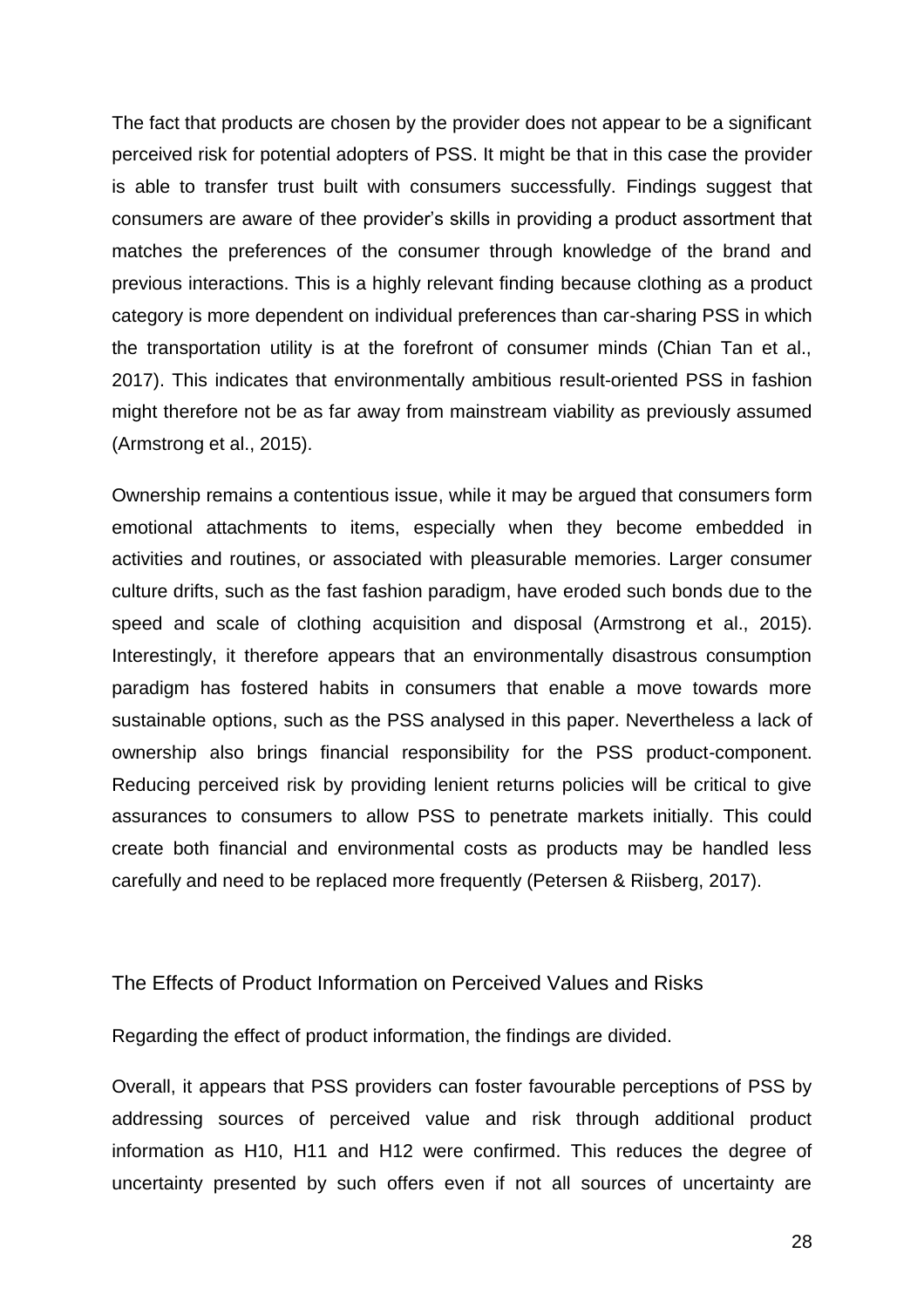significant for determining purchase intentions, which corroborates authors stressing the importance of information (Överholm, 2017; Poppelaars et al., 2018). However, even when a brand is highly trusted, providers should not expect their assurances to hold much value for the consumer. This has been overlooked in past studies (Armstrong et al., 2015; Rexfelt & Hiort af Ornäs, 2009). This strengthens the argument for providing independent information, for example certifications (Catulli & Reed, 2017). Consumers might be aware that the skills and resources required to run traditional business models to their satisfaction differ from those required for successful PSS offers, which is reflected in the difficult journeys of some providers in practice (Chian Tan et al., 2017). Some perceived risks may only be fully mitigated through positive experiences, as the findings of this study indicate that the physical condition of used clothing items remains a source of worry that significantly lowers purchase intentions even for consumers privy to additional product information by a trusted brand. Meanwhile, environmental information (H10) or information on the uncertain nature of such PSS (H11 and H12) improves perceptions but according to this study a provider should not focus on these aspects when framing PSS offers since they are not at the forefront of consumer thinking.

It appears that the most important driver for PSS adoption, cost saving potential, cannot be reliably communicated through product information as H9 was refuted. There are two opposing explanations that should be explored further in future research. On the one hand it may be that consumers are aware of rebound effects. Even though value-for-money increases for the consumer, the total expenditure may remain the same as consumption levels are increased, resulting in 'hyperconsumption' (Retamal, 2017). In this case, any environmental gains from the PSS are likely to be offset by increased consumption levels, which is also a threat common to other PSS (Cherry & Pidgeon, 2018; Mont et al., 2006). On the other hand it may be that consumers automatically assume that the lack of choice and ownership are significant sacrifices that need to be balanced with lower costs to warrant consideration in the first place (Tukker, 2015). This implies that PSS providers should indeed promote price as a main selling point. Nevertheless, focus should also be placed on other positives to avoid manoeuvring their offer into a discount corner of the respective market, even when knowing that cost savings are the main pull. Following this logic, framing PSS as environmentally or socially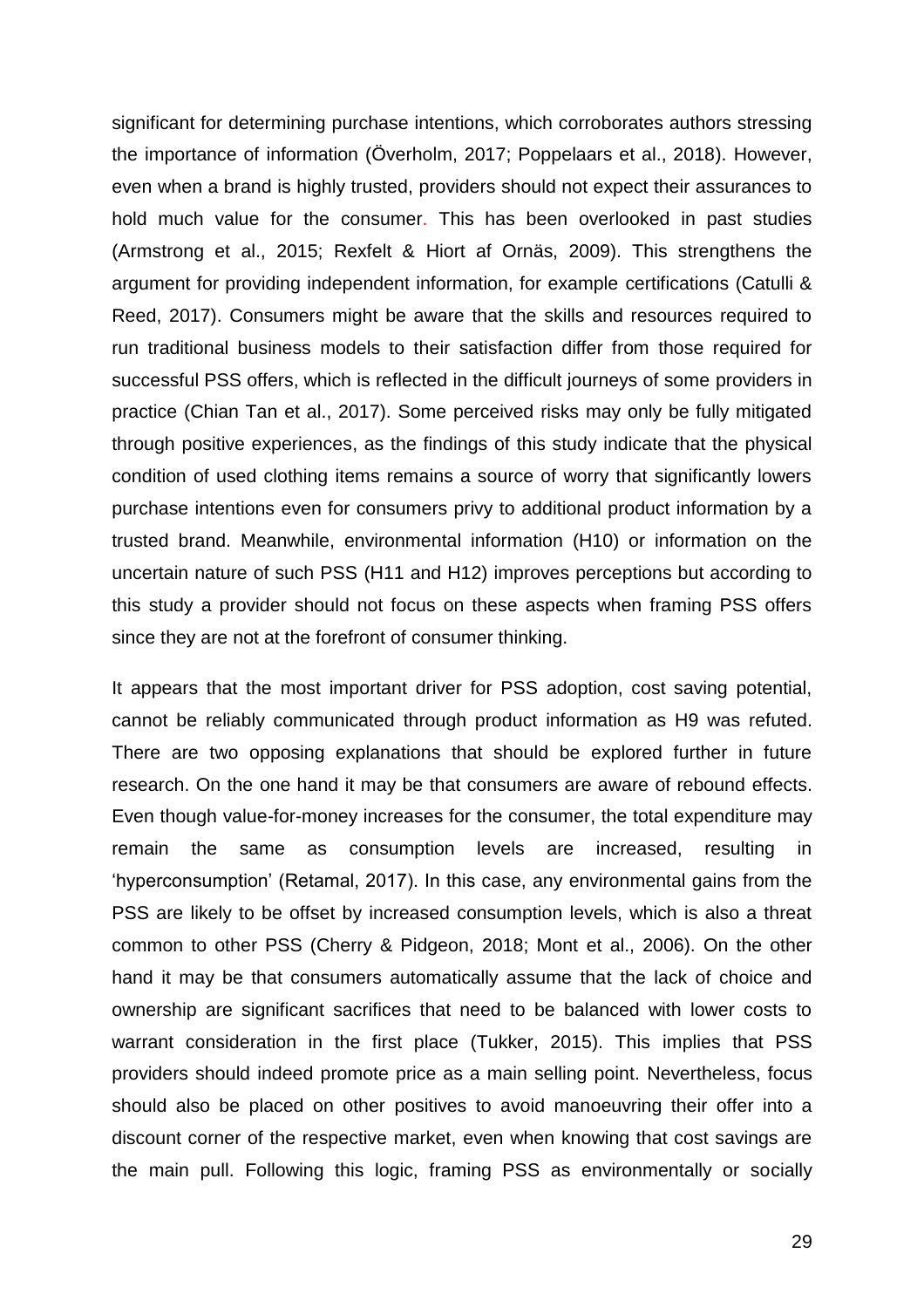friendly, or tapping into attitudes about smart consumerism (Cherubini et al., 2015), well-being (Santamaria et al., 2106) may be the right approach after all, although Park and Armstrong's (2019) warn that positioning such offers outside of the mainstream may heighten feelings of risk among more consumers.

# Conclusion and Future Research

PSS have been framed in the recently reinvigorated sustainability debate on the circular and sharing economy as having potential in aligning producer and consumer interests while reducing material consumption and emissions. In this paper, a fashion subscription featuring use- and result-oriented PSS characteristics responsible for improved environmental performance has been quantitatively analysed. This analysis focused on a PSS that is offered by an established, trusted brand, and this study's insight is most relevant for companies seeking to diversify their revenue by offering subscription services in addition to their current sales. The high trust capital commanded by the provider in this case meant that consumer responses were likely more positive than for an unknown provider.

As such it appears that the hybrid sustainable PSS featured in this study is not seen as negatively by consumers as may be expected if the PSS were offered by a fictious brand, and that some of the most prominently discussed barriers do not impact on its adoption. Whereas a large variety of factors are considered during adoption, only a handful appear to bear on the decision to adopt a PSS that differs significantly from the traditional consumption paradigm based on newness, ownership, and choice. Overall it seems that PSS adoption by consumers can be predicted by monetary matters to a higher degree than may be expected, based on previous qualitative studies, although questions regarding the condition of used items as well as activities associated with the traditional consumption paradigm remain relevant. Aside from lower costs, no drivers of PSS adoption were found, but also a number of potential barriers do not appear to be relevant. Beyond the risk of an ongoing relationship including some degree of uncertainty, a lack of ownership or choice do not seem to be barriers in the analysed case of a fashion PSS and young female consumers. While this may be partially explained by the commoditisation of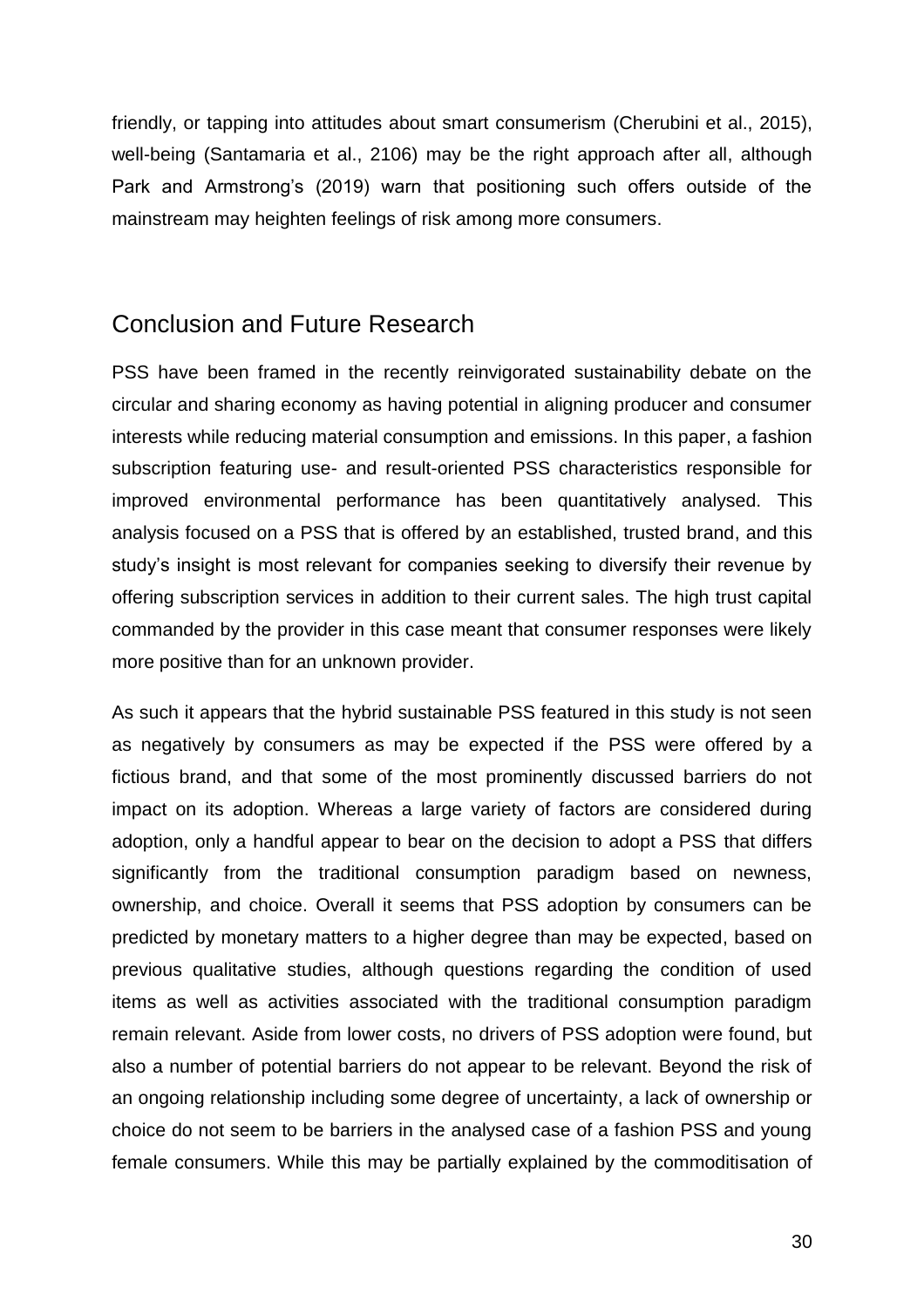fashion, it also provides further evidence for a larger shift in consumer culture conducive to the sharing and circular economy (Ellen MacArthur Foundation, 2014).

Framing a PSS in the right way and providing the right type of information to reassure consumers concerning perceived values and perceived risks will be critical in putting PSS adoption into practice. Here Prospect Theory can be drawn on as a theoretical backdrop to alter reference points and design favourable frames.

In practice, established brands, which are best suited to provide PSS in mass markets such as fashion, will struggle to tap into existing trust capital with consumers. This finding gives a more nuanced understanding of the importance of trust for PSS adoption. Marketing PSS primarily as providing cost saving opportunities would appear to be a strategic mistake, even if consumers are most attracted by obtaining more value for money, as this could push the offer into a discount niche in which existing negative attitudes and stigmata to 'not new' become increasingly powerful.

This study includes several limitations, which also provide angles for future research. Firstly, this study has focused on a PSS case that is tied to a particular product category in fashion, which has partially determined the factors hypothesised to predict purchase intention. It can be expected that the factors found to be relevant in this case would be different for other products. It would be especially interesting to assess whether the paramount importance of cost saving opportunities also holds true for product categories that are less commodified.

Secondly, in this study the sampling strategy has focused on who can be assumed to be the most likely consumer based on a high volume of fashion purchases and who, if motivated to change from traditional fashion consumption to a more sustainable PSS, could produce the largest environmental gains. This, however, also means that it remains unknown how more nuanced consumer characteristics such as personal values spur PSS adoption intentions (Piscicelli et al., 2015). Studies assessing how risk-taking propensity, trusting attitudes, or particular use-regimes influence the relationships analysed in this research would provide further insight into how PSS should be geared towards certain consumers. It is imaginable that the relevant consumer groups of sustainable PSS are not united by their shared useregimes, but by their willingness to take risks and change existing habits.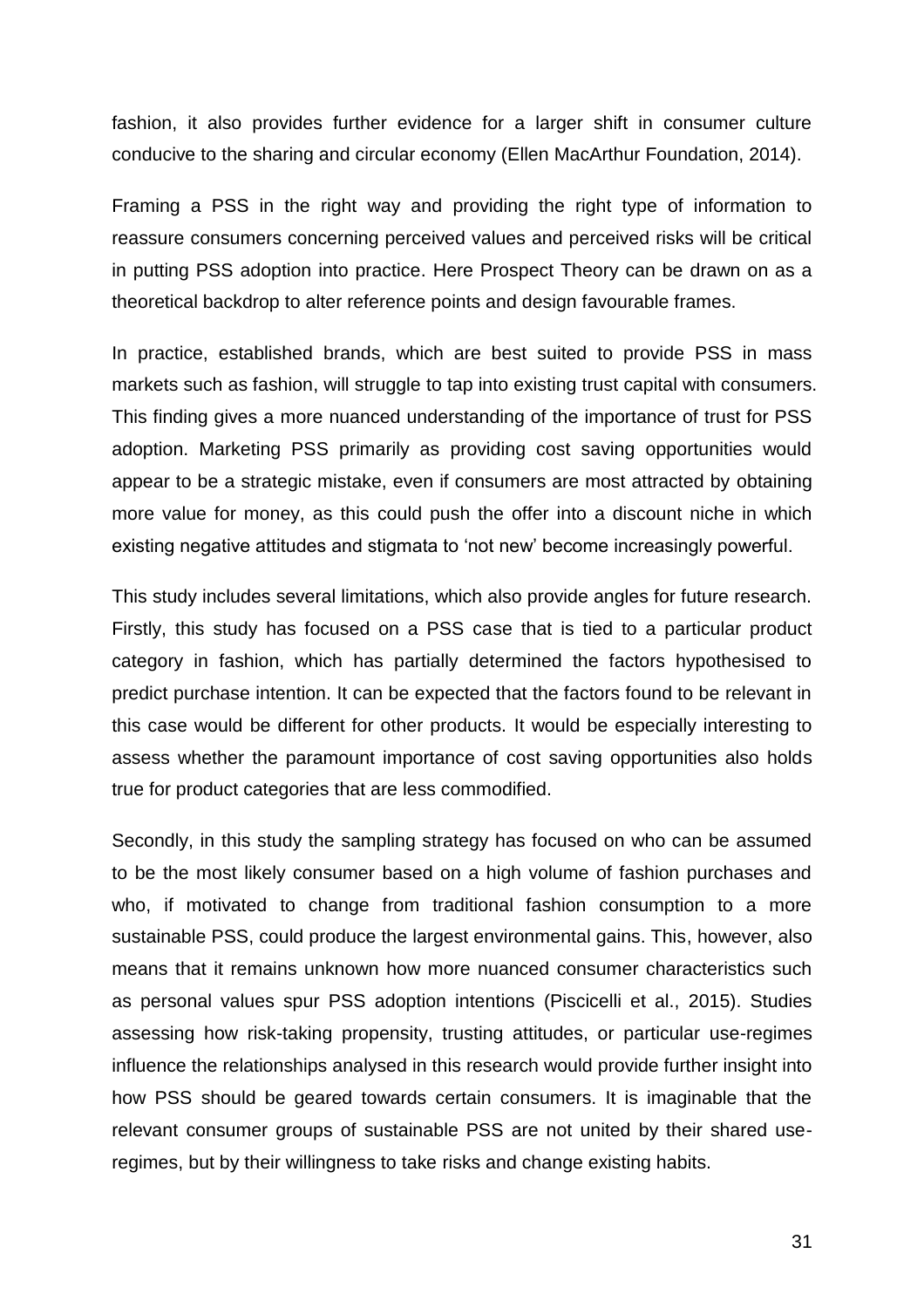Thirdly, in this study it has been attempted to control for the trust in the provider under the assumption that a consumer would not adopt a PSS such as the one described here from an untrustworthy source given the risk involved. However, it may not always be possible for a brand with existing trust capital with consumers to introduce a PSS – many free-floating car-sharing providers cannot draw on brand trust with consumers to mitigate existing concerns due to their newness. An initial angle for additional research therefore would be to assess consumer adoption of a PSS offered by provider commanding less trust, which could shed more light on the relative importance of trust. Going further, according to previous research in marketing, trust is not a one-dimensional construct but spread across several dimensions (Gefen, 2002). Assessing which of these dimensions are pivotal for PSS adoptionn could advance the field significantly.

Fourthly, this study has looked at consumer adoption, not consumer acceptance. It can be assumed that once a consumer has begun using a PSS, reasons for continued use shift from those relevant at the point of initial purchase and adoption (Mylan, 2015; Rexfelt & Hiort af Ornäs, 2009). Taking the future perspective, more research is needed into this discrepancy in order to establish PSS as continuously competitive options to the take-make-use-dispose economy. In this endeavour the academic community would benefit from more research with consumers who have made this transition, which remains difficult as PSS cases such as the one researched here remain sparse. In this vein it should also be noted that this study sought to predict adoption intentions, and that intentions do not always result in actual behaviour (Boulstridge & Carrigan, 2000), which is also tied to the difference between adoption and acceptance in the case of B2C PSS.

Lastly, the insights of this study may be subject to the attitude-behaviour gap and value-action gap. Previous studies have shown that positive attitudes or values towards issues such as environmental sustainability do not necessarily translate into corresponding purchases in practice (de Pelsmacker, 2005; Young et al., 2010). While this particular product characteristic was not statistically impactful for the examined PSS, it is still likely that actual reasons for purchase would differ to some extent from the predictions made in this study. As such, future research could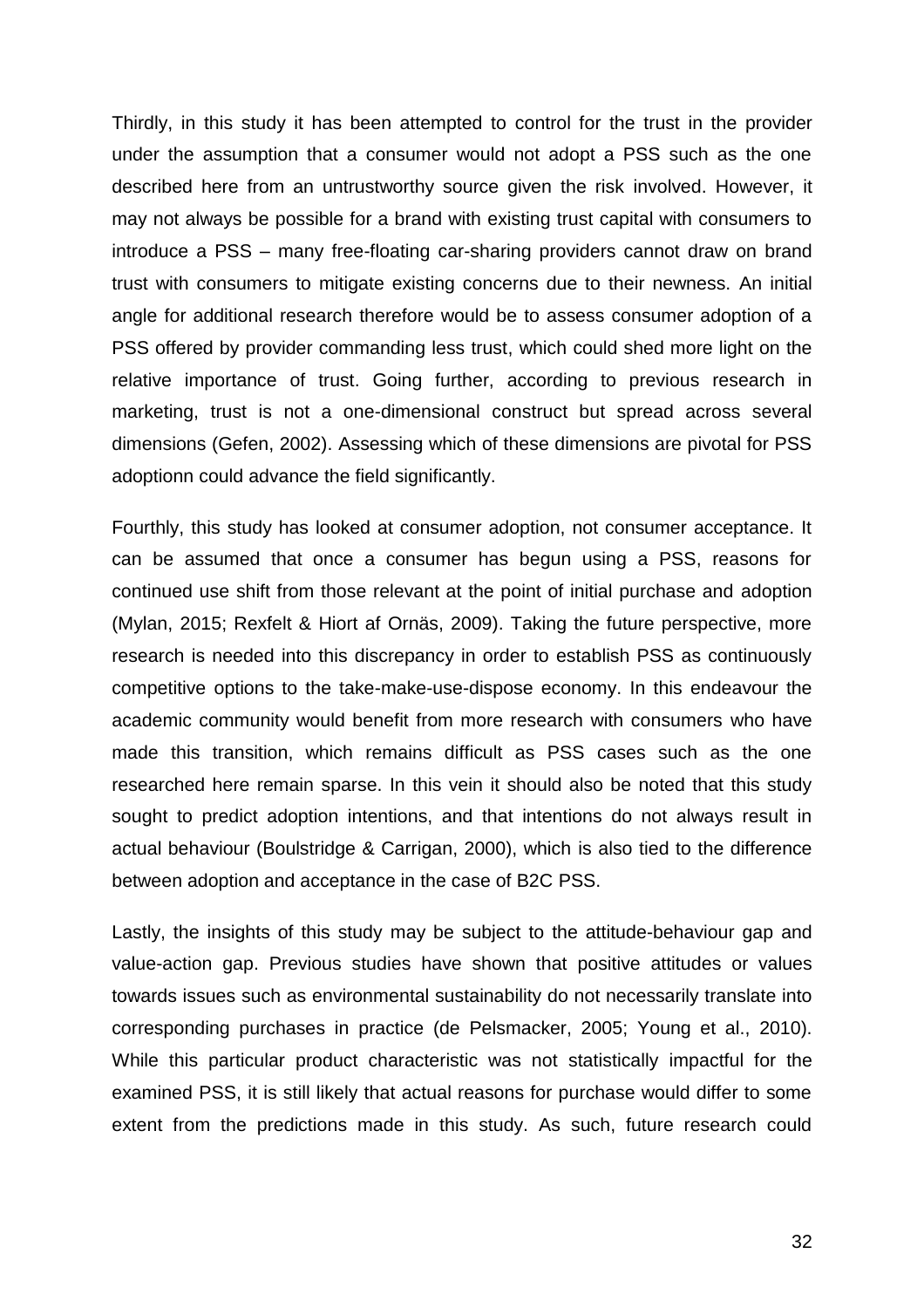explore further how existing attitudes and values interact with PSS evaluations and the more mechanistic relationships generated through Prospect Theory approaches.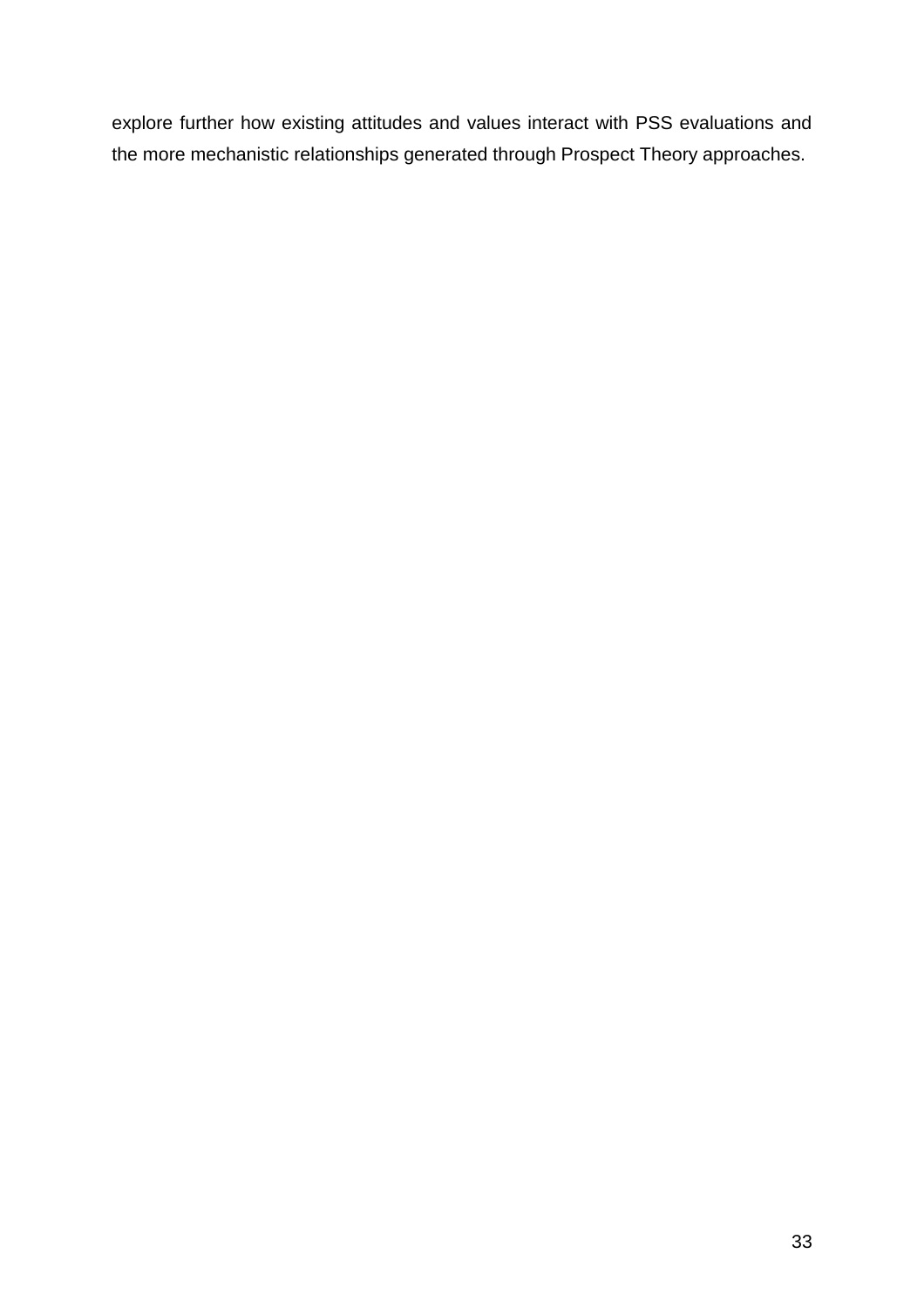## References

Anderson, J. C., & Gerbing, D. W. (1988). Structural equation modeling in practice: A review and recommended two-step approach. *Psychological Bulletin*, *103*(3), 411- 423. [http://dx.doi.org/10.1037/0033-2909.103.3.411](https://psycnet.apa.org/doi/10.1037/0033-2909.103.3.411)

Armstrong, C. M., Niinimäki, K., Kujala, S., Karell, E., & Lang, C. (2015). Sustainable product-service systems for clothing: exploring consumer perceptions of consumption alternatives in Finland. *Journal of Cleaner Production*, *97*, 30-39. <https://doi.org/10.1016/j.jclepro.2014.01.046>

Armstrong, C. M., Niinimäki, K., Lang, C., & Kujala, S. (2016). A use‐oriented clothing economy? Preliminary affirmation for sustainable clothing consumption alternatives. *Sustainable Development*, *24*(1), 18-31.<https://doi.org/10.1002/sd.1602>

Bauer, R. A. 1960. *Consumer Behaviour as Risk Taking.* In: Robert Hancock (ed.), Dynamic Marketing for a Changing World, 389-398. *American Marketing Association, Chicago, IL.*

Boulstridge, E., & Carrigan, M. (2000). Do consumers really care about corporate responsibility? Highlighting the attitude—behaviour gap. *Journal of Communication Management*, *4*(4), 355-368.<https://doi.org/10.1108/eb023532>

Bowerman, B. L., & O'Connell, R. T. (1990). Linear statistical models: An applied approach. *Brooks/Cole, Pacific Grove, CA.*

Burton, S., & Babin, L. A. (1989). Decision-framing helps make the sale. *Journal of Consumer Marketing*, *6*(2), 15-24.<https://doi.org/10.1108/EUM0000000002543>

Byrne, B. M. (2016). Structural equation modeling with AMOS: Basic concepts, applications, and programming, 3rd Edn. *Routledge, New York.*

Caniato, F., Caridi, M., Crippa, L., & Moretto, A. (2012). Environmental sustainability in fashion supply chains: An exploratory case based research. *International Journal of Production Economics*, *135*(2), 659-670.<https://doi.org/10.1016/j.ijpe.2011.06.001>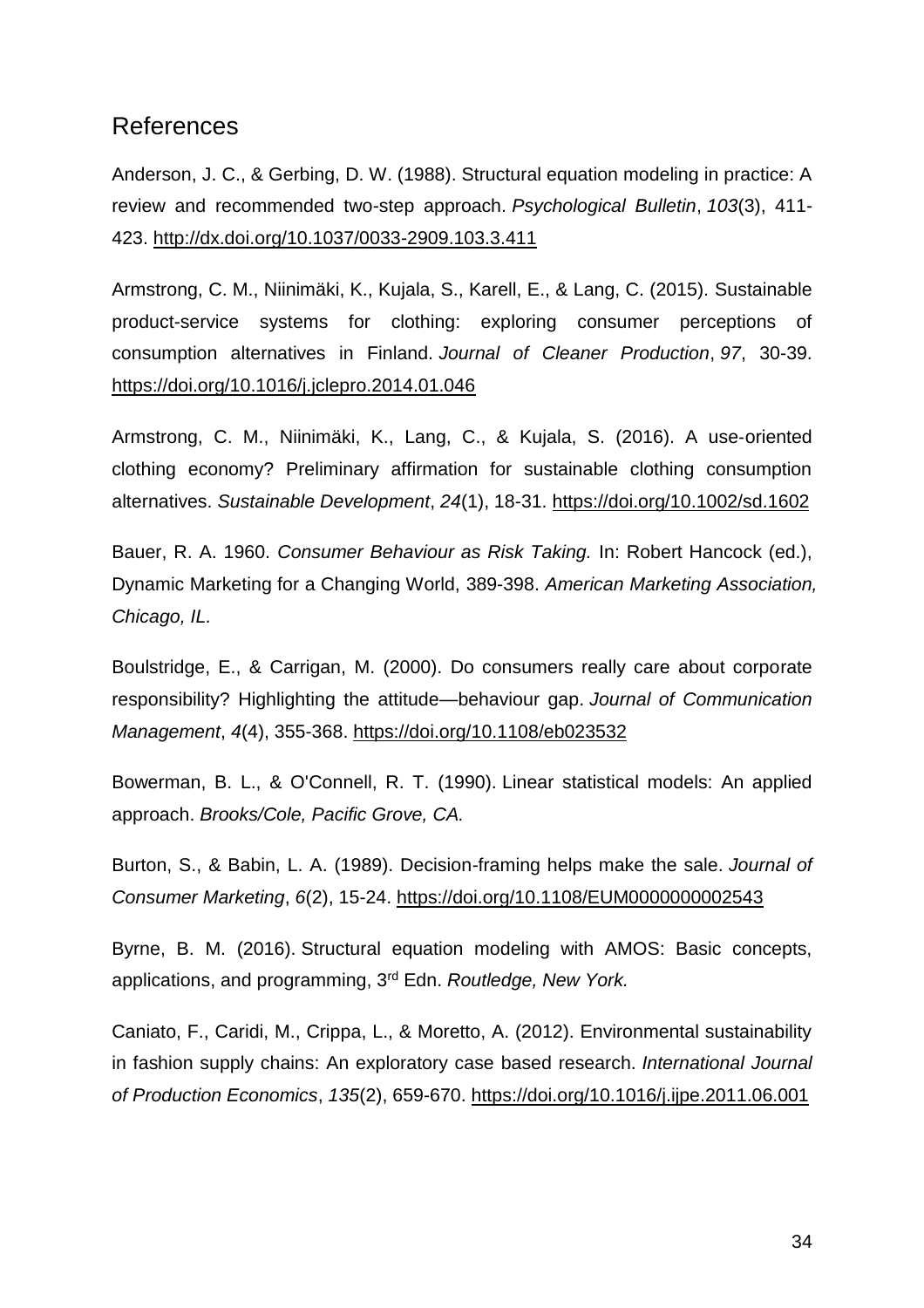Catulli, M., & Reed, N. (2017). A Personal Construct Psychology Based Investigation Into A Product Service System For Renting Pushchairs To Consumers. *Business Strategy and the Environment*, *26*(5), 656-671.<https://doi.org/10.1002/bse.1944>

Catulli, M., Cook, M., & Potter, S. (2017a). Product service systems users and Harley Davidson riders: The importance of consumer identity in the diffusion of sustainable consumption solutions. *Journal of Industrial Ecology*, *21*(5), 1370-1379. <https://doi.org/10.1111/jiec.12518>

Catulli, M., Cook, M., & Potter, S. (2017b). Consuming use orientated product service systems: A consumer culture theory perspective. *Journal of Cleaner Production*, *141*, 1186-1193.<https://doi.org/10.1016/j.jclepro.2016.09.187>

Chamberlin, L., & Boks, C. (2018). Marketing approaches for a circular economy: Using design frameworks to interpret online communications. *Sustainability*, *10*(6), 2070.<https://doi.org/10.3390/su10062070>

Chaudhuri, A., & Holbrook, M. B. (2001). The Chain of Effects from Brand Trust and Brand Affect to Brand Performance: The Role of Brand Loyalty. *Journal of Marketing, 65*(2), 81-93. [https://doi.org/](https://doi.org/%2010.1509/jmkg.65.2.81.18255) [10.1509/jmkg.65.2.81.18255](https://doi.org/%2010.1509/jmkg.65.2.81.18255)

Chen, Y. S., & Chang, C. H. (2013). Greenwash and green trust: The mediation effects of green consumer confusion and green perceived risk. Journal of Business Ethics, *114*(3), 489-500.<https://doi.org/10.1007/s10551-012-1360-0>

Cherry, C., & Pidgeon, N. (2018). Why Is Ownership an Issue? Exploring Factors That Determine Public Acceptance of Product-Service Systems. *Sustainability*, *10*(7), 2289.<https://doi.org/10.3390/su10072289>

Cherubini, S., Iasevoli, G., & Michelini, L. (2015). Product-service systems in the electric car industry: critical success factors in marketing. *Journal of Cleaner Production*, *97*, 40-49.<https://doi.org/10.1016/j.jclepro.2014.02.042>

Chian Tan, F. T., Cahalane, M., Tan, B., & Englert, J. (2017). How GoGet CarShare's Product-Service System is Facilitating Collaborative Consumption. *MIS Quarterly Executive*, *16*(4).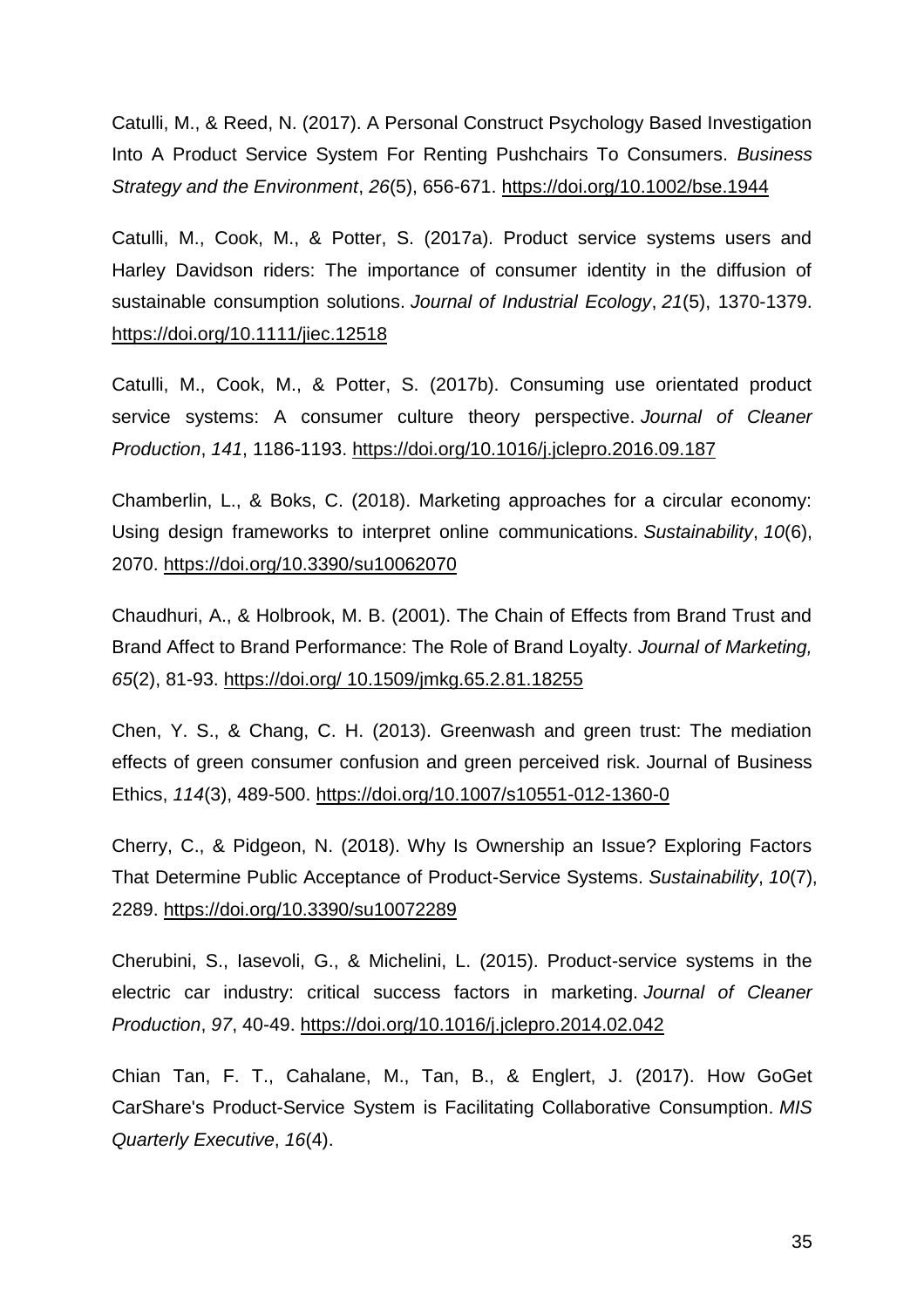Cook, M. (2014). Fluid transitions to more sustainable product service systems. *Environmental Innovation and Societal Transitions*, *12*, 1-13. <https://doi.org/10.1016/j.eist.2014.04.003>

Corvellec, H., & Stål, H. I. (2017). Evidencing the waste effect of product-service systems (PSSs). *Journal of Cleaner Production*, *145*, 14-24. <https://doi.org/10.1016/j.jclepro.2017.01.033>

Creyer, E. H. (1997). The influence of firm behavior on purchase intention: do consumers really care about business ethics? *Journal of Consumer Marketing*, *14*(6), 421-432.<https://doi.org/10.1108/07363769710185999>

de Pelsmacker, P., Driesen, L., & Rayp, G. (2005). Do consumers care about ethics? Willingness to pay for fair‐trade coffee. *Journal of Consumer Affairs*, *39*(2), 363-385. https://doi.org/10.1111/j.1745-6606.2005.00019.x

de Winter, J. D., Dodou, D., & Wieringa, P. A. (2009). Exploratory factor analysis with small sample sizes. *Multivariate Behavioral Research*, *44*(2), 147-181. <https://doi.org/10.1080/00273170902794206>

Dholakia, U.M. (1997). An investigation of the relationship between perceived risk and product involvement. In: Merrie Brucks and Deborah MacInnis (eds.), Advances in Consumer Research, 159-167. *Association for Consumer Research, Provo, UT.*

Dowling, G. R. (1986). Perceived risk: the concept and its measurement. *Psychology & Marketing*, *3*(3), 193-210.<https://doi.org/10.1002/mar.4220030307>

Dubey, R., Gunasekaran, A., & Chakrabarty, A. (2015). World-class sustainable manufacturing: framework and a performance measurement system. *International Journal of Production Research*, *53*(17), 5207-5223. <https://doi.org/10.1080/00207543.2015.1012603>

Ellen MacArthur Foundation. (2014). *Towards the Circular Economy 3—Accelerating the Scale-Up across Global Supply Chains*. Ellen MacArthur Foundation: Cowes, UK. Available online: http://www.ellenmacarthurfoundation.org/books-and-reports (accessed on 19 December 2018).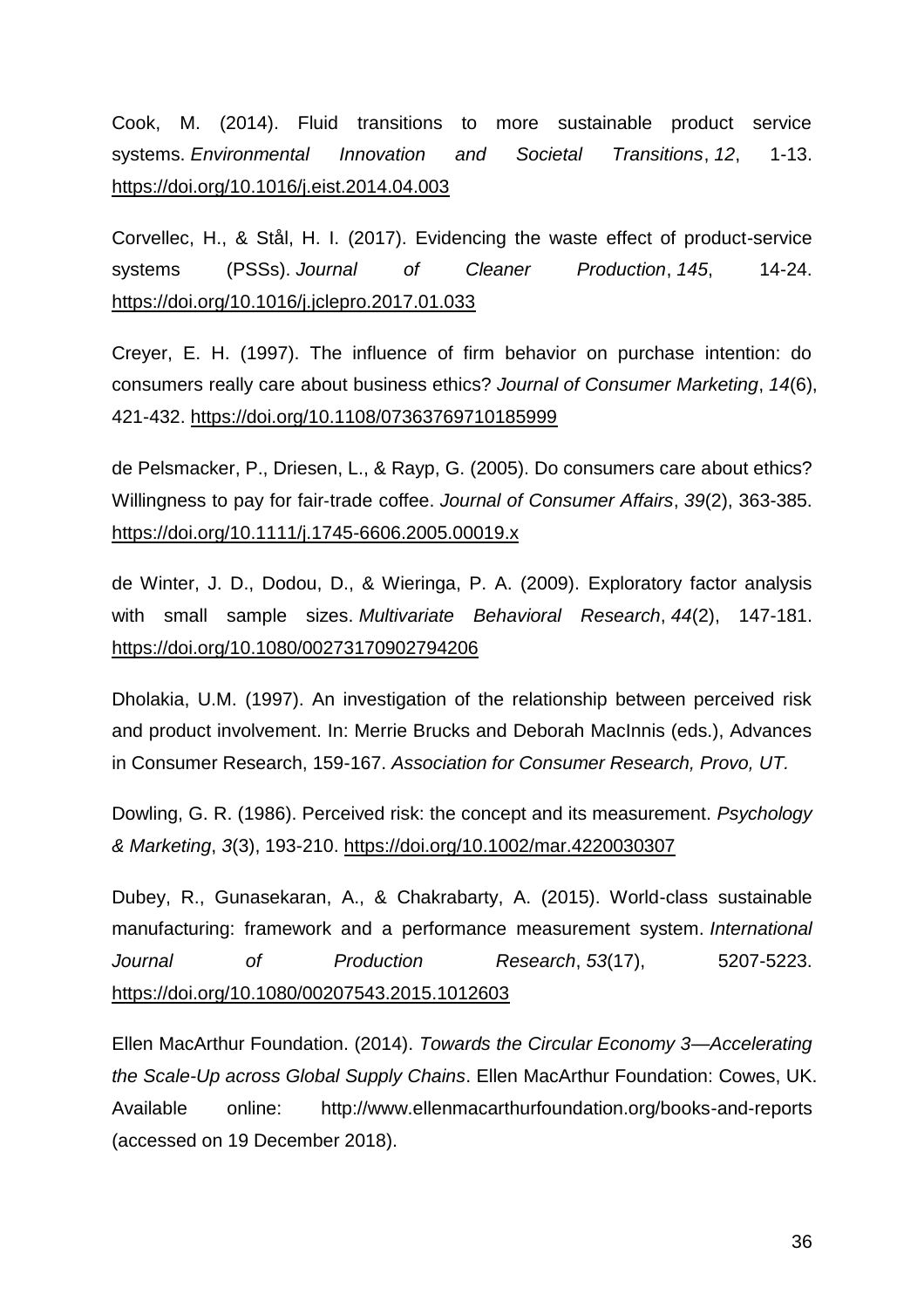Evans, S., Vladimirova, D., Holgado, M., Van Fossen, K., Yang, M., Silva, E. A., & Barlow, C. Y. (2017). Business model innovation for sustainability: Towards a unified perspective for creation of sustainable business models. *Business Strategy and the Environment*, *26*(5), 597-608.

Featherman, M. S., & Pavlou, P. A. (2003). Predicting e-services adoption: a perceived risk facets perspective. *International Journal of Human-Computer Studies*, *59*(4), 451-474. [https://doi.org/10.1016/S1071-5819\(03\)00111-3](https://doi.org/10.1016/S1071-5819(03)00111-3)

Fields, A. (2013). *Discovering statistics using IBM SPSS statistics, 4th Edn*. Thousand Oaks, CA.

Fornell, C., & Larcker, D. F. (1981). Structural equation models with unobservable variables and measurement error: Algebra and statistics. *Journal of Marketing Research, 18*(3), 382-388. [https://doi.org/10.1177/002224378101800313](https://doi.org/10.1177%2F002224378101800313)

Fuller, C. M., Simmering, M. J., Atinc, G., Atinc, Y., & Babin, B. J. (2016). Common methods variance detection in business research. *Journal of Business Research*, *69*(8), 3192-3198.<https://doi.org/10.1016/j.jbusres.2015.12.008>

Gefen, D. (2002). Reflections on the dimensions of trust and trustworthiness among online consumers. *ACM SIGMIS Database: the DATABASE for Advances in Information Systems*, *33*(3), 38-53.<https://doi.org/10.1145/569905.569910>

Gwozdz, W., Steensen Nielsen, K., & Müller, T. (2017). An environmental perspective on clothing consumption: Consumer segments and their behavioral patterns. *Sustainability*, *9*(5), 762.<https://doi.org/10.3390/su9050762>

Hannon, M. J., Foxon, T. J., & Gale, W. F. (2015). 'Demand pull' government policies to support Product-Service System activity: the case of Energy Service Companies (ESCos) in the UK. *Journal of Cleaner Production*, *108*, 900-915. <https://doi.org/10.1016/j.jclepro.2015.05.082>

Hardie, B. G., Johnson, E. J., & Fader, P. S. (1993). Modeling loss aversion and reference dependence effects on brand choice. *Marketing Science*, *12*(4), 378-394. <https://doi.org/10.1287/mksc.12.4.378>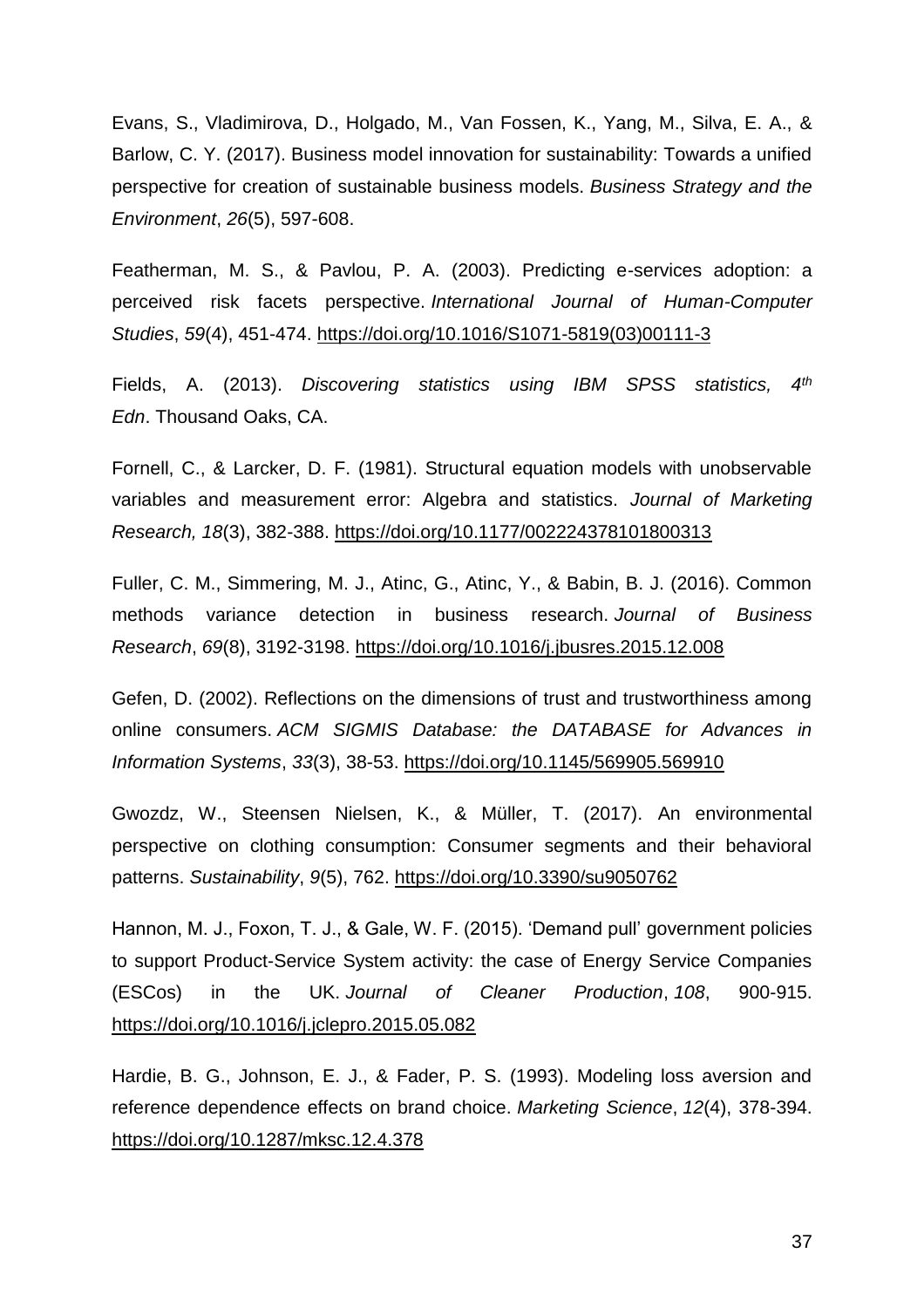He, D., Melumad, S. and Pham, M.T. (2018). The Pleasure of Assessing and Expressing Our Likes and Dislikes. *Journal of Consumer Research, 46*(3), pp.545- 563.<https://doi.org/10.1093/jcr/ucy079>

Hu, L. T., & Bentler, P. M. (1999). Cutoff criteria for fit indexes in covariance structure analysis: Conventional criteria versus new alternatives. *Structural Equation Modeling:* A *Multidisciplinary Journal, 6*(1), 1-55. <https://doi.org/10.1080/10705519909540118>

Kahneman, D., & Tversky, A. (1983). Choices, Vales, and Frames. *American Psychologist, 39*(4), 341-350. [https://doi.org/10.1142/9789814417358\\_0016](https://doi.org/10.1142/9789814417358_0016)

Kang, M. J., & Wimmer, R. (2008). Product service systems as systemic cures for obese consumption and production. *Journal of Cleaner Production*, *16*(11), 1146- 1152.<https://doi.org/10.1016/j.jclepro.2007.08.009>

Kim, D. J., Ferrin, D. L., & Rao, H. R. (2008). A trust-based consumer decisionmaking model in electronic commerce: The role of trust, perceived risk, and their antecedents. *Decision Support Systems*, *44*(2), 544-564. <https://doi.org/10.1016/j.dss.2007.07.001>

Koepsell, D. (2017). Autonomy, Dignity, Beneficence, and Justice. In *Scientific Integrity and Research Ethics* (pp. 61-71). Springer, Chambridge, UK.

Laroche, M., Habibi, M. R., Richard, M. O., & Sankaranarayanan, R. (2012). The effects of social media based brand communities on brand community markers, value creation practices, brand trust and brand loyalty. *Computers in Human Behavior*, *28*(5), 1755-1767. <https://doi.org/10.1016/j.chb.2012.04.016>

Lee, S., Geum, Y., Lee, S., & Park, Y. (2015). Evaluating new concepts of PSS based on the customer value: Application of ANP and niche theory. *Expert Systems with Applications*, *42*(9), 4556-4566.<https://doi.org/10.1016/j.eswa.2015.01.006>

Levin, I. P., & Gaeth, G. J. (1988). How consumers are affected by the framing of attribute information before and after consuming the product. *Journal of Consumer Research*, *15*(3), 374-378.<https://doi.org/10.1086/209174>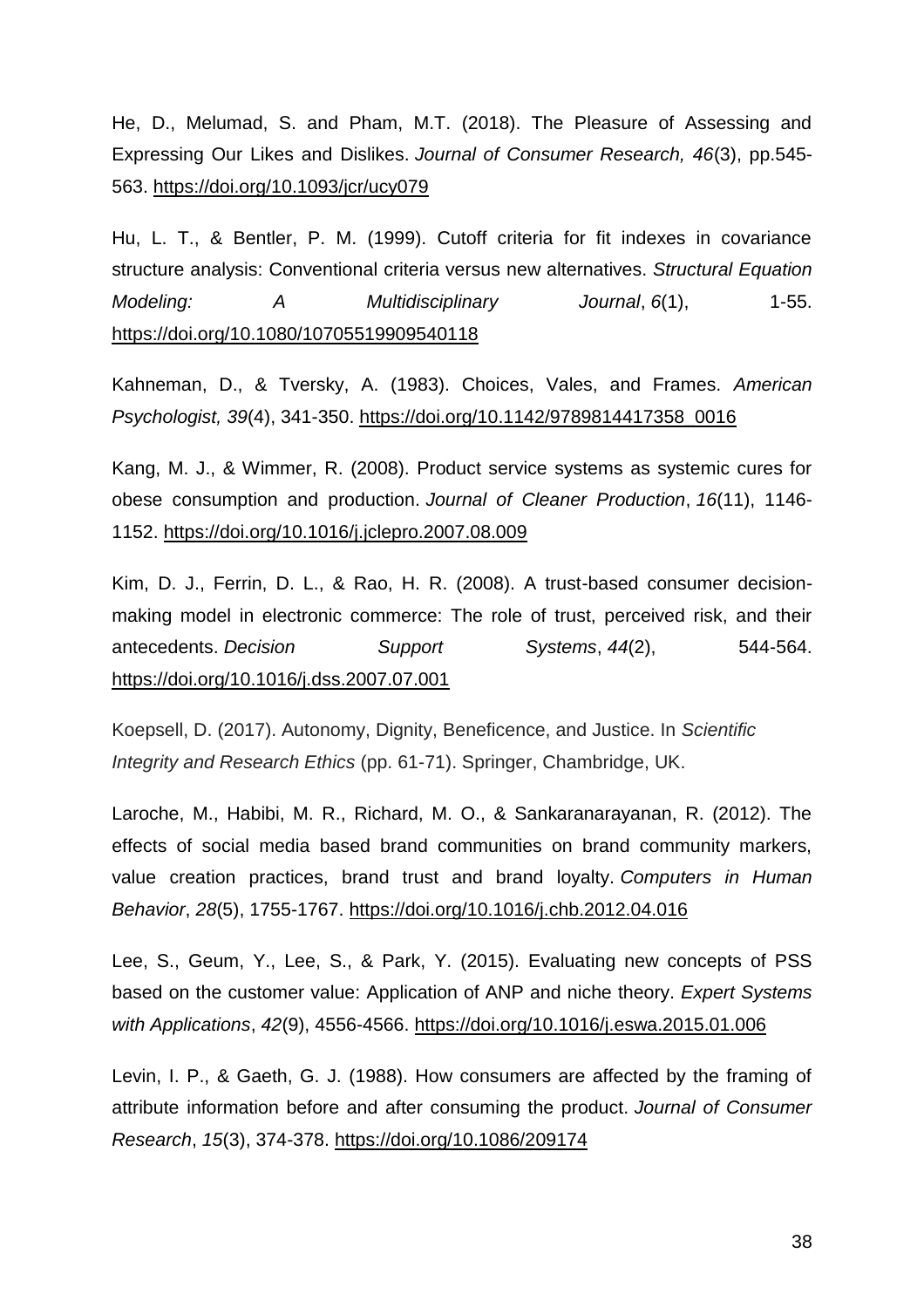Lightfoot, H., Baines, T., & Smart, P. (2013). The servitization of manufacturing: A systematic literature review of interdependent trends. *International Journal of Operations & Production Management*, *33*(11/12), 1408-1434. <https://doi.org/10.1108/IJOPM-07-2010-0196>

Linder, M., & Williander, M. (2017). Circular business model innovation: inherent uncertainties. *Business Strategy and the Environment*, *26*(2), 182-196. <https://doi.org/10.1002/bse.1906>

MacKenzie, S. B., & Podsakoff, P. M. (2012). Common method bias in marketing: causes, mechanisms, and procedural remedies. *Journal of Retailing*, *88*(4), 542-555. <https://doi.org/10.1016/j.jretai.2012.08.001>

Meier, H., Roy, R., & Seliger, G. (2010). Industrial product-service systems— IPS2. *CIRP Annals*, *59*(2), 607-627.<https://doi.org/10.1016/j.cirp.2010.05.004>

Mont, O. K. (2002). Clarifying the concept of product–service system. *Journal of Cleaner Production*, *10*(3), 237-245. [https://doi.org/10.1016/S0959-6526\(01\)00039-7](https://doi.org/10.1016/S0959-6526(01)00039-7)

Mont, O., Dalhammar, C., & Jacobsson, N. (2006). A new business model for baby prams based on leasing and product remanufacturing. *Journal of Cleaner Production*, *14*(17), 1509-1518.<https://doi.org/10.1016/j.jclepro.2006.01.024>

Montgomery, D. C. (2017). *Design and Analysis of Experiments, 9th Edn.* Wiley-Blackwell, Hoboken, NJ.

Mylan, J. (2015). Understanding the diffusion of Sustainable Product-Service Systems: Insights from the sociology of consumption and practice theory. *Journal of Cleaner Production*, *97*, 13-20.<https://doi.org/10.1016/j.jclepro.2014.01.065>

Niinimäki, K. (2010). Eco‐clothing, consumer identity and ideology. *Sustainable Development*, *18*(3), 150-162.<https://doi.org/10.1002/sd.455>

Överholm, H. (2017). Alliance formation by intermediary ventures in the solar service industry: implications for product–service systems research. *Journal of Cleaner Production*, *140*, 288-298.<https://doi.org/10.1016/j.jclepro.2015.07.061>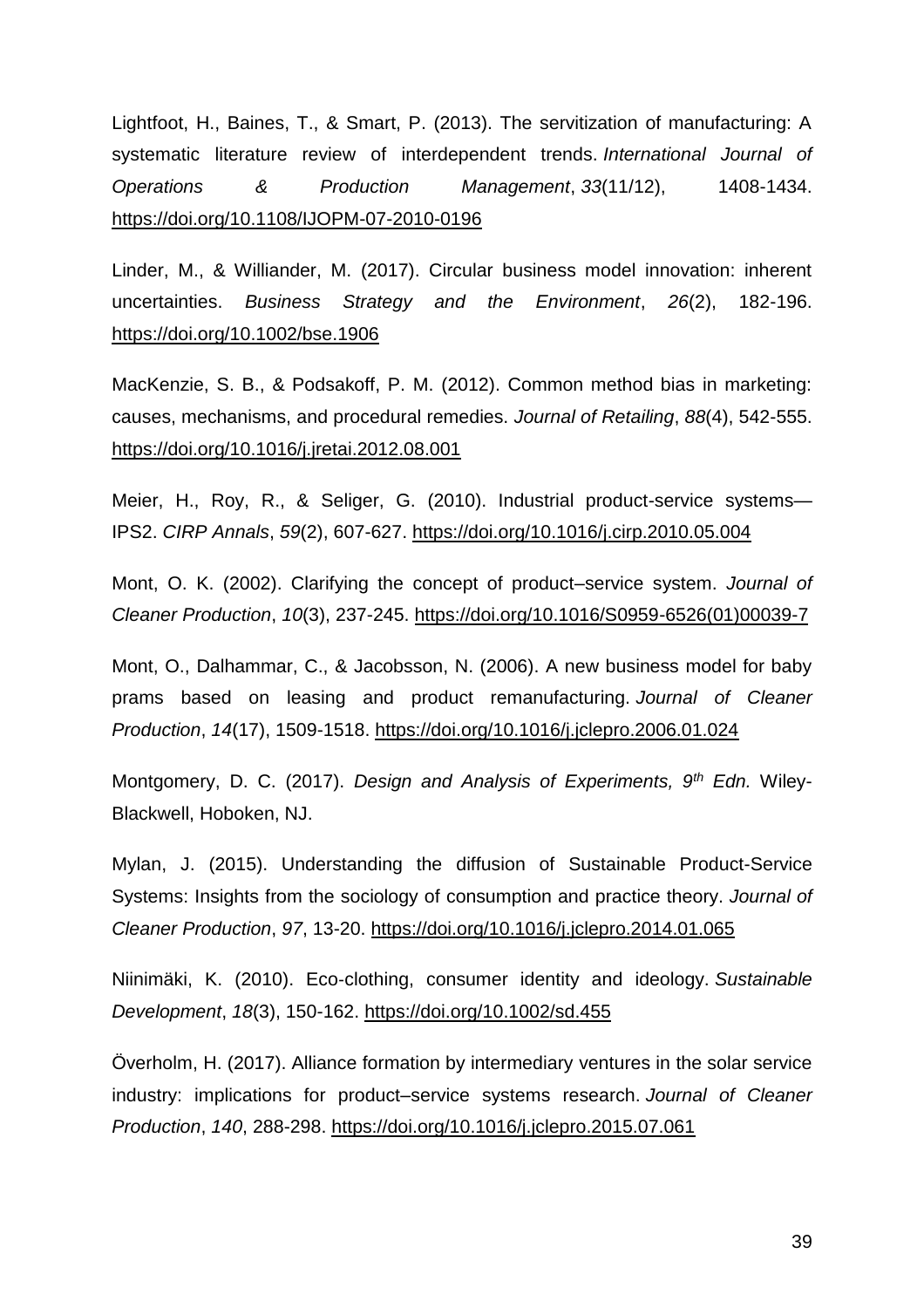Park, H., & Armstrong, C. M. J. (2017). Collaborative apparel consumption in the digital sharing economy: An agenda for academic inquiry. *International Journal of Consumer Studies*, *41*(5), 465-474.<https://doi.org/10.1111/ijcs.12354>

Park, H., & Armstrong, C. M. J. (2019). Will 'no-ownership' work for apparel? Implications for apparel retailers. *Journal of Retailing and Consumer Services, 47, 66- 73.* <https://doi.org/10.1016/j.jretconser.2018.10.012>

Pedersen, E. R. G., & Netter, S. (2015). Collaborative consumption: business model opportunities and barriers for fashion libraries. *Journal of Fashion Marketing and Management*, *19*(3), 258-273.<https://doi.org/10.1108/JFMM-05-2013-0073>

Petersen, T. B., & Riisberg, V. (2017). Cultivating user-ship? Developing a circular system for the acquisition and use of baby clothing. *Fashion Practice*, *9*(2), 214-234. <https://doi.org/10.1080/17569370.2017.1313600>

Piscicelli, L., Cooper, T., & Fisher, T. (2015). The role of values in collaborative consumption: insights from a product-service system for lending and borrowing in the UK. Journal of Cleaner Production, 97, 21-29. <https://doi.org/10.1016/j.jclepro.2014.07.032>

Podsakoff, P. M., MacKenzie, S. B., Lee, J. Y., & Podsakoff, N. P. (2003). Common method biases in behavioral research: A critical review of the literature and recommended remedies. *Journal of Applied Psychology*, *88*(5), 879.

Poppelaars, F., Bakker, C., & van Engelen, J. (2018). Does Access Trump Ownership? Exploring Consumer Acceptance of Access-Based Consumption in the Case of Smartphones. *Sustainability*, *10*(7), 2133. [https://doi.org/10.1037/0021-](https://doi.org/10.1037/0021-9010.88.5.879) [9010.88.5.879](https://doi.org/10.1037/0021-9010.88.5.879)

Puto, C. P. (1987). The framing of buying decisions. *Journal of Consumer Research*, *14*(3), 301-315.<https://doi.org/10.1086/209115>

Rapaccini, M., & Visintin, F. (2015). Devising hybrid solutions: an exploratory framework. *Production Planning & Control*, *26*(8), 654-672.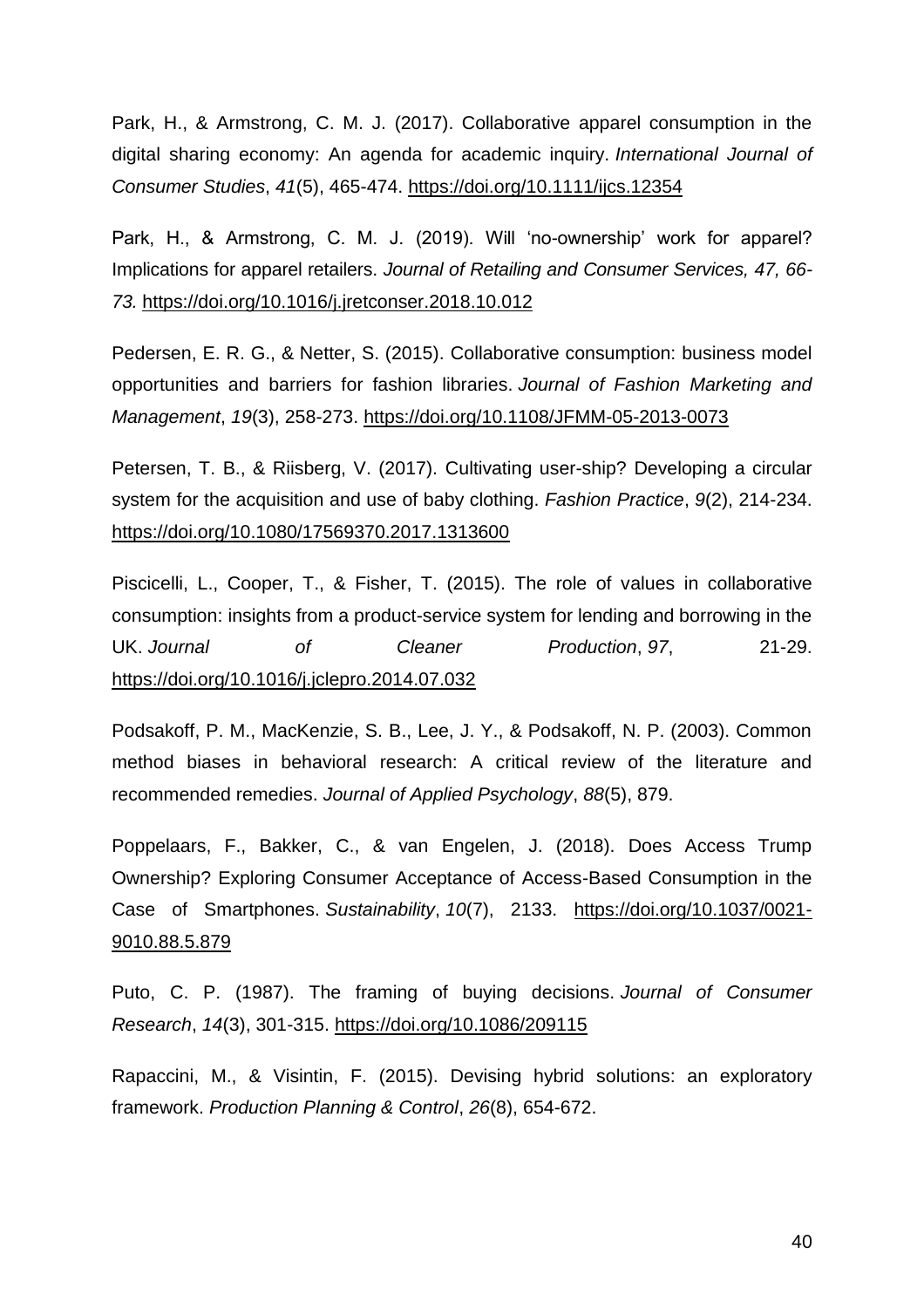Rapp, J. M., & Hill, R. P. (2015). "Lordy, Lordy, Look Who's 40!" The Journal of Consumer Research Reaches a Milestone. *Journal of Consumer Research*, *42*(1), 19-29.<https://doi.org/10.1080/09537287.2014.961106>

Reim, W., Parida, V., & Örtqvist, D. (2015). Product–Service Systems (PSS) business models and tactics–a systematic literature review. *Journal of Cleaner Production*, *97*, 61-75.<https://doi.org/10.1016/j.jclepro.2014.07.003>

Retamal, M. (2017). Product-service systems in Southeast Asia: Business practices and factors influencing environmental sustainability. *Journal of Cleaner Production*, *143*, 894-903.<https://doi.org/10.1016/j.jclepro.2016.12.032>

Rexfelt, O., & Hiort af Ornäs, V. (2009). Consumer acceptance of product-service systems: designing for relative advantages and uncertainty reductions. *Journal of Manufacturing Technology Management*, *20*(5), 674-699. <https://doi.org/10.1108/17410380910961055>

Santamaria, L., Escobar-Tello, C., & Ross, T. (2016). Switch the channel: using cultural codes for designing and positioning sustainable products and services for mainstream audiences. *Journal of Cleaner Production*, *123*, 16-27. <https://doi.org/10.1016/j.jclepro.2015.09.130>

Stål, H. I., & Jansson, J. (2017). Sustainable consumption and value propositions: Exploring product–service system practices among Swedish fashion firms. *Sustainable Development*, *25*(6), 546-558.<https://doi.org/10.1002/sd.1677>

Sweeney, J. C., & Soutar, G. N. (2001). Consumer perceived value: The development of a multiple item scale. *Journal of Retailing*, *77*(2), 203-220. [https://doi.org/10.1016/S0022-4359\(01\)00041-0](https://doi.org/10.1016/S0022-4359(01)00041-0)

Thaler, R. (1980). Toward a positive theory of consumer choice. *Journal of Economic Behavior & Organization*, *1*(1), 39-60. [https://doi.org/10.1016/0167-2681\(80\)90051-7](https://doi.org/10.1016/0167-2681(80)90051-7)

Tietze, F., Pieper, T., & Herstatt, C. (2015). To own or not to own: How ownership impacts user innovation–An empirical study. *Technovation*, *38*, 50-63. <https://doi.org/10.1016/j.technovation.2014.11.001>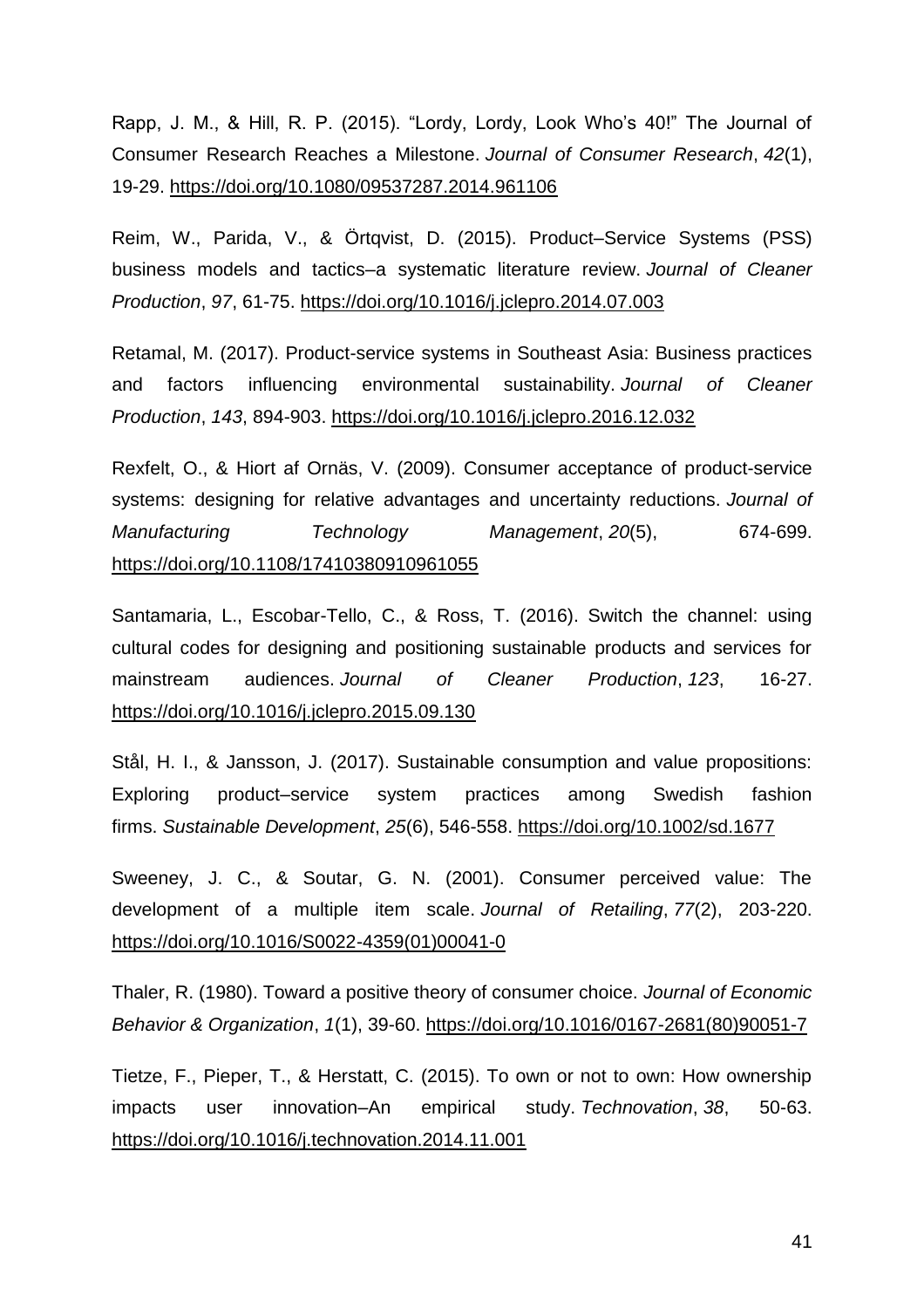Tukker, A. (2015). Product services for a resource-efficient and circular economy–a review. *Journal of Cleaner Production*, *97*, 76-91. <https://doi.org/10.1016/j.jclepro.2013.11.049>

Tukker, A. (2004). Eight types of product–service system: eight ways to sustainability? Experiences from SusProNet. *Business Strategy and the Environment*, *13*(4), 246- 260.<https://doi.org/10.1002/bse.414>

Tukker, A., & Tischner, U. (2006). Product-services as a research field: past, present and future. Reflections from a decade of research. *Journal of Cleaner Production*, *14*(17), 1552-1556.<https://doi.org/10.1016/j.jclepro.2006.01.022>

van Weelden, E., Mugge, R., & Bakker, C. (2016). Paving the way towards circular consumption: exploring consumer acceptance of refurbished mobile phones in the Dutch market. *Journal of Cleaner Production*, *113*, 743-754. <https://doi.org/10.1016/j.jclepro.2015.11.065>

Vezzoli, C., Ceschin, F., Diehl, J. C., & Kohtala, C. (2015). New design challenges to widely implement 'Sustainable Product–Service Systems'. *Journal of Cleaner Production*, *97*, 1-12.<https://doi.org/10.1016/j.jclepro.2015.02.061>

Vogtländer, J. G., Bijma, A., & Brezet, H. C. (2002). Communicating the ecoefficiency of products and services by means of the eco-costs/value model. *Journal of Cleaner Production*, *10*(1), 57-67. [https://doi.org/10.1016/S0959-6526\(01\)00013-0](https://doi.org/10.1016/S0959-6526(01)00013-0)

Wang, Y., & Hazen, B. T. (2016). Consumer product knowledge and intention to purchase remanufactured products. *International Journal of Production Economics*, *181*, 460-469.<https://doi.org/10.1016/j.ijpe.2015.08.031>

Wang, Y., Wiegerinck, V., Krikke, H., & Zhang, H. (2013). Understanding the purchase intention towards remanufactured product in closed-loop supply chains: An empirical study in China. *International Journal of Physical Distribution & Logistics Management*, *43*(10), 866-888.<https://doi.org/10.1108/IJPDLM-01-2013-0011>

Yang, Z., & Peterson, R. T. (2004). Customer perceived value, satisfaction, and loyalty: The role of switching costs. *Psychology & Marketing*, *21*(10), 799-822. <https://doi.org/10.1002/mar.20030>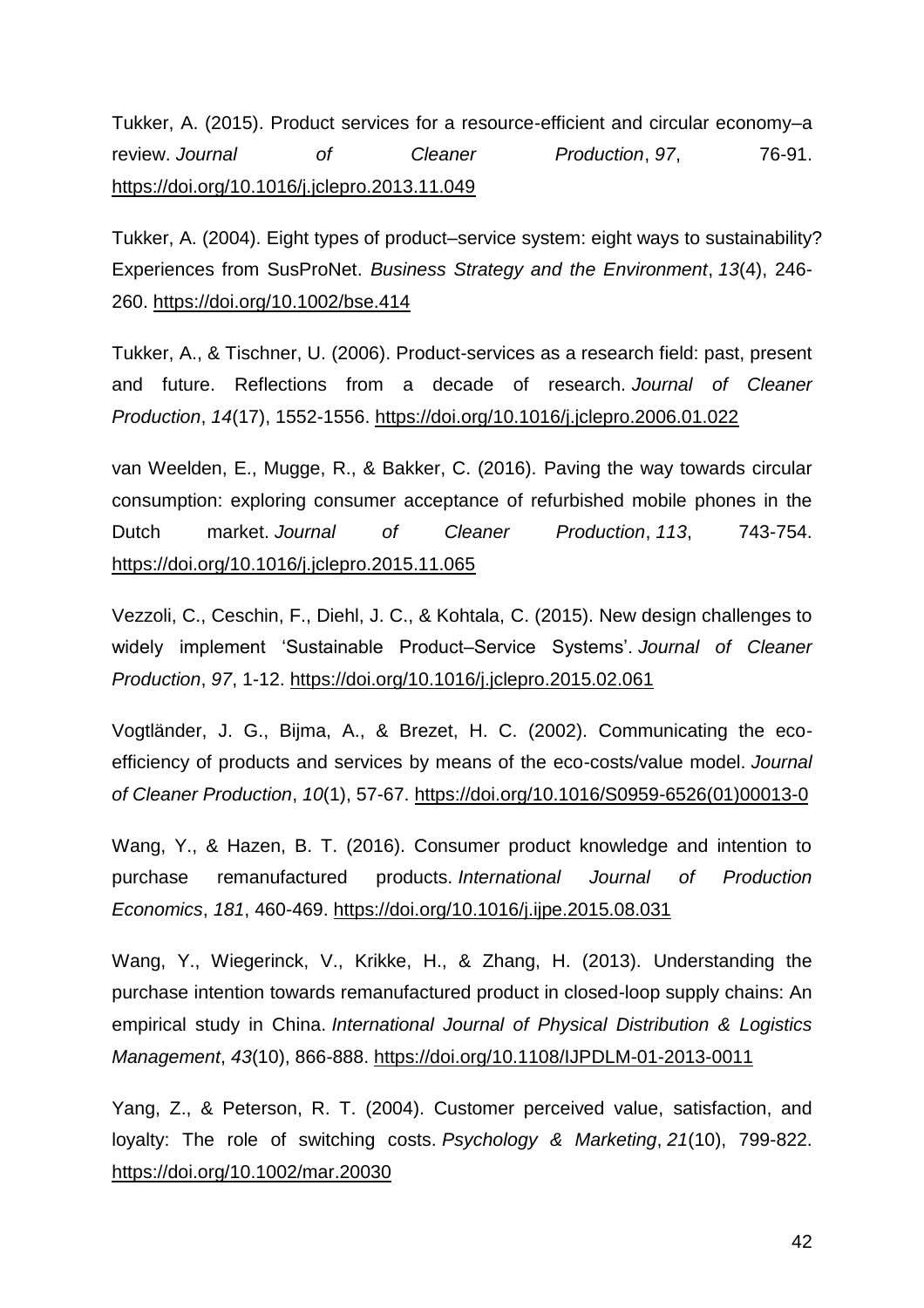Young, W., Hwang, K., McDonald, S., & Oates, C. J. (2010). Sustainable consumption: green consumer behaviour when purchasing products. *Sustainable Development*, *18*(1), 20-31. https://doi.org/10.1002/sd.394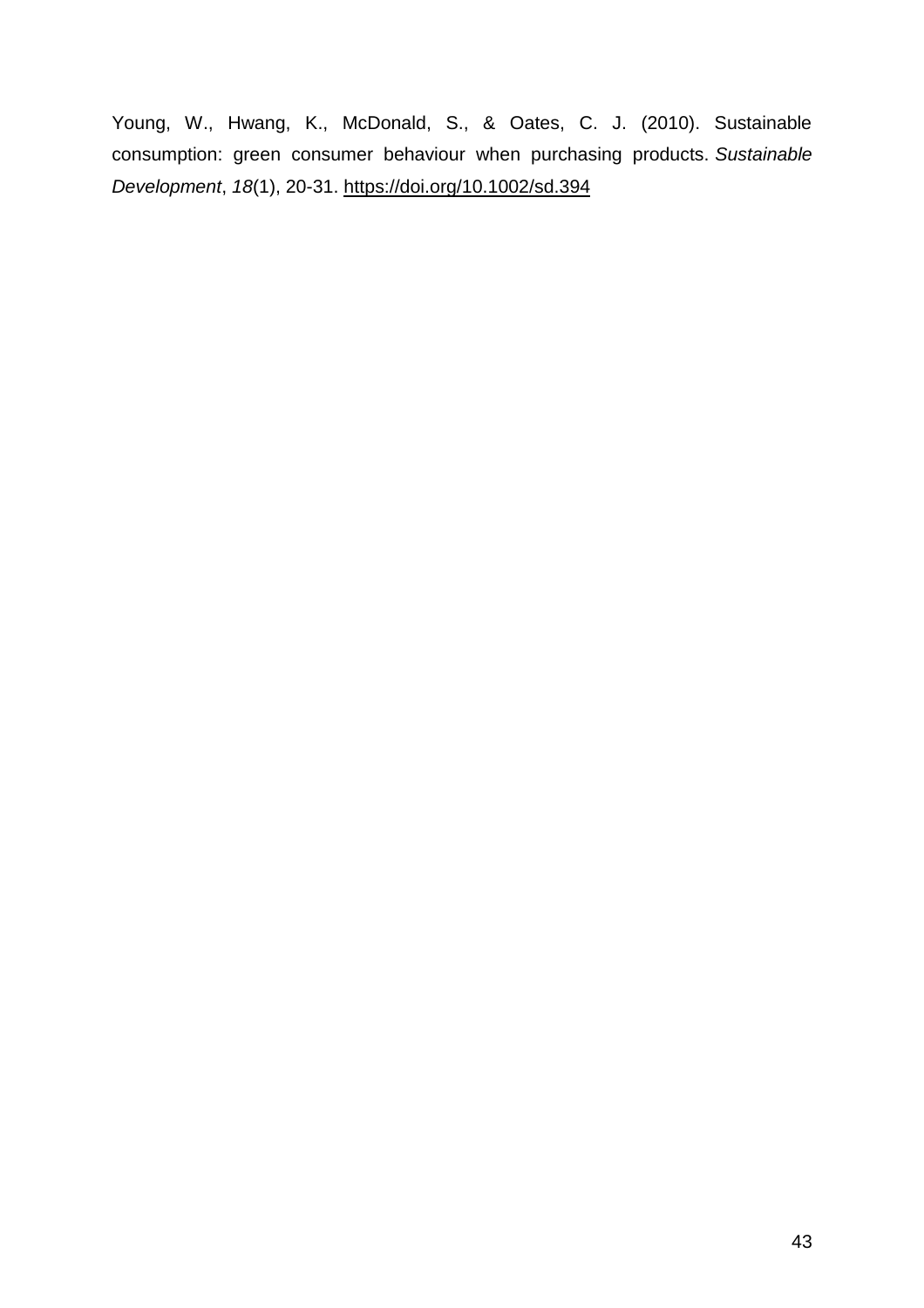# Tables

Table 1: Experimental groups and product information given.

| Experimental<br>group | Cost<br>product<br>information | Environmental<br>product<br>information | Style-<br>preference<br>product<br>information | Physical<br>condition<br>product<br>information | N per<br>group |
|-----------------------|--------------------------------|-----------------------------------------|------------------------------------------------|-------------------------------------------------|----------------|
| Group 1               | Not given                      | Not given                               | Not given                                      | Not given                                       | 32             |
| Group 2               | Given                          | Not given                               | Not given                                      | Not given                                       | 32             |
| Group 3               | Not given                      | Given                                   | Not given                                      | Not given                                       | 33             |
| Group 4               | Not given                      | Not given                               | Given                                          | Not given                                       | 33             |
| Group 5               | Not given                      | Not given                               | Not given                                      | Given                                           | 33             |
| Group 6               | Given                          | Given                                   | Not given                                      | Not given                                       | 33             |
| Group 7               | Given                          | Not given                               | Given                                          | Not given                                       | 33             |
| Group 8               | Given                          | Not given                               | Not given                                      | Given                                           | 32             |
| Group 9               | Not given                      | Given                                   | Given                                          | Not given                                       | 33             |
| Group 10              | Not given                      | Given                                   | Not given                                      | Given                                           | 33             |
| Group 11              | Not given                      | Not given                               | Given                                          | Given                                           | 33             |
| Group 12              | Not given                      | Given                                   | Given                                          | Given                                           | 33             |
| Group 13              | Given                          | Not given                               | Given                                          | Given                                           | 33             |
| Group 14              | Given                          | Given                                   | Not given                                      | Given                                           | 33             |
| Group 15              | Given                          | Given                                   | Given                                          | Not given                                       | 33             |
| Group 16              | Given                          | Given                                   | Given                                          | Given                                           | 32             |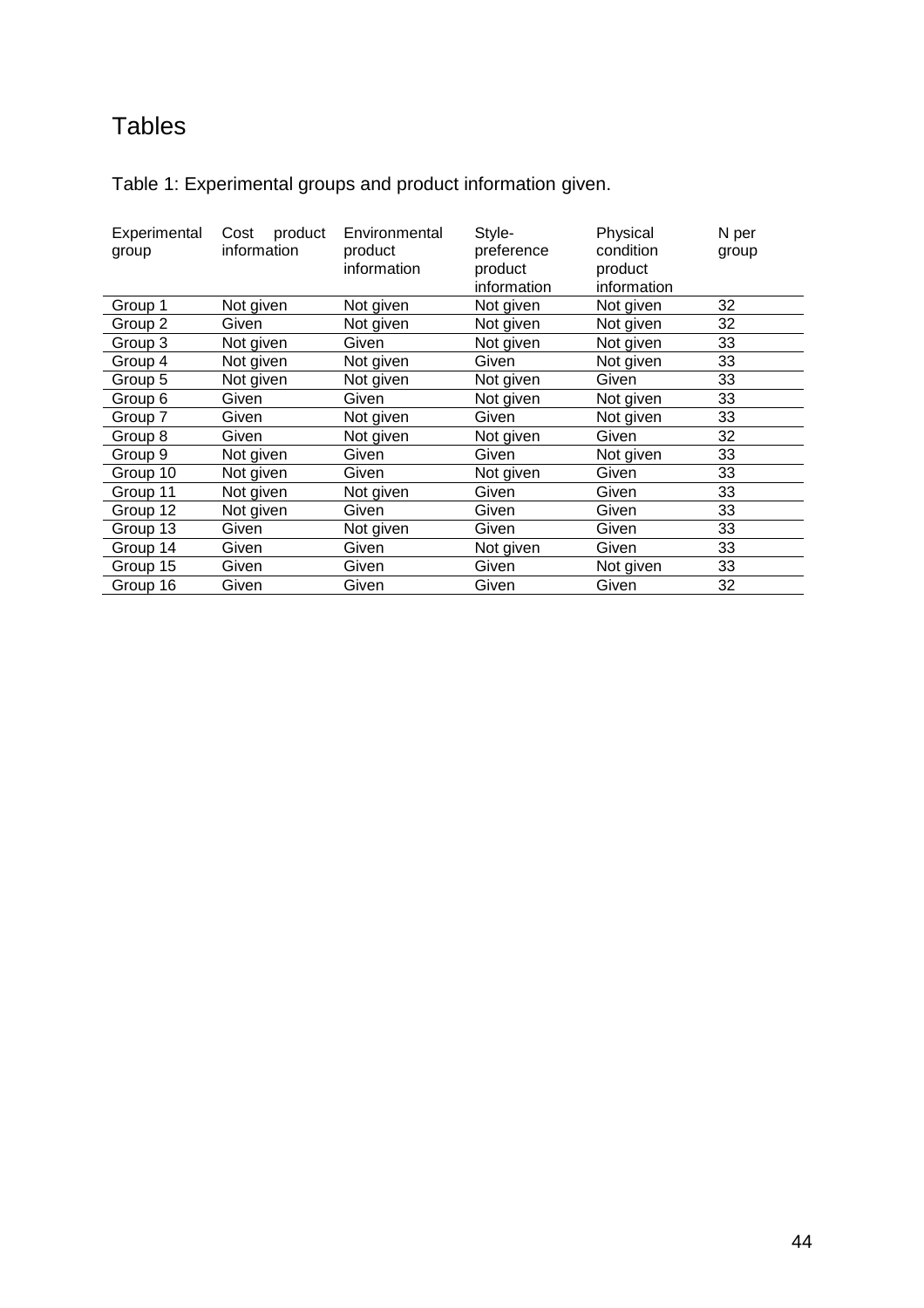Table 2: Experimental cohorts and product information given.

|          | Cohort characterstic                             | <b>Experimental groups</b><br>included | N per<br>cohort |
|----------|--------------------------------------------------|----------------------------------------|-----------------|
| Cohort A | Cost product information not given               | 1, 3, 4, 5, 9, 10, 11, 12,             | 261             |
| Cohort B | Cost product information given                   | 2, 6, 7, 8, 13, 14, 15, 16             | 263             |
| Cohort C | Environmental product information not given      | 1, 2, 4, 5, 7, 8, 11, 13               | 263             |
| Cohort D | Environmental product information given          | 3, 6, 9, 10, 12, 14, 15, 16            | 261             |
| Cohort E | Style preference product information not given   | 1, 2, 3, 5, 6, 8, 10, 14               | 263             |
| Cohort F | Style preference product information given       | 4, 7, 9, 11, 12, 13, 15, 16            | 261             |
| Cohort G | Physical condition product information not given | 1, 2, 3, 4, 6, 7, 9, 15                | 262             |
| Cohort H | Physical condition product information given     | 5, 8, 10, 11, 12, 13, 14, 16           | 262             |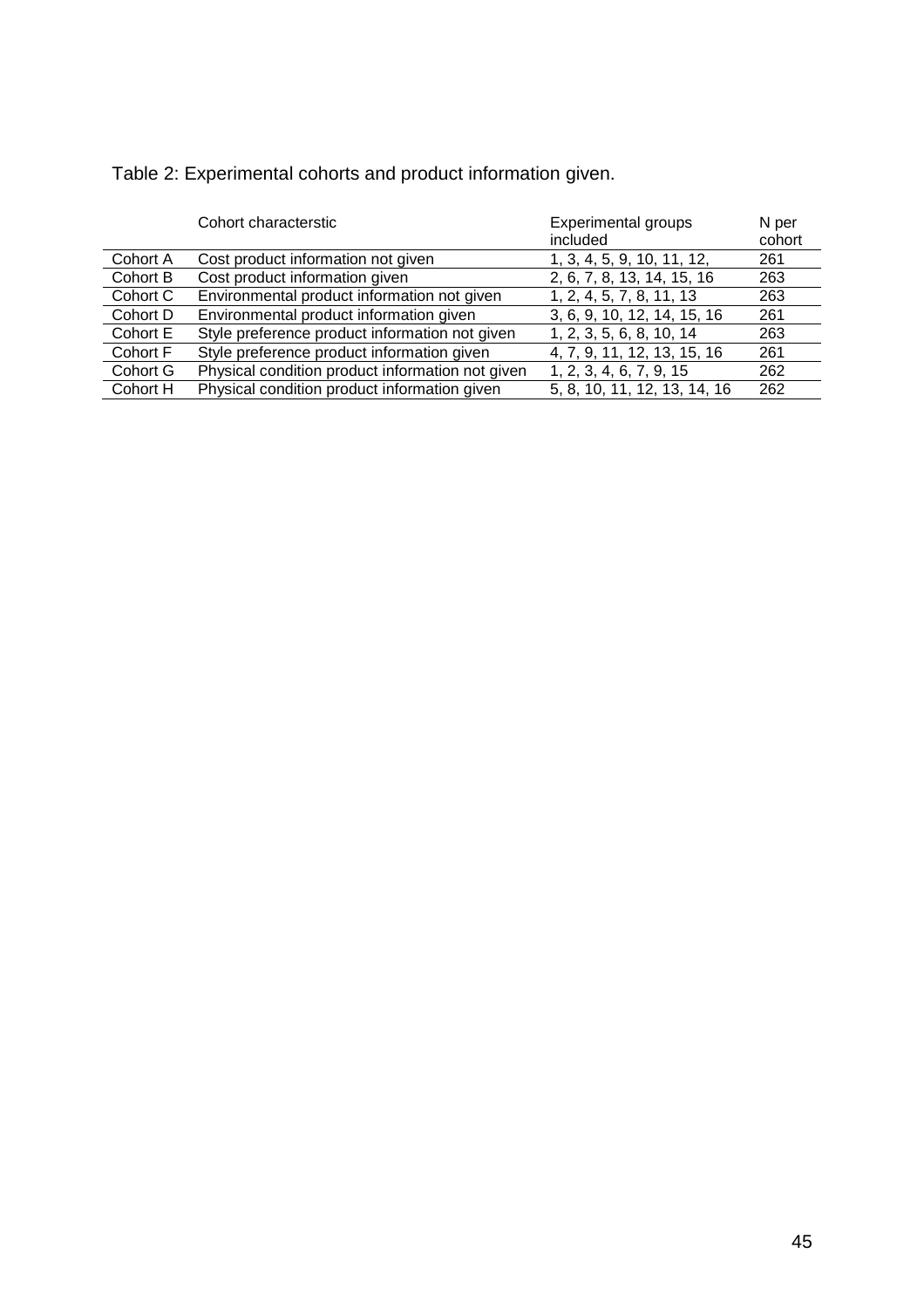| Constructs  | Cronbach's<br>alpha | Factor loading | Composite<br>reliability | Average<br>variance<br>extracted (AVE) | Maximum<br>shared<br>variance<br>(MSV) |
|-------------|---------------------|----------------|--------------------------|----------------------------------------|----------------------------------------|
| <b>PCBV</b> | 0.909               | $0.85 - 0.94$  | 0.939                    | 0.795                                  | 0.486                                  |
| <b>PVBV</b> | 0.943               | $0.75 - 0.93$  | 0.913                    | 0.726                                  | 0.228                                  |
| <b>PEBV</b> | 0.963               | $0.88 - 0.92$  | 0.945                    | 0.812                                  | 0.230                                  |
| <b>PPCR</b> | 0.947               | $0.85 - 0.94$  | 0.951                    | 0.828                                  | 0.251                                  |
| <b>PSPR</b> | 0.934               | $0.81 - 0.94$  | 0.928                    | 0.764                                  | 0.251                                  |
| <b>PSOR</b> | 0.927               | $0.80 - 0.91$  | 0.928                    | 0.764                                  | 0.265                                  |
| <b>PRSR</b> | 0.926               | $0.82 - 0.94$  | 0.935                    | 0.783                                  | 0.268                                  |
| <b>PRLR</b> | 0.950               | $0.86 - 0.93$  | 0.948                    | 0.819                                  | 0.268                                  |
| PI          | 0.945               | $0.91 - 0.97$  | 0.963                    | 0.897                                  | 0.486                                  |

Table 3: Reliability and convergent validity scores.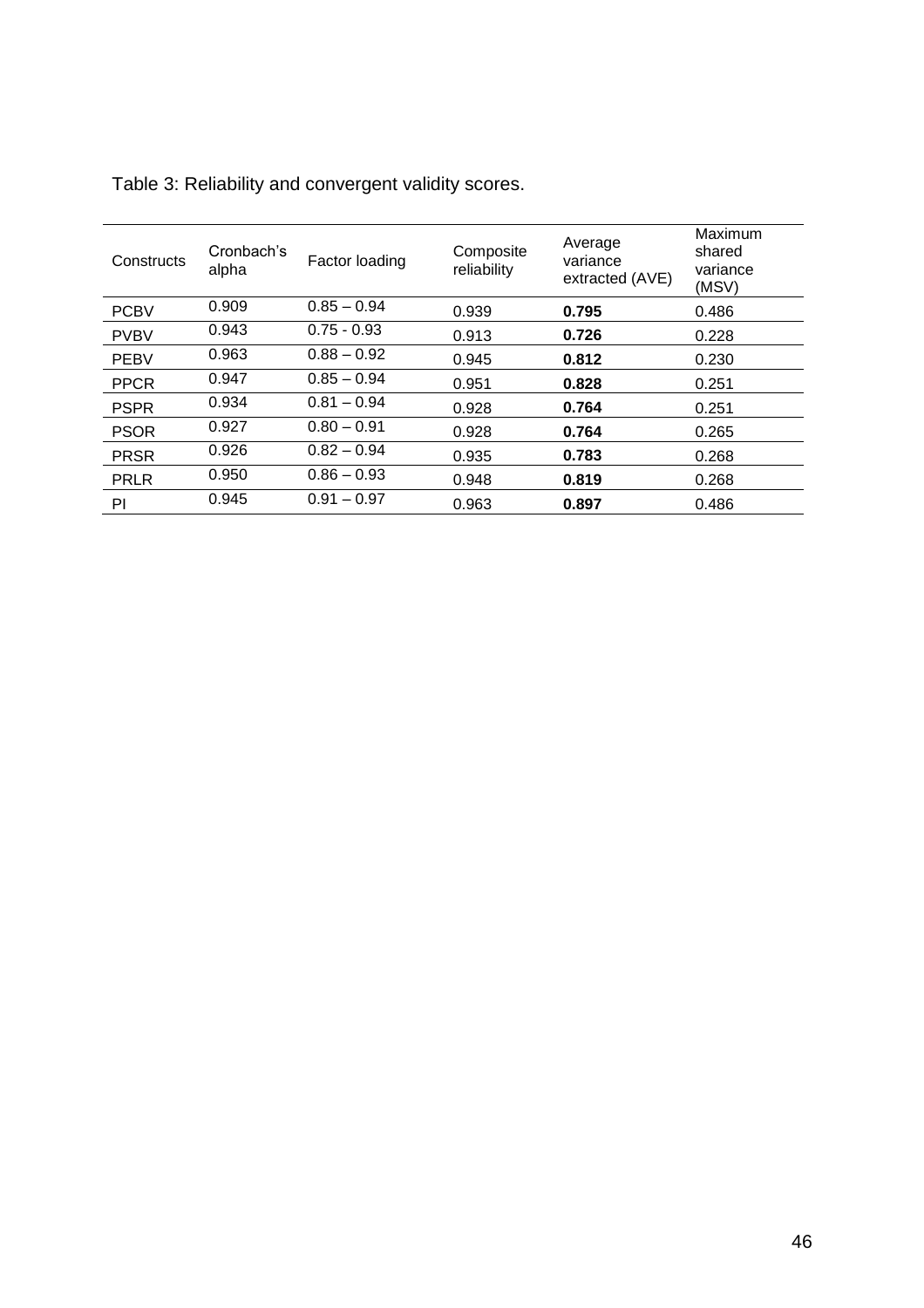|             | <b>PVBV</b> | <b>PCBV</b> | PI       | <b>PRLR</b> | <b>PRSR</b> | <b>PSOR</b> | <b>PSPR</b> | <b>PPCR</b> | <b>PEBV</b> |
|-------------|-------------|-------------|----------|-------------|-------------|-------------|-------------|-------------|-------------|
| <b>PVBV</b> | 0.852       |             |          |             |             |             |             |             |             |
| <b>PCBV</b> | 0.486       | 0.899       |          |             |             |             |             |             |             |
| PI          | 0.392       | 0.704       | 0.947    |             |             |             |             |             |             |
| <b>PRLR</b> | $-0.166$    | $-0.332$    | $-0.484$ | 0.905       |             |             |             |             |             |
| <b>PRSR</b> | $-0.164$    | $-0.216$    | $-0.311$ | 0.518       | 0.885       |             |             |             |             |
| <b>PSOR</b> | $-0.251$    | $-0.122$    | $-0.271$ | 0.330       | 0.515       | 0.874       |             |             |             |
| <b>PSPR</b> | $-0.192$    | $-0.387$    | $-0.453$ | 0.467       | 0.379       | 0.296       | 0.874       |             |             |
| <b>PPCR</b> | $-0.203$    | $-0.203$    | $-0.348$ | 0.427       | 0.371       | 0.320       | 0.501       | 0.910       |             |
| <b>PEBV</b> | 0.355       | 0.491       | 0.360    | $-0.149$    | $-0.084$    | $-0.154$    | $-0.173$    | $-0.132$    | 0.901       |

Table 4: Square roots of AVE of single constructs and its items (diagonals) and correlations between items of two constructs (off-diagonals).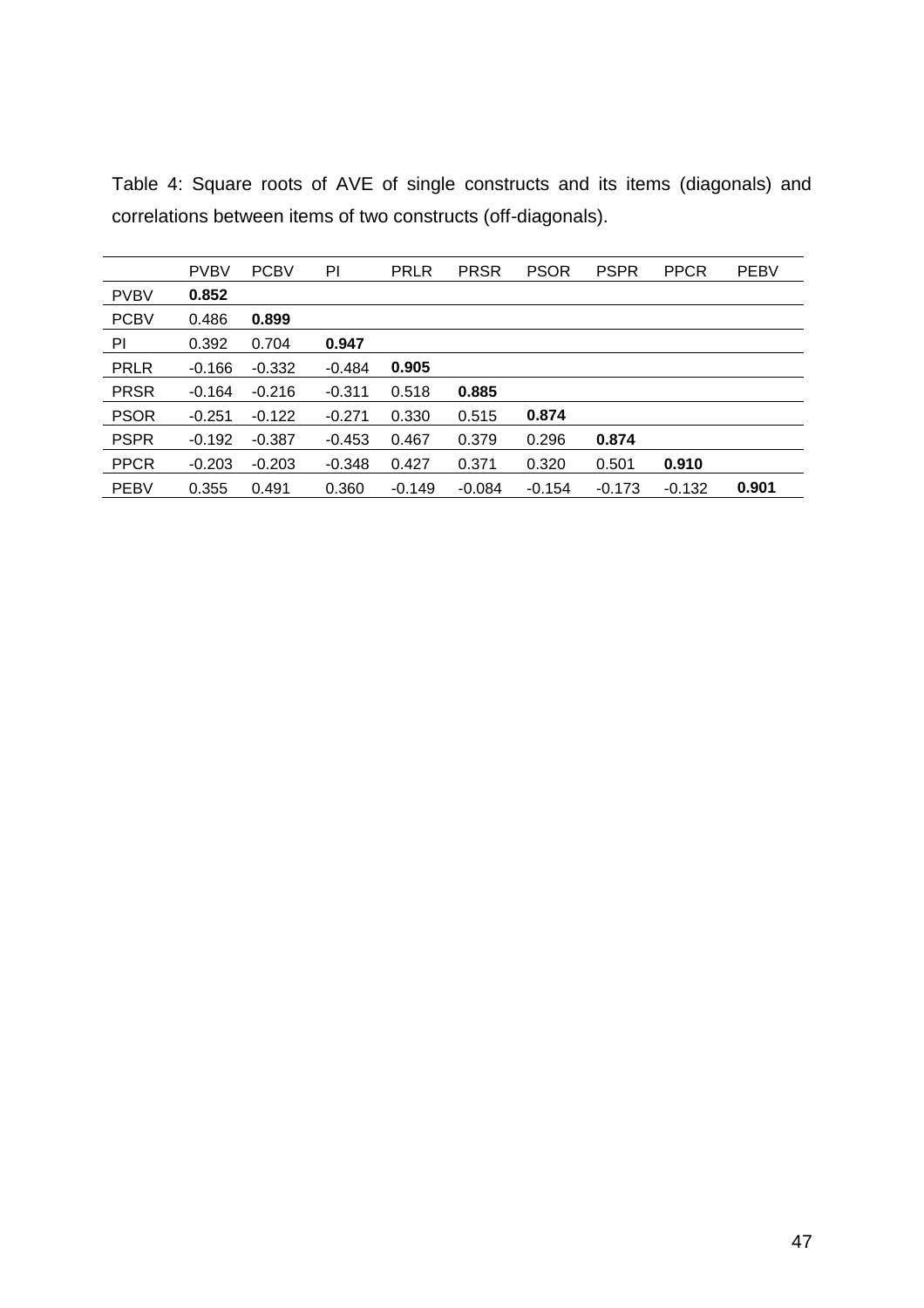| <b>GOFs</b>   | Observed indices      |
|---------------|-----------------------|
| Chi-square    | 1309.848, $p = 0.000$ |
| DF            | 666                   |
| Chi-square/DF | 1.967                 |
| <b>AGFI</b>   | 0.868                 |
| NFI           | 0.933                 |
| <b>CFI</b>    | 0.966                 |
| TLI           | 0.962                 |
| IFI           | 0.966                 |
| <b>RMSEA</b>  | 0.043                 |

Table 5: Structural model goodness-of-fit indices.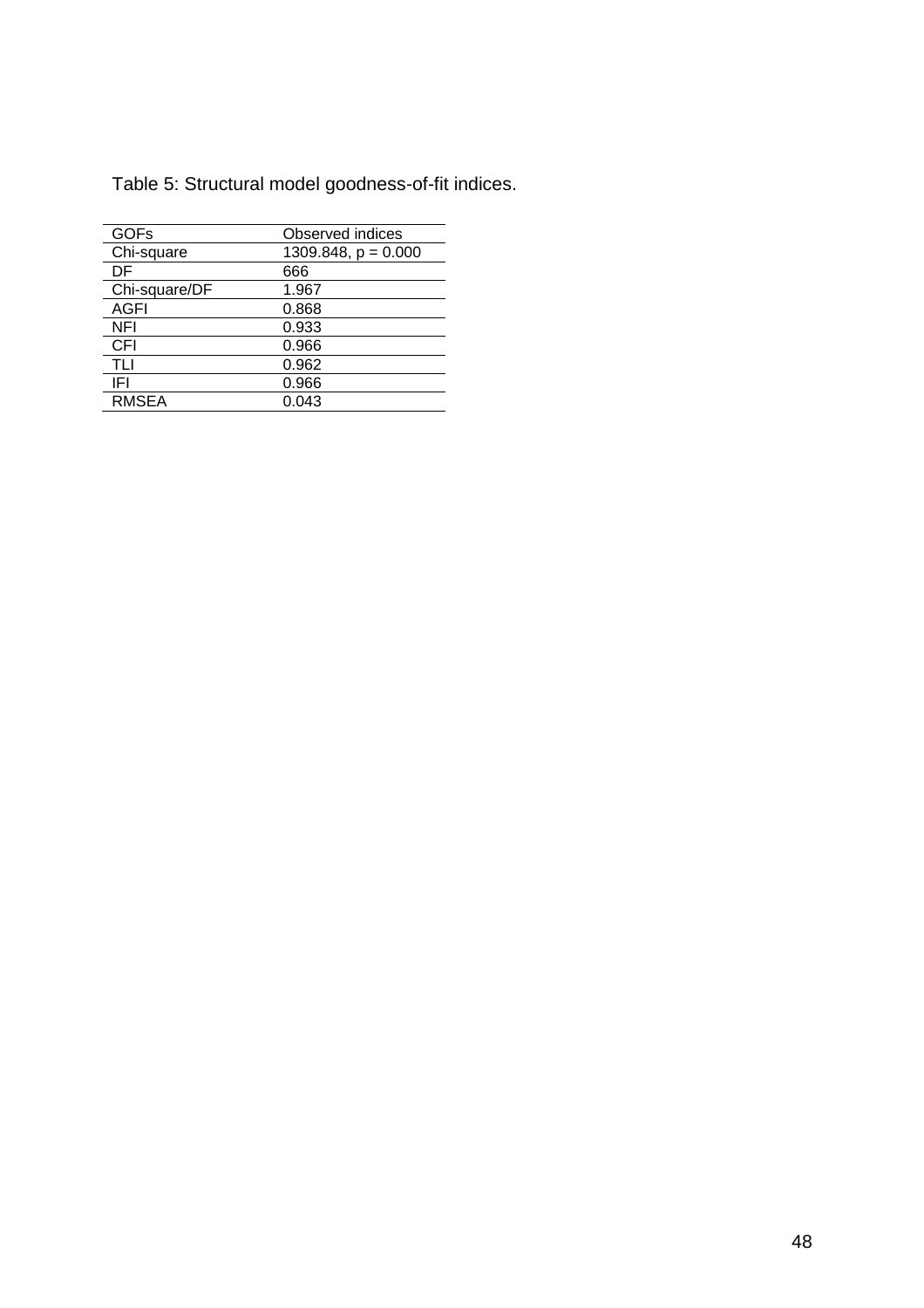| <b>Hypothesis</b>             | Construct/ item                       | <b>Standardised Beta</b> | P-value |
|-------------------------------|---------------------------------------|--------------------------|---------|
| H1 (supported)                | Perceived cost benefit value          | 0.567                    | < 0.001 |
| H <sub>2</sub> (unsupported)  | Perceived variety benefit value       | 0.034                    | 0.361   |
| H3 (unsupported)              | Perceived environmental benefit value | 0.006                    | 0.868   |
| H4 (supported)                | Perceived physical condition risk     | $-0.083$                 | 0.028   |
| H <sub>5</sub> (unsupported)  | Perceived style preference risk       | $-0.070$                 | 0.082   |
| H6 (supported)                | Perceived shopping opportunities risk | $-0.093$                 | 0.015   |
| H7 (unsupported)              | Perceived return sacrifice risk       | 0.021                    | 0.615   |
| H8 (supported)                | Perceived return liability risk       | $-0.202$                 | < 0.001 |
| H <sub>13</sub> (unsupported) | Trust                                 | 0.004                    | 0.892   |

| Table 6: Determinants of purchase intention (R-squared = $0.60$ ). |  |
|--------------------------------------------------------------------|--|
|                                                                    |  |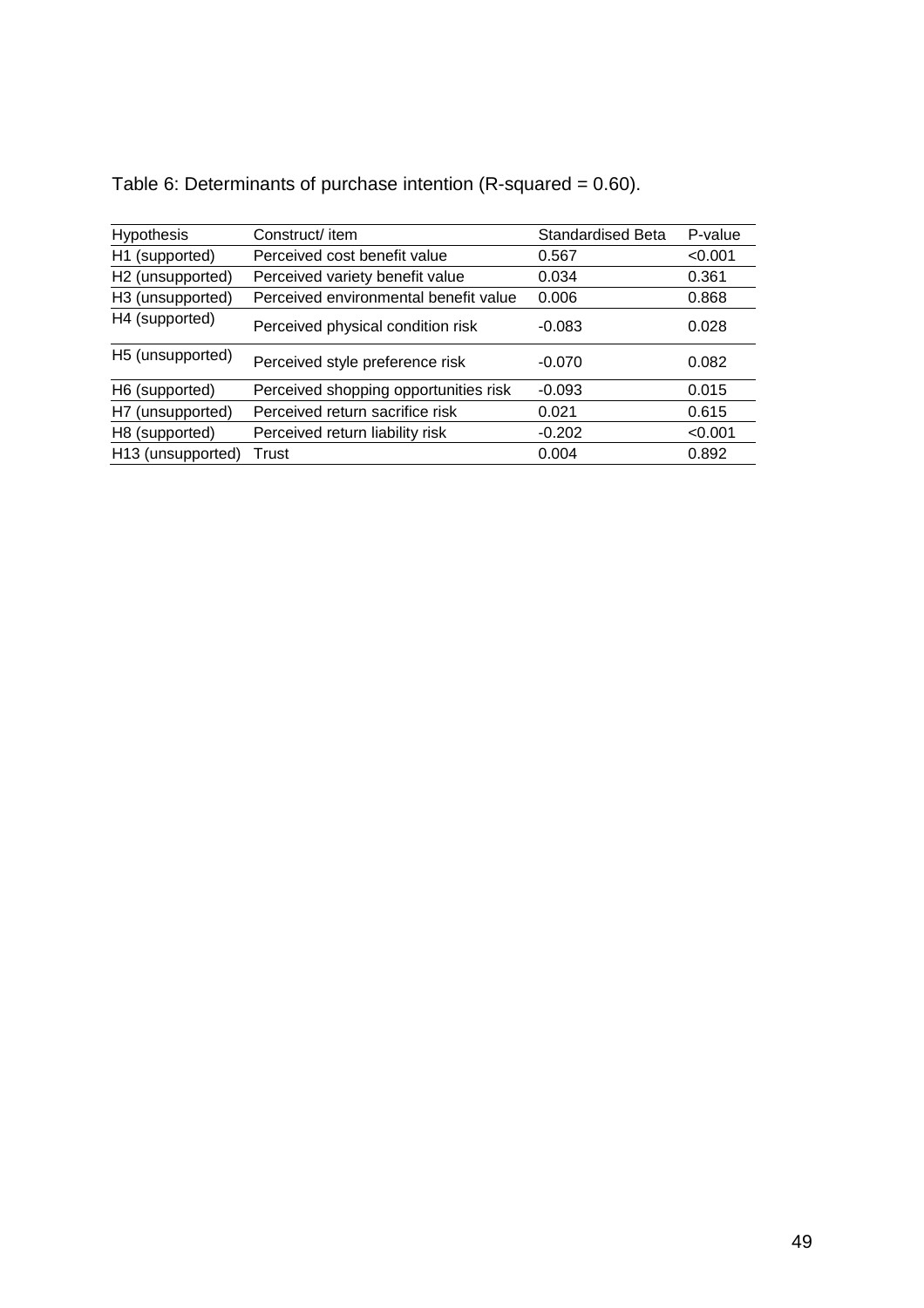# Appendix A: Measures

Perceived cost benefit value adapted from Sweeney and Soutar (2001) (1<sup>st</sup> – 2<sup>nd</sup> items), Wang and Hazen (2016) ( $3<sup>rd</sup>$  item), and Kim et al (2008) ( $4<sup>th</sup>$  item). Measured using seven-point Likert scale from 'strongly disagree' (1) to 'strongly agree' (7).

ValCos 1: Compared to buying new clothes, using [Company]'s fashion subscription would be economical for me.

ValCos 2: In comparison to buying new clothes, the fashion subscription by [Company] would offer me better value for money.

ValCos 3: Using [Company]'s fashion subscription would lower my fashion expenses compared to buying new clothes.

ValCos 4: Compared with buying new clothes, [Company]'s fashion subscription offers me opportunities to save money.

*Perceived variety benefit value* adapted from Sweeney and Soutar (2001). Measured

using seven-point Likert scale from 'strongly disagree' (1) to 'strongly agree' (7).

ValVar\_1: In comparison to buying new clothes myself, [Company]'s fashion subscription would give me access to a greater variety of clothing.

ValVar 2: Using [Company]'s fashion subscription would allow me to change what I wear more often than if I would buy new clothes.

ValVar 3: The clothing variety provided to me by [Company]'s fashion subscription would be higher than if I would buy new clothes myself.

ValVar\_4: [Company]'s fashion subscription would allow me to wear different clothes more often than if I bought new clothes.

Perceived environmental benefit value adapted from Wang et al. (2013) (1<sup>st</sup> – 2<sup>nd</sup> items) and Chen and Chang (2013)  $(3<sup>rd</sup> - 4<sup>th</sup>$  items). Measured using seven-point Likert scale from 'strongly disagree' (1) to 'strongly agree' (7).

ValEnv 1: In comparison to buying new clothes, using [Company]'s fashion subscription would lead to natural resource and energy savings.

ValEnv 2: Using [Company]'s fashion subscription would reduce harmful effects to the environment in comparison to buying new clothes.

ValEnv 3: Using [Company]'s fashion subscription would have a better environmental performance than buying new clothes.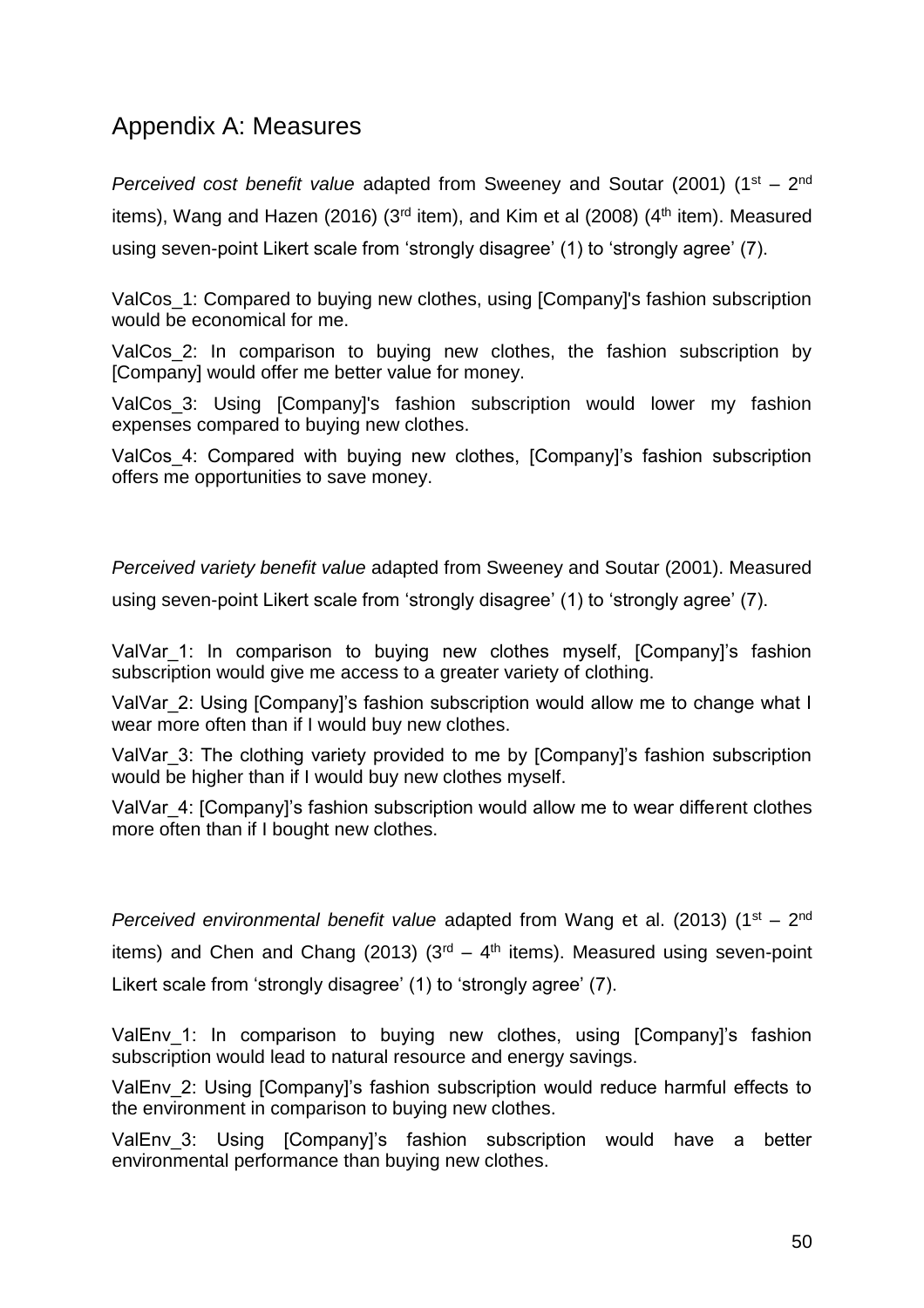ValEnv 4: Compared with buying new clothes, using [Company]'s fashion subscription would reduce overall natural resource and energy consumption.

*Perceived physical condition risk* adapted from Featherman and Pavlou (2003). Measured using seven-point Likert scale from 'strongly disagree' (1) to 'strongly agree' (7).

RisCon 1: I am afraid that the clothing items received through [Company]'s fashion subscription would be damaged or dirty.

RisCon 2: I worry that the clothing items delivered to me by [Company] as part of a fashion subscription would be in poor condition.

RisCon\_3: I am afraid that the physical condition of the clothing items received through [Company]'s fashion subscription would not meet my expectations.

RisCon 4: I am worried that the clothing items delivered to me as part of [Company]'s subscription would be damaged or unhygienic.

*Perceived style preference risk* adapted from Featherman and Pavlou (2003). Measured using seven-point Likert scale from 'strongly disagree' (1) to 'strongly agree' (7).

RisPre 1: I am afraid that the clothing items received through [Company]'s fashion subscription would not meet my fashion style.

RisPre\_2: I am worried that the size and style of the clothing items delivered to me as part of [Company]'s fashion subscription would not meet my preferences.

RisPre 3: I worry that [Company] would deliver clothing items that do not look good on me if I used their fashion subscription.

RisPre 4: I am afraid that the clothing items delivered to me as part of [Company]'s fashion subscription would not fit me or my personal style.

*Perceived shopping opportunities risk* adapted from Featherman and Pavlou (2003). Measured using seven-point Likert scale from 'strongly disagree' (1) to 'strongly agree' (7).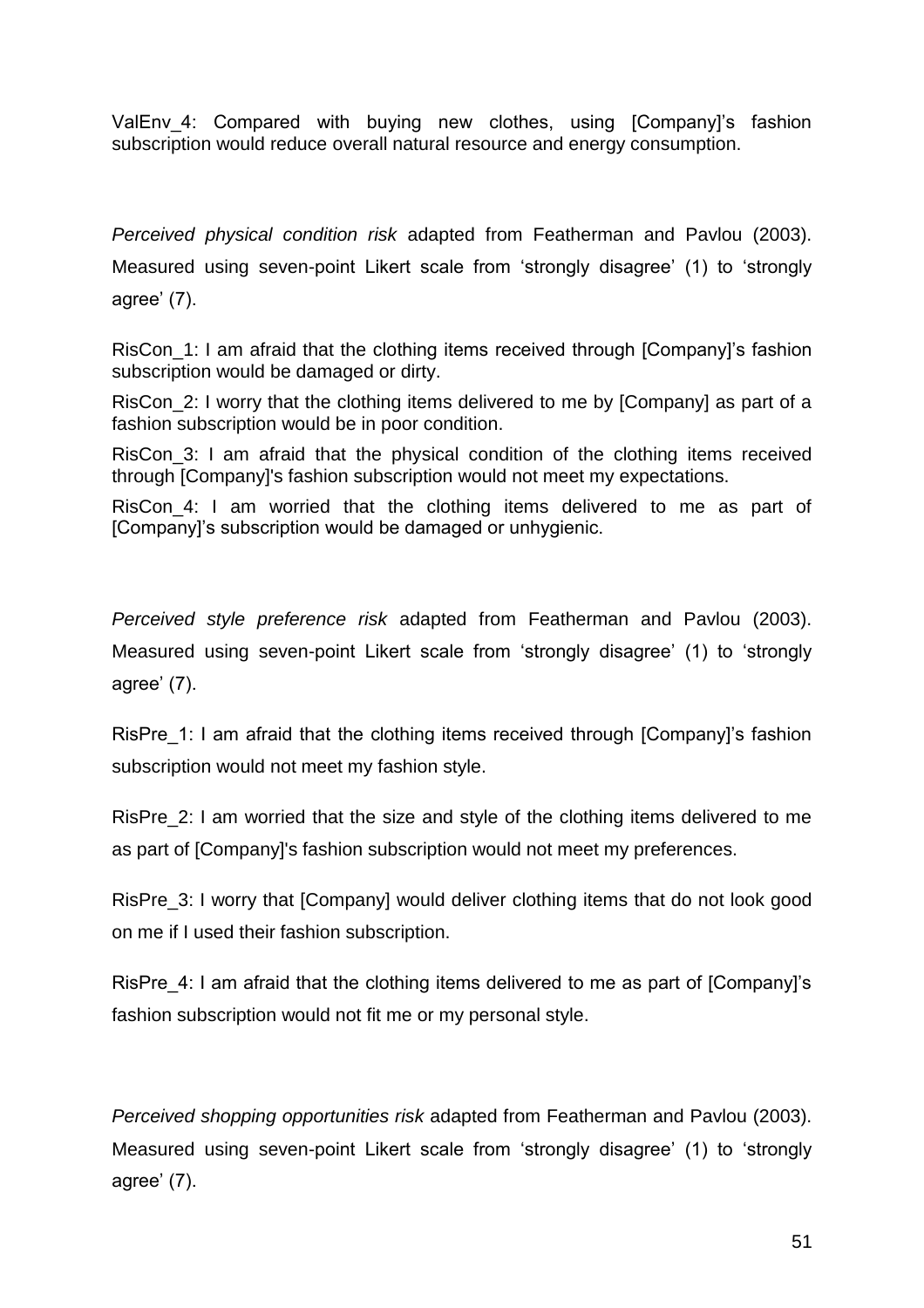RisSO\_1: I worry that if I use [Company]'s fashion subscription I would regret having less occasions to shop for new clothes.

RisSO\_2: I am afraid that I would miss the joy of hunting for new clothes if I use [Company]'s fashion subscription.

RisSO\_3: I am worried that having less reasons to go shopping for new clothes would feel like a loss to me if I used [Company]'s fashion subscription.

RisSO\_4: I am afraid that I would miss the fun of shopping for new clothes if I used [Company]'s fashion subscription.

*Perceived return sacrifice risk* adapted from Featherman and Pavlou (2003). Measured using seven-point Likert scale from 'strongly disagree' (1) to 'strongly agree' (7).

RisRS\_1: I am afraid that sending the received clothing items back would feel like a loss to me if I use [Company]'s fashion subscription.

RisRS\_2: I worry that returning the received clothing items would make me feel unhappy if I use [Company]'s fashion subscription.

RisRS\_3: I am afraid that returning the clothing items received by [Company] as part of a fashion subscription would make me feel regret.

RisRS\_4: I am worried that it would make me feel sad returning the clothing items received by [Company] as part of a fashion subscription.

*Perceived return liability risk* adapted from Featherman and Pavlou (2003). Measured using seven-point Likert scale from 'strongly disagree' (1) to 'strongly agree' (7).

RisRL\_1: I worry that the monthly return policy of [Company] would cause me problems when using their fashion subscription.

RisRL\_2: The monthly return policy of [Company] would be a source of worry for me when using their fashion subscription.

RisRL\_3: I am afraid that [Company]'s monthly return policy would make me feel anxious when using their fashion subscription.

RisRL\_4: I am afraid that the monthly return policy would feel like a risk for me when using [Company]'s fashion subscription.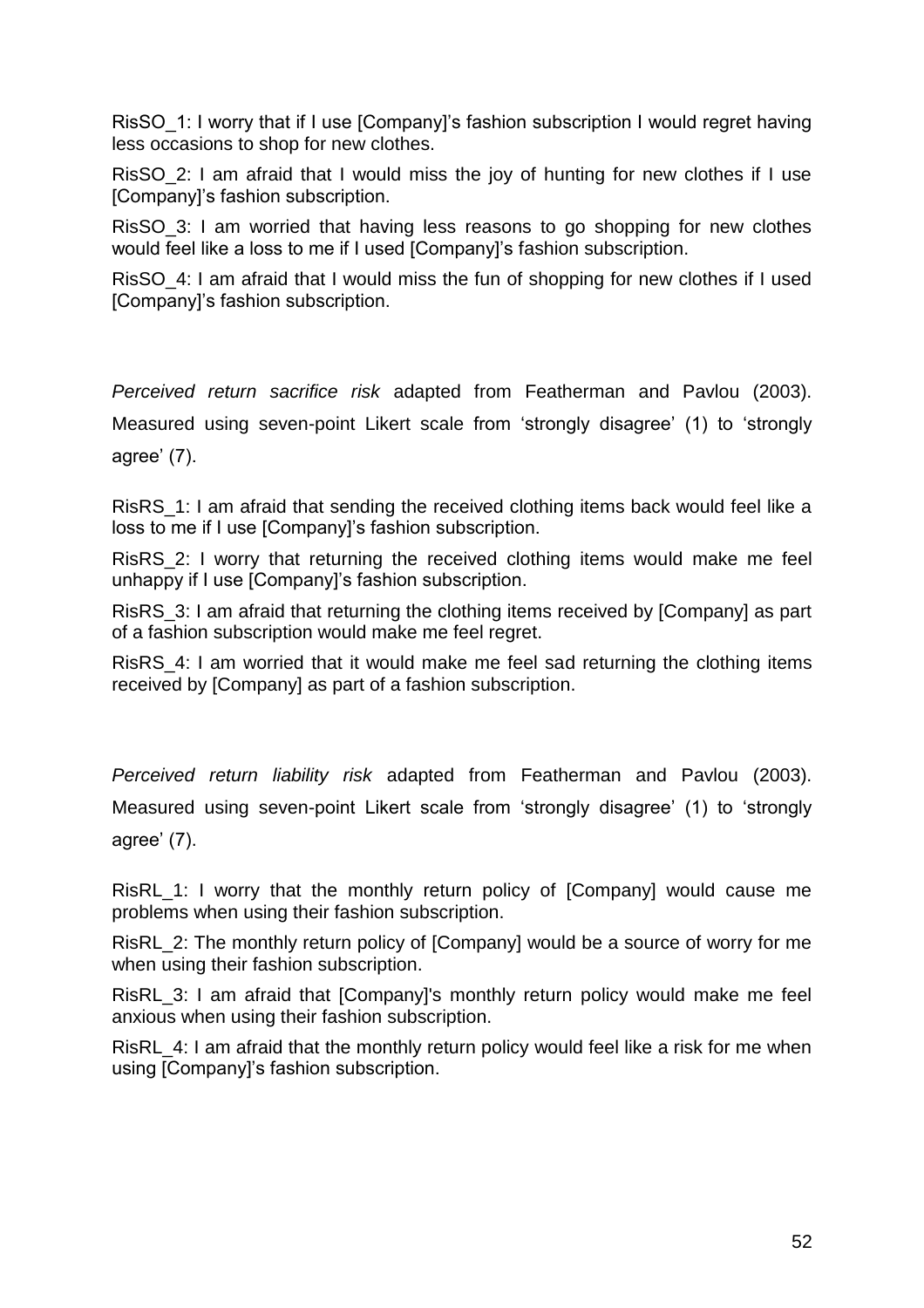*Purchase intention* adapted from Burton et al. (1999). Measured using seven-point Likert scale with different scale endpoints for each of the three items, but only numbering the ones in between: 'less likely' (1) to 'more likely' (7), 'not probably' (1) to 'very probable' (7), and 'very unlikely' (1) to 'very likely' (7).

PI\_1: Would you be more likely or less likely to purchase a fashion subscription by [Company], given the information shown?

PI\_2: Given the information shown, how probable is it that you would purchase a fashion subscription by [Company]?

PI\_3: How likely would you be to purchase a fashion subscription by [Company], given the information shown?

*Trust* adapted from Chaudhuri and Holbrook (2001). Measured using seven-point Likert scale from 'strongly disagree' (1) to 'strongly agree' (7).

T\_1: I trust this brand.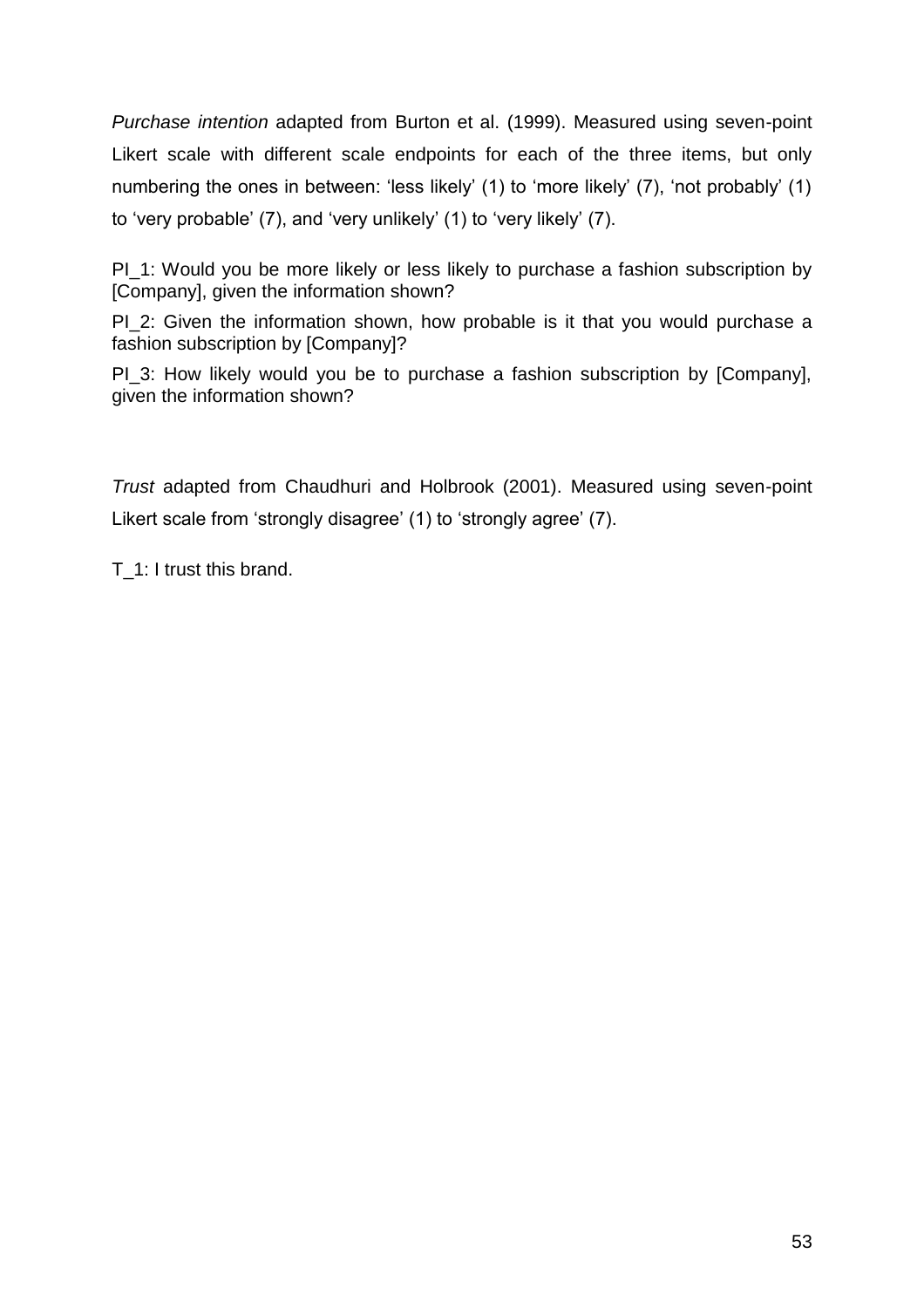# Appendix B: Fashion subscription

Prompt to elicit most frequented online fashion retailer:

*Please name the brand from which you most frequently buy clothing items online. This may be a fashion brand selling their own products via an online store, or an online platform selling clothing from a variety of brands.*

*Please name only one brand.*

Fashion subscription description:

*Imagine that in the near future [Company] offers a new fashion subscription to you.*

*When signing up to this subscription in [Company]'s online shop, you initially choose what type of clothing item, size, and price range you want to have a subscription for. You can add as many items to your subscription as you want; for example, you could choose to make a subscription for one (or several) full outfits and/or some individual items to complement your existing wardrobe. The price of the subscription will be a proportion of the retail price of the clothing items you make a subscription for.*

*[Company] will then deliver a box of such items to you every month for you to wear, but at the end of each month you have to send the items back in the same box free of charge. Should you not return the items in time and in normal, used condition, you will be charged the full new retail price of each item, plus a significant administrative fee as per [Company]'s monthly return policy for the subscription.*

*You do not know what the exact items are prior to receiving them as the items are picked by [Company] every month when preparing your new box.*

*Also, the items delivered to you by [Company] have been worn by other people as [Company] continuously cycles the items among other users of the fashion subscription.*

*This subscription recurs monthly, but can be changed or terminated towards the end of each month.*

<insert Figure 2 here>

Figure 2: Visualisation of fashion subscription.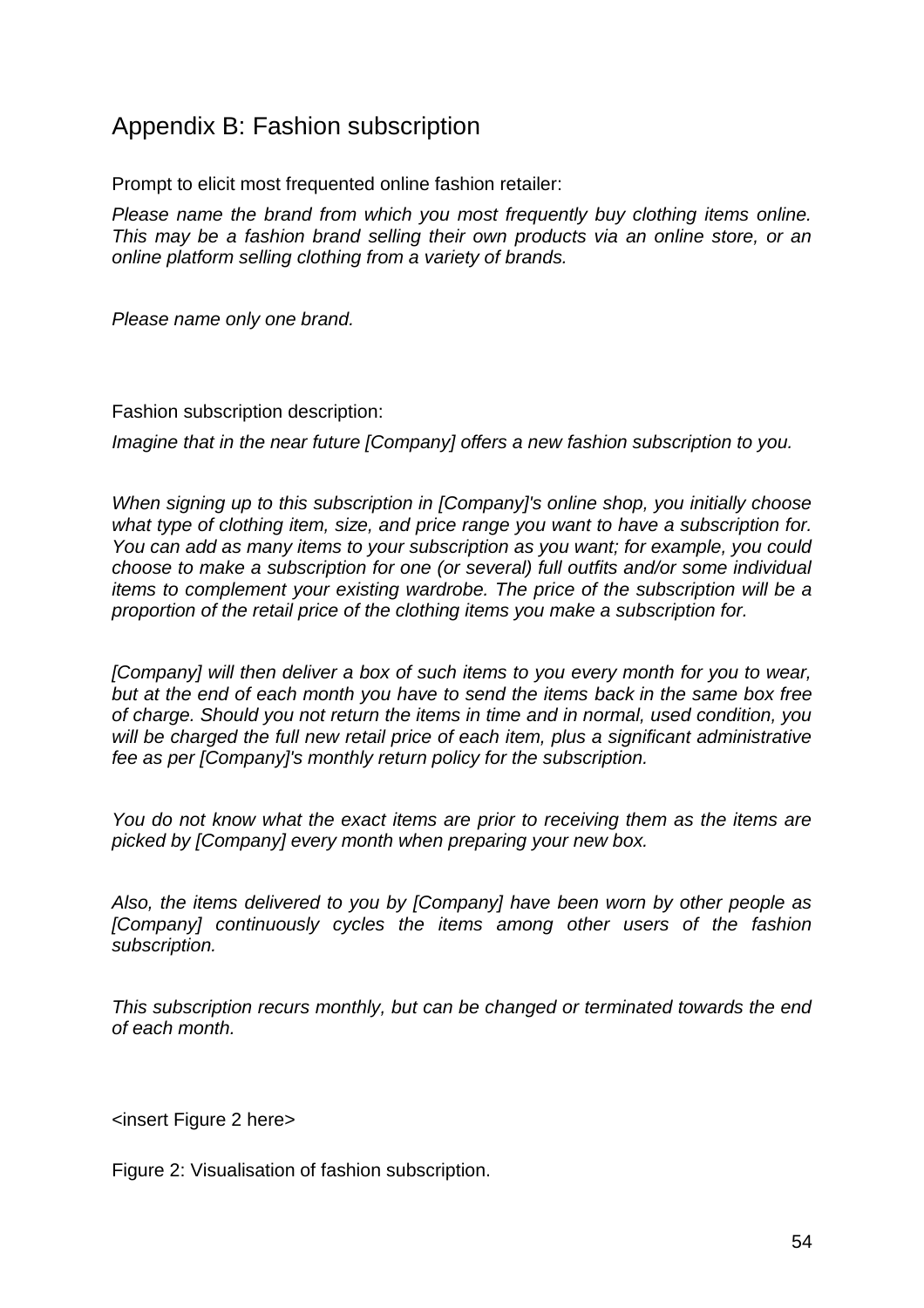Cost-related product information (CosI):

*[Company] claims that using the fashion subscription can reduce your overall fashion spending significantly in comparison to buying new clothes as you usually do. This is because [Company] can offer you the fashion items at a small fraction of their retail price as they earn consistent revenue by cycling the items among the fashion subscribers.*

Environmental-related product information (EnvI):

*[Company] claims that this fashion subscription provides significant benefits for the environment compared with buying new clothes as you usually do. This is because the re-use of fashion items lowers fashion waste, which reduces pollution and the consumption of raw materials and energy – even when packaging and posting of the monthly boxes is taken into account.*

Physical condition-related product information (PhyI):

*[Company] claims that even though the fashion items delivered to you as part of their subscription are pre-used, all items are promised to be in 'as new' condition. This is because each item is professionally checked and sanitised before being delivered to you by [Company] as part of a monthly box.*

Style preference-related product information (StyI):

*[Company] claims that their fashion subscription is able to reliably provide you with items that will match your fashion preferences. This is because you can submit very detailed preferences in terms of your own style, your body type, and size when configuring your subscription.*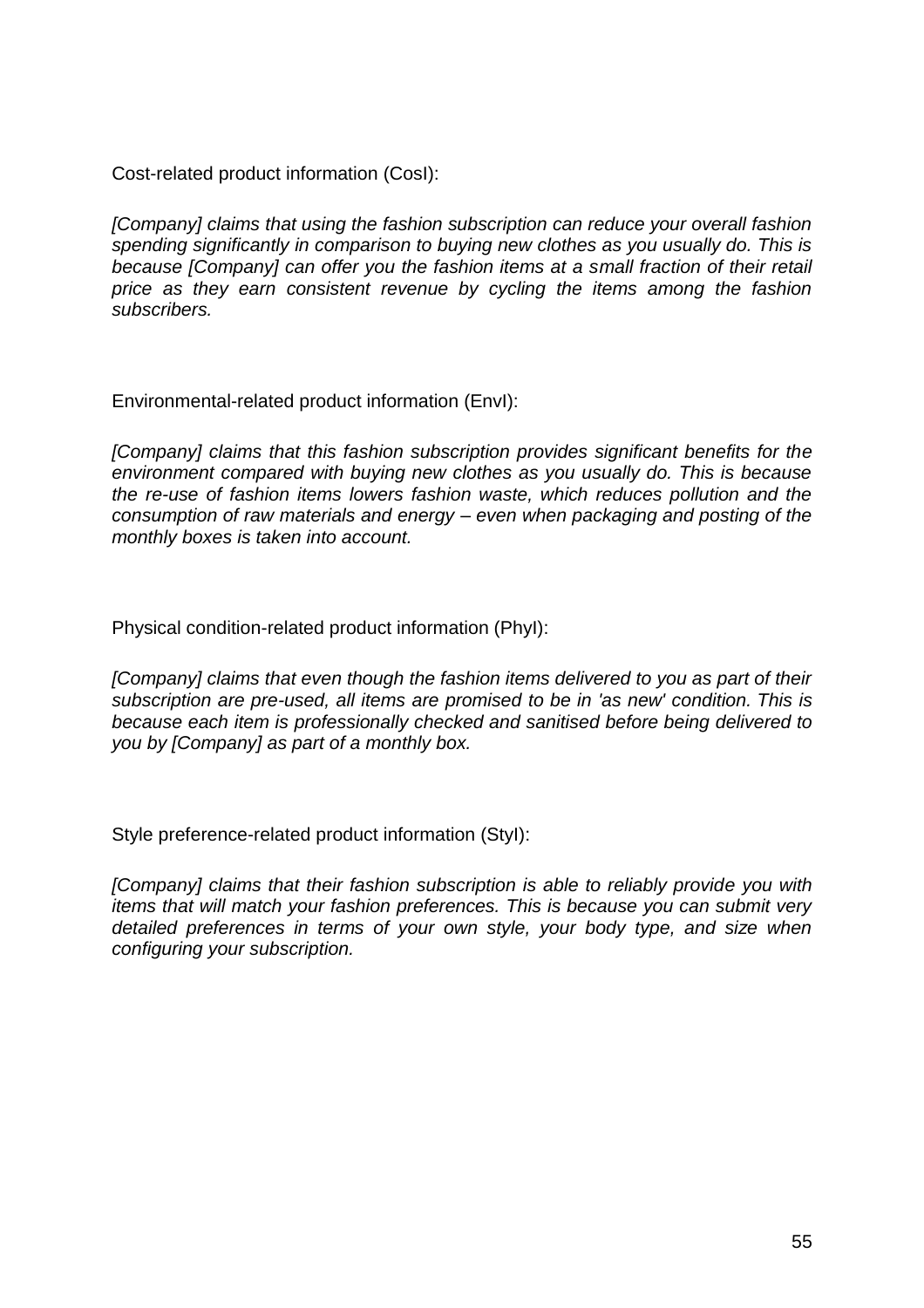# Appendix C – Pre-test of measures

Table 7: Cronbach's alpha values of constructs in the pre-test.

| Construct                             | Number of variables Cronbach's alpha |       |
|---------------------------------------|--------------------------------------|-------|
| Perceived cost benefit value          |                                      | 0.937 |
| Perceived variety value               |                                      | 0.913 |
| Perceived environmental benefit value | $\overline{4}$                       | 0.942 |
| Perceived physical condition risk     |                                      | 0.946 |
| Perceived style preference risk       |                                      | 0.915 |
| Perceived shopping opportunities risk | 4                                    | 0.916 |
| Perceived return sacrifice risk       |                                      | 0.925 |
| Perceived return liability risk       |                                      | 0.943 |
| Purchase intention                    | 3                                    | 0.955 |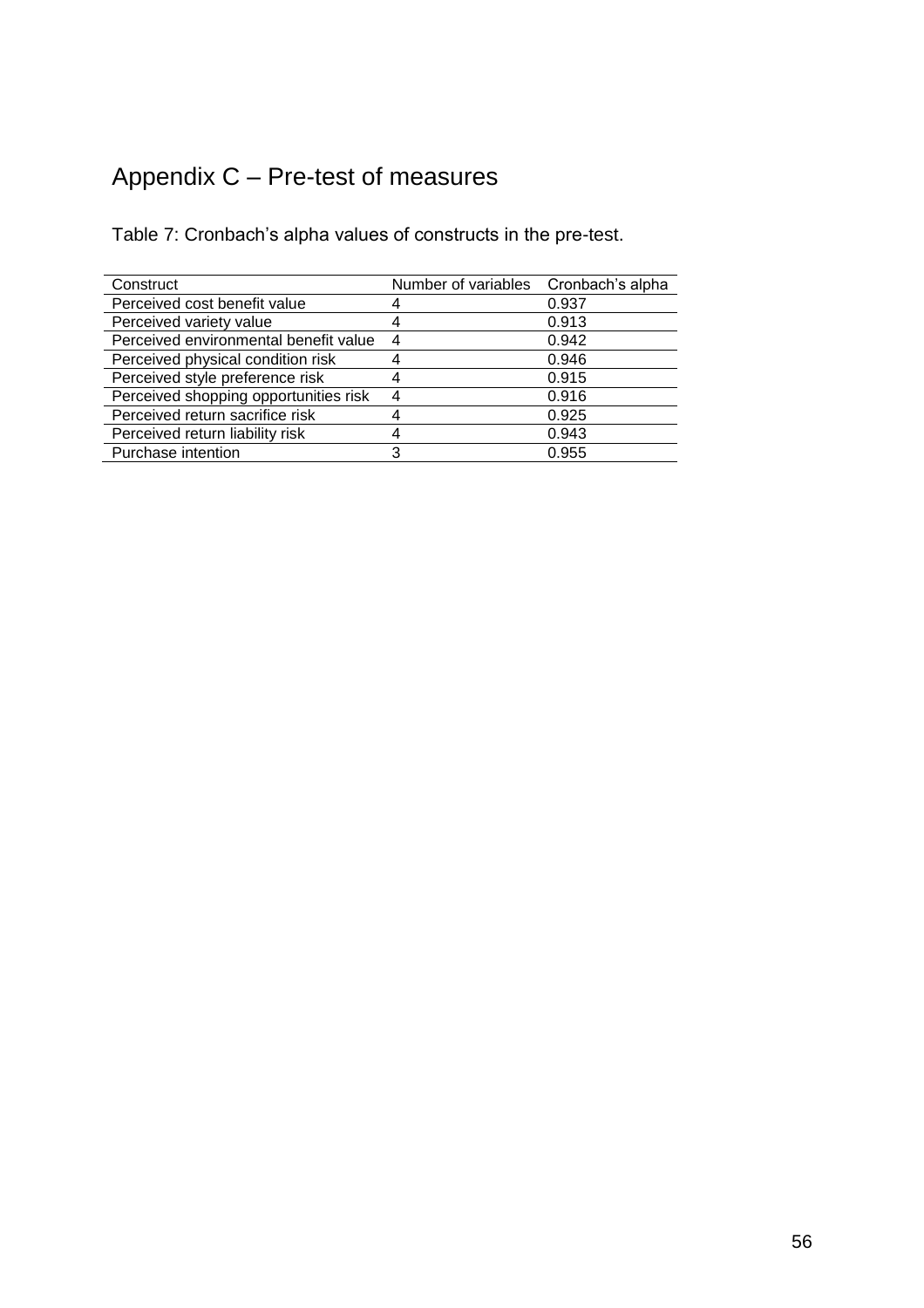Table 8: Pattern matrix factor loadings for the pre-test (n=196) using Principal Axis Factoring with a Promax rotation. Loadings below 0.2 are suppressed for better readability.

|                                | 1    | $\overline{2}$ | $\overline{3}$ | 4    | 5    | 6    | $\overline{7}$ | 8    | 9    |
|--------------------------------|------|----------------|----------------|------|------|------|----------------|------|------|
| ValEnv_3                       | .949 |                |                |      |      |      |                |      |      |
| ValEnv <sub>2</sub>            | .936 |                |                |      |      |      |                |      |      |
| ValEnv 4                       | .852 |                |                |      |      |      |                |      |      |
| ValEnv 1                       | .847 |                |                |      |      |      |                |      |      |
| <b>RisRL</b><br>$\overline{2}$ |      | .946           |                |      |      |      |                |      |      |
| <b>RisRL</b><br>$\overline{4}$ |      | .902           |                |      |      |      |                |      |      |
| <b>RisRL</b><br>1              |      | .877           |                |      |      |      |                |      |      |
| $\overline{3}$<br><b>RisRL</b> |      | .835           |                |      |      |      |                |      |      |
| RisCon_1                       |      |                | .986           |      |      |      |                |      |      |
| RisCon <sub>2</sub>            |      |                | .935           |      |      |      |                |      |      |
| RisCon 4                       |      |                | .903           |      |      |      |                |      |      |
| $RisCon$ 3                     |      |                | .759           |      |      |      |                |      |      |
| ValVar 4                       |      |                |                | .937 |      |      |                |      |      |
| ValVar <sub>2</sub>            |      |                |                | .903 |      |      |                |      |      |
| ValVar 3                       |      |                |                | .799 |      |      |                |      |      |
| ValVar<br>1                    |      |                |                | .765 |      |      |                |      |      |
| RisPre 4                       |      |                |                |      | .938 |      |                |      |      |
| RisPre_3                       |      |                |                |      | .894 |      |                |      |      |
| RisPre_<br>$\overline{2}$      |      |                |                |      | .799 |      |                |      |      |
| RisPre<br>1                    |      |                |                |      | .782 |      |                |      |      |
| ValCos $\overline{3}$          |      |                |                |      |      | .954 |                |      |      |
| ValCos 4                       |      |                |                |      |      | .879 |                |      |      |
| ValCos $\overline{2}$          |      |                |                |      |      | .839 |                |      |      |
| ValCos 1                       |      |                |                |      |      | .727 |                |      |      |
| RisRS <sub>2</sub>             |      |                |                |      |      |      | .931           |      |      |
| RisRS 4                        |      |                |                |      |      |      | .871           |      |      |
| 3<br><b>RisRS</b>              |      |                |                |      |      |      | .826           |      |      |
| <b>RisRS</b><br>$\mathbf{1}$   |      |                |                |      |      |      | .814           |      |      |
| <b>RisSO</b><br>$\overline{3}$ |      |                |                |      |      |      |                | .928 |      |
| <b>RisSO</b><br>$\overline{2}$ |      |                |                |      |      |      |                | .909 |      |
| <b>RisSO</b><br>$\overline{4}$ |      |                |                |      |      |      |                | .878 |      |
| <b>RisSO</b><br>1              |      |                |                |      |      |      | .215           | .760 |      |
| PL2                            |      |                |                |      |      |      |                |      | .930 |
| $\mathbf{3}$<br>PI             |      |                |                |      |      |      |                |      | .888 |
| PI<br>$\overline{1}$           |      |                |                |      |      |      |                |      | .853 |